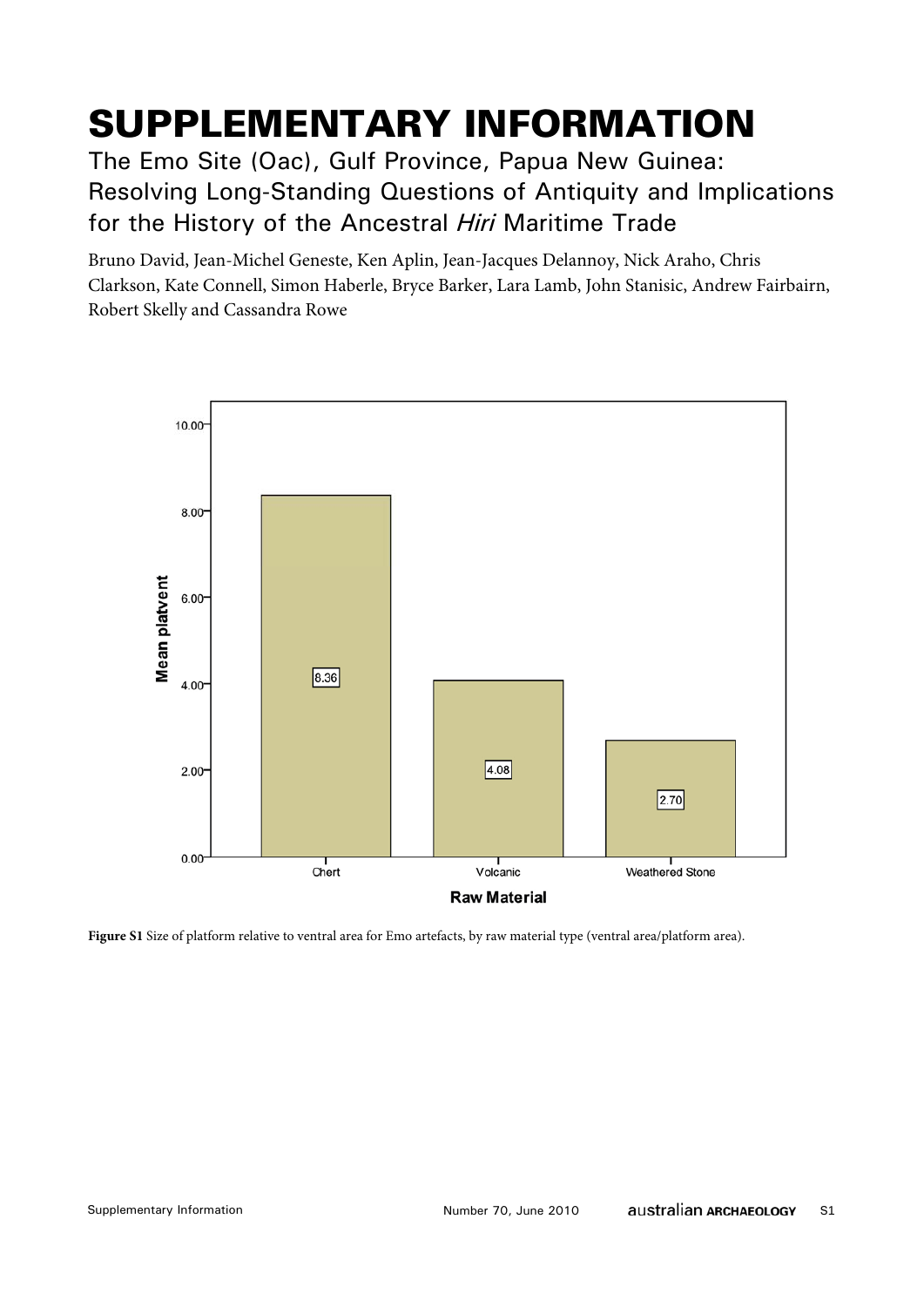

**Figure S2** Number of artefacts in each phase at Emo.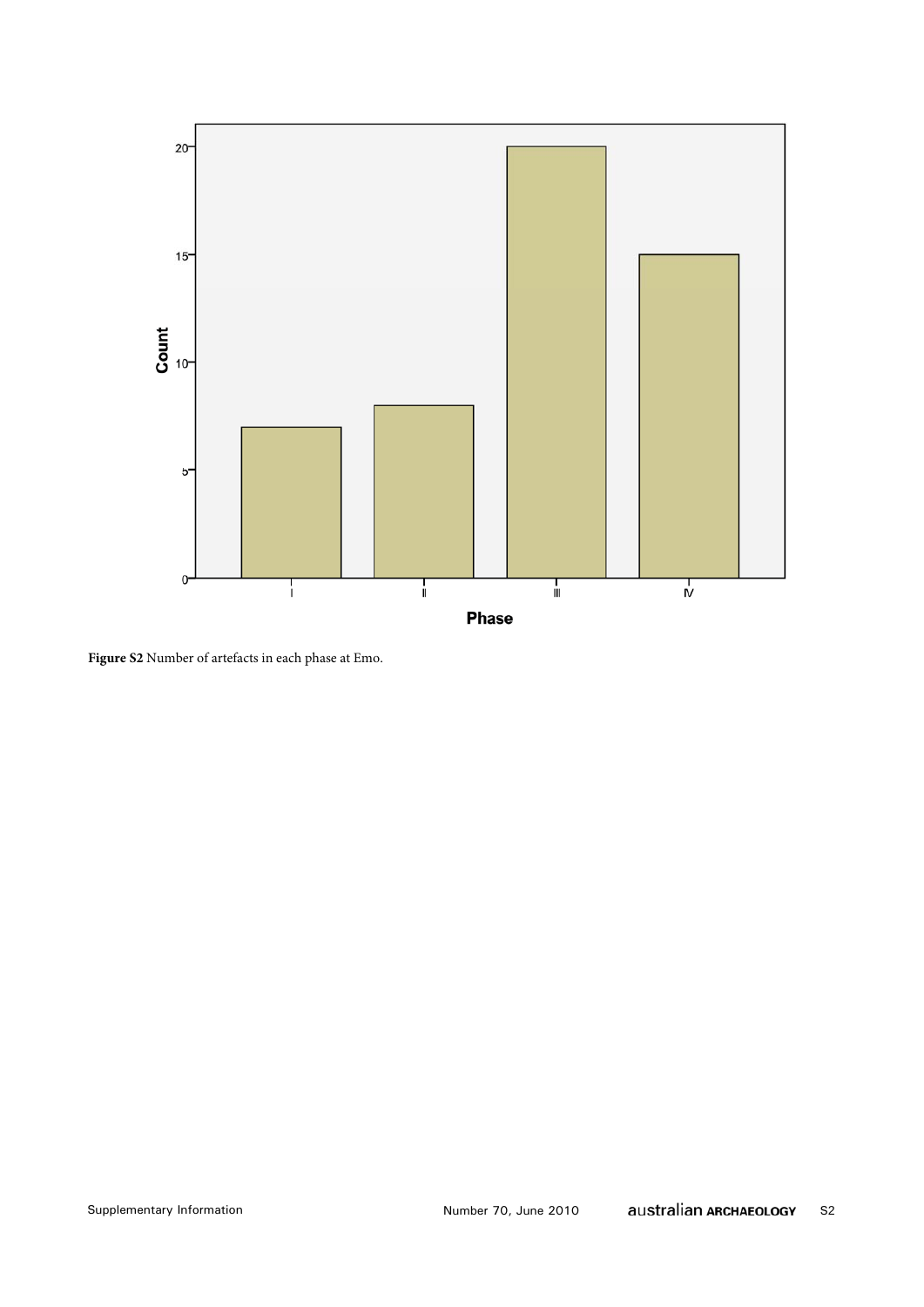

**Figure S3** Heavy rounding and fungus on Artefact #23 edge (50X-dark field illumination).



Figure S4 Striations perpendicular to use edge on Artefact #23 (100X-bright field illumination).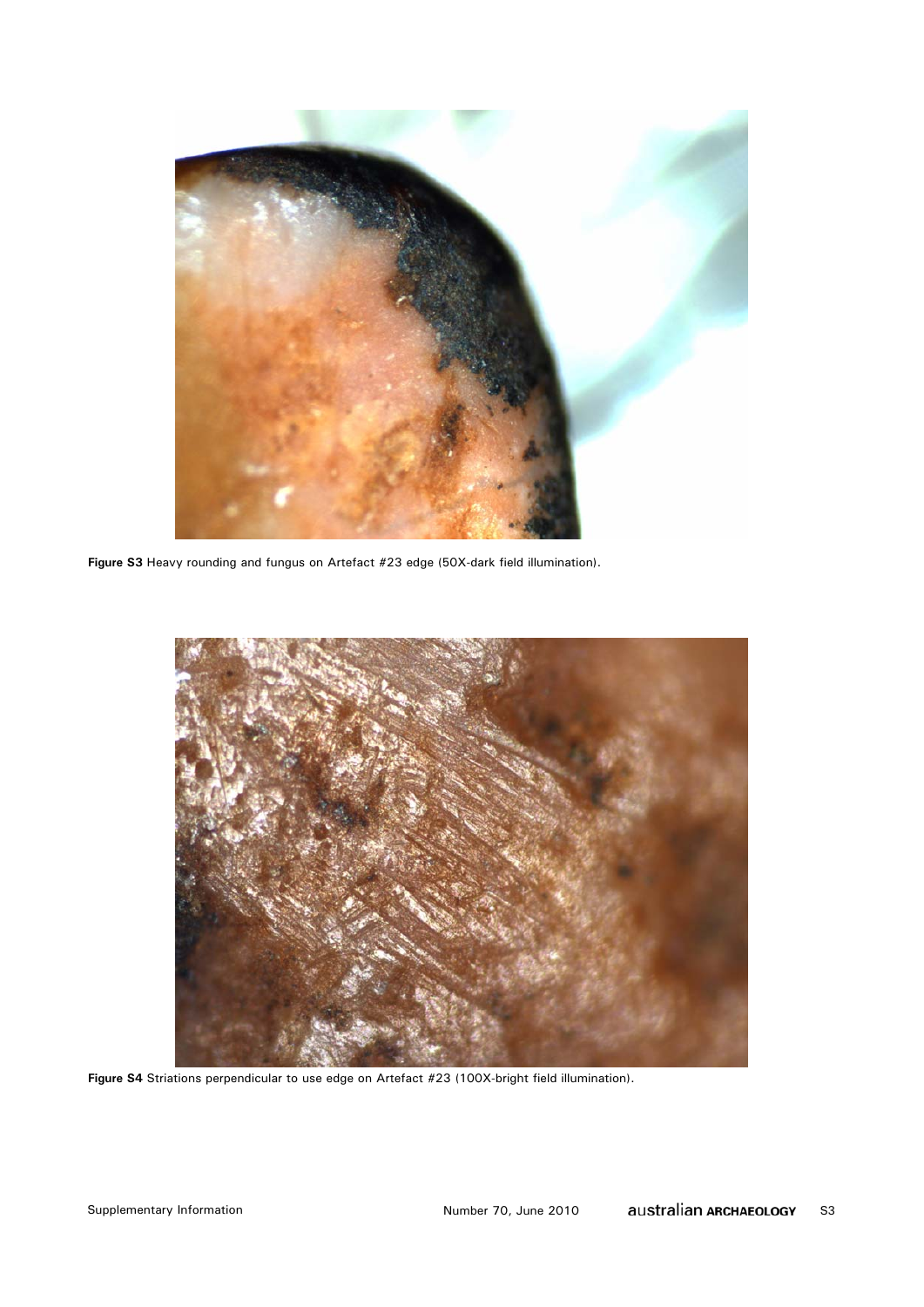

**Figure S5** Bone artefacts. A: Square A, eroded from deposits in front of Square A; B: Square A XU26; C: Square B XU5; D: Square B XU15; E: possible artefact, Square A XU31C.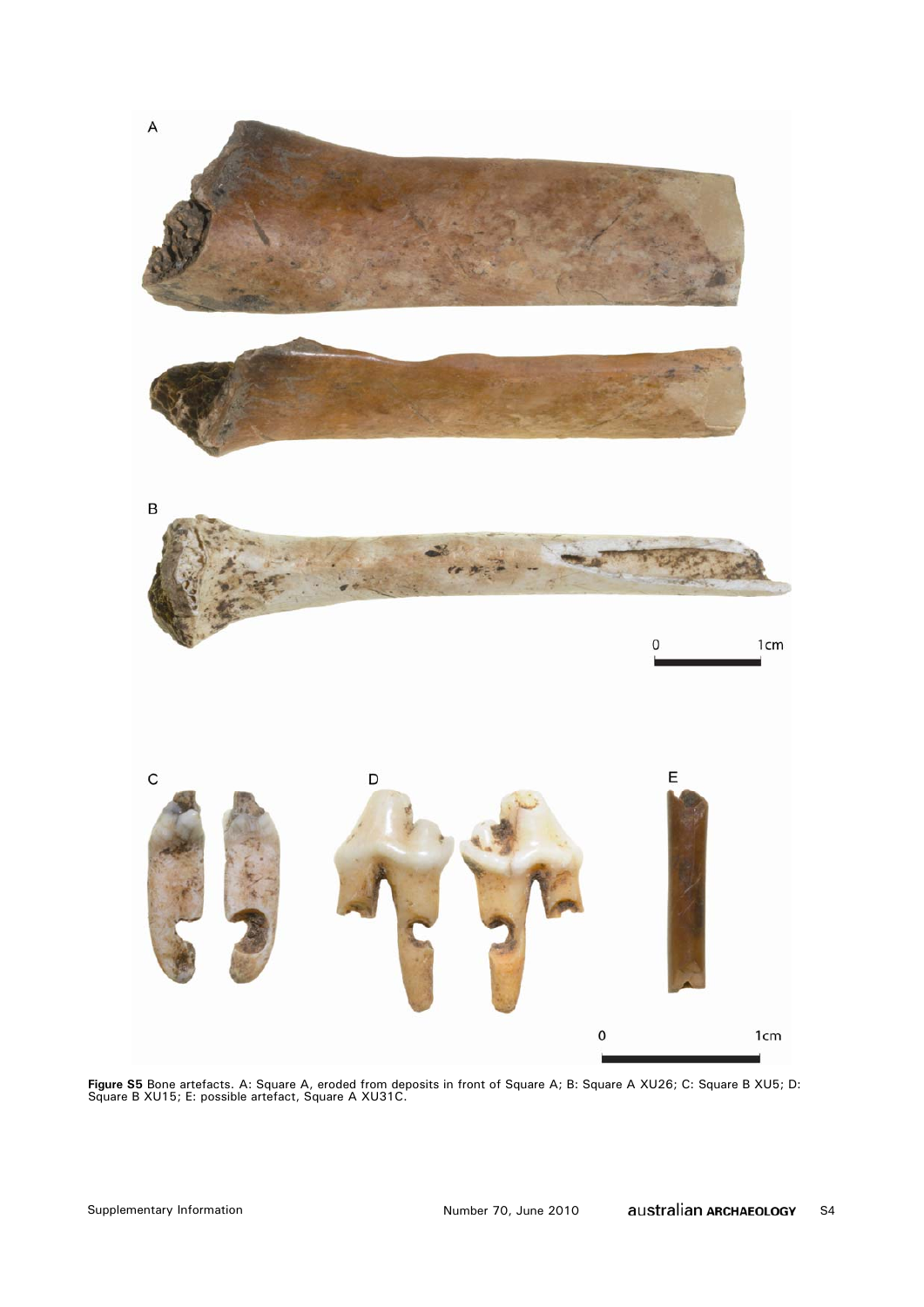

**Figure S6** Excavated marked stones from Emo Phase 4. A: Square B XU7A; B: Square B XU8; C: Square B XU27; C: Square B XU27.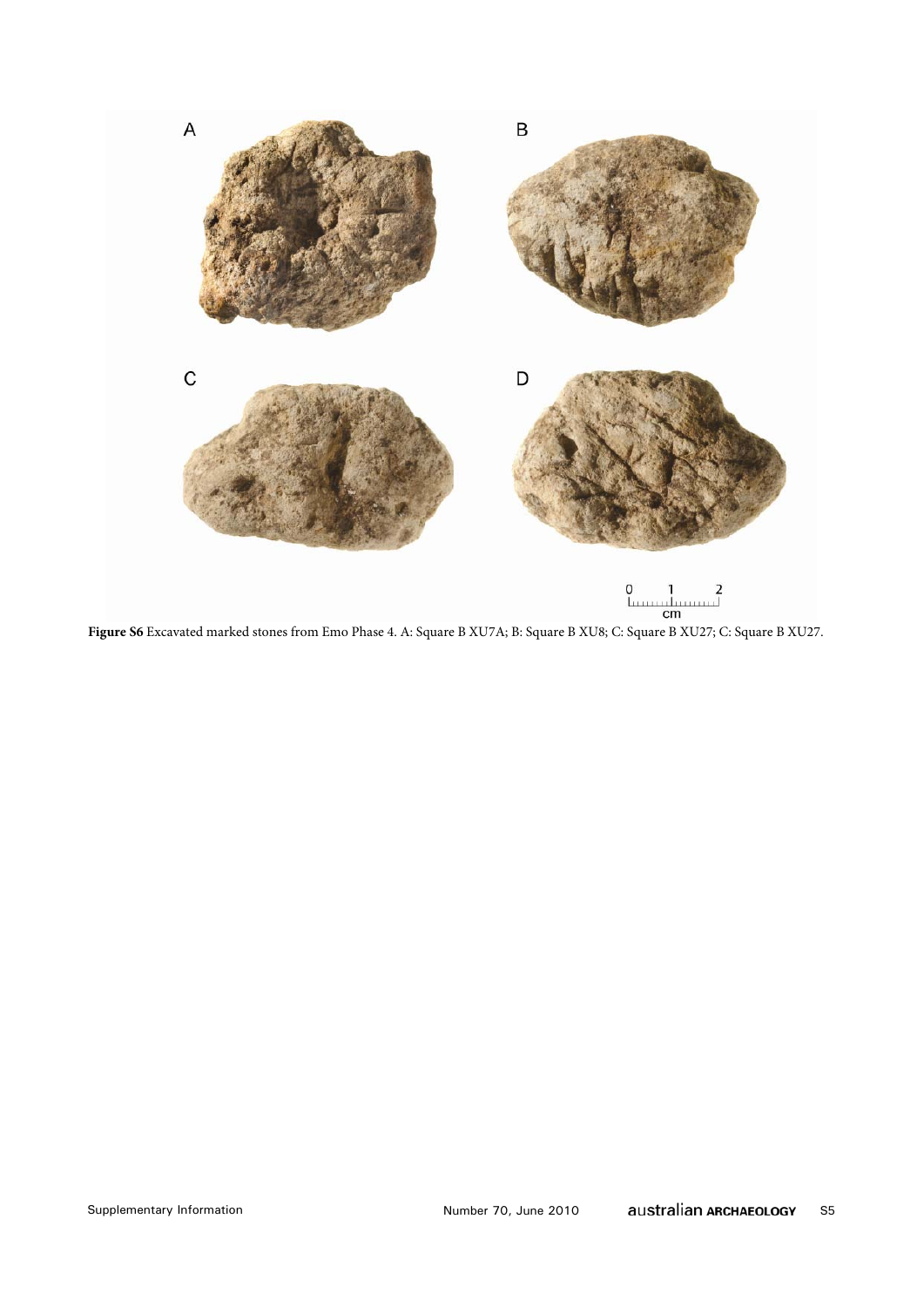**Table S1** Details of each Excavation Unit, Square A. SUs in bold contribute the majority of the XU deposit.

|                |                               |               | <b>Mean</b>  | <b>Mean</b>  | <b>Mean</b>  |                  |                   |            |                   |                  |
|----------------|-------------------------------|---------------|--------------|--------------|--------------|------------------|-------------------|------------|-------------------|------------------|
|                |                               | $14$ C Age    | <b>Depth</b> | <b>Depth</b> | <b>Depth</b> | <b>Mean</b>      |                   |            |                   | % of             |
| XU             | SU                            | (years        | at           | at           | at           | <b>Thickness</b> | Area              | Weight     | <b>Volume</b>     | <b>Sediments</b> |
|                |                               | BP)           | <b>Top</b>   | Centre       | Base         | (cm)             | (m <sup>2</sup> ) | (kg)       | (m <sup>3</sup> ) | $>2.84$ mm       |
|                |                               |               | (cm)         | (cm)         | (cm)         |                  |                   |            |                   | (g)              |
| 1              | 1Α                            |               | 0.0          | 0.8          | 1.5          | 1.5              | 0.25              | 6.1        | 0.0038            | 32.6             |
| $\overline{2}$ | <b>1A</b>                     |               | 1.5          | 2.2          | 2.9          | 1.4              | 0.25              | 4.4        | 0.0035            | 34.0             |
| 3              | <b>1A</b>                     |               | 2.9          | 4.2          | 5.5          | 2.6              | 0.25              | 9.1        | 0.0065            | 43.3             |
| 4              | 1Α                            |               | 5.5          | 7.4          | 9.3          | 3.8              | 0.25              | 11.6       | 0.0095            | 46.4             |
| 5              | 1A                            |               | 9.3          | 10.2         | 11.0         | 1.7              | 0.25              | 5.9        | 0.0043            | 43.9             |
| 6              | 1A/1F/2B/2C                   | $671 \pm 30$  | 11.0         | 13.1         | 15.1         | 4.1              | 0.25              | 11.4       | 0.0103            | 48.1             |
| $\overline{7}$ | 1A/1B/1E/1F/2A/2B/2C          |               | 15.1         | 16.5         | 17.9         | 2.8              | 0.25              | 7.1        | 0.0070            | 44.2             |
| 8              | 1B/1D/1E/1F/2A/2B/2C          |               | 17.9         | 19.3         | 20.6         | 2.7              | 0.25              | 5.9        | 0.0068            | 41.9             |
| 9              | 1B/1D/1E/1F/2A/2B/2C          |               | 20.6         | 21.5         | 22.4         | 1.8              | 0.25              | 5.1        | 0.0045            | 46.9             |
| 10             | 1B/1D/1E/1F/2A/2B/2C          | $662 \pm 30$  | 22.4         | 23.8         | 25.2         | 2.8              | 0.25              | 7.4        | 0.0070            | 40.6             |
| 11             | 1B/1D/1E/1F/2A/2B/2C          |               | 25.2         | 26.2         | 27.2         | 2.0              | 0.25              | 5.9        | 0.0050            | 51.8             |
| 12             | 1B/1D/1E/1F/2A/2B/2C          |               | 27.2         | 28.9         | 30.6         | 3.4              | 0.25              | 5.6        | 0.0085            | 52.2             |
| 13             | 1E/1F/2A/2B/2C/2E             |               | 30.6         | 31.5         | 32.4         | 1.8              | 0.25              | 4.9        | 0.0045            | 55.0             |
| 14             | 1E/1F/2A/2B/2C/2E/3           |               | 32.4         | 33.8         | 35.2         | 2.8              | 0.25              | 5.7        | 0.0070            | 52.5             |
| 15A            | 1E/1F/2A/2C/3                 |               | 35.2         | 36.6         | 38.0         | 2.8              | 0.24              | 5.9        | 0.0067            | 56.9             |
| 15B            | <b>2E</b>                     |               | 35.2         | 36.2         | 37.1         | 1.9              | 0.01              | 0.3        | 0.0002            | 86.8             |
| 16A            | 1E/1F/2A/2C/3                 | $1574 \pm 33$ | 38.0         | 40.0         | 41.9         | 3.9              | 0.23              | 6.9        | 0.0090            | 62.1             |
| 16B            | 2Е                            |               | 37.1         | 39.6         | 42.0         | 4.9              | 0.02              | 0.2        | 0.0010            | 63.3             |
| 17             | 1E/1F/2C/3                    |               | 41.9         | 42.3         | 42.7         | 0.8              | 0.25              | 2.5        | 0.0020            | 64.7             |
| 18             | 1E/1F/2C/3/4A                 |               | 42.7         | 44.1         | 45.4         | 2.7              | 0.25              | 7.0        | 0.0068            | 55.8             |
| 19             | 1E/1F/2C/3/4A                 |               | 45.4         | 46.1         | 46.8         | 1.4              | 0.25              | 4.6        | 0.0035            | 52.6             |
| 20             | 1E/1F/2C/3/4A                 |               | 46.8         | 48.3         | 49.7         | 2.9              | 0.25              | 7.0        | 0.0073            | 49.1             |
| 21A            | 1E/1F/2C/4A/5/6A              |               | 49.7         | 51.5         | 53.3         | 3.6              | 0.22              | 6.6        | 0.0079            | 57.1             |
| 21B            | 4Α                            |               | 49.7         | 51.6         | 53.4         | 3.7              | 0.03              | 3.7        | 0.0011            | 31.4             |
| 22A            | 4A/5/6A                       |               | 53.3         | 54.5         | 55.7         | 2.4              | 0.19              | 5.2        | 0.0046            | 57.8             |
| 22B            | 4A/5/6A                       |               | 53.4         | 54.7         | 55.9         | 2.5              | 0.06              | 1.7        | 0.0015            | 57.9             |
| 23             | 4A/5/6A/7/8<br>1G/4A/5/6A/7/8 |               | 55.7         | 56.0         | 56.2         | 0.5              | 0.25              | 1.4        | 0.0013            | 57.9             |
| 24             |                               |               | 56.2         | 57.8         | 59.4         | 3.2              | 0.25              | 8.4        | 0.0080<br>0.0065  | 58.2             |
| 25             | 1G/5/6A/7/8                   |               | 59.4         | 60.7         | 62.0         | 2.6              | 0.25              | 4.3        |                   | 61.4             |
| 26<br>27A      | 1G/5/6A/7/8<br>7/8/9          |               | 62.0<br>64.3 | 63.2<br>65.7 | 64.3<br>67.1 | 2.3<br>2.8       | 0.25<br>0.20      | 7.8<br>4.4 | 0.0058<br>0.0056  | 60.2<br>62.3     |
|                |                               |               |              |              |              |                  |                   |            |                   |                  |
| 27B<br>28A     | 1G<br>7/8/9                   |               | 64.3<br>67.1 | 65.4<br>69.0 | 66.5<br>68.8 | 2.2<br>1.7       | 0.05<br>0.20      | 0.9<br>3.2 | 0.0011<br>0.0034  | 44.8<br>49.7     |
| 28B            | 1G                            |               | 66.5         | 67.7         | 68.9         | 2.4              | 0.05              | 0.6        | 0.0012            | 44.8             |
| 29             |                               |               | 68.8         | 70.0         | 71.1         | 2.3              | 0.25              | 6.4        | 0.0058            | 45.4             |
| 30A            | 1G/7/8/9<br>8/9/10            |               | 71.1         | 72.3         | 73.5         | 2.4              | 0.20              | 3.8        | 0.0048            | 58.0             |
| 30B            | 1G                            |               | 71.1         | 72.3         | 73.5         | 2.4              | 0.01              | 0.6        | 0.0002            | 12.6             |
| 30C            | 1G/9/10                       |               | 71.1         | 72.3         | 73.5         | 2.4              | 0.04              | 1.5        | 0.0010            | 45.5             |
| 31A            | 8/9/10                        | $1647 \pm 30$ | 73.5         | 74.3         | 75.1         | 1.6              | 0.20              | 3.8        | 0.0032            | 44.6             |
| 31B            | 1G                            |               | 73.5         | 74.9         | 76.3         | 2.8              | 0.01              | 0.5        | 0.0003            | 8.3              |
| 31C            | 1G/9/10                       |               | 73.5         | 74.6         | 75.6         | 2.1              | 0.04              | 2.8        | 0.0008            | 51.8             |
| 32A            | 9/10/11                       |               | 75.1         | 76.7         | 78.3         | 3.2              | 0.23              | 4.5        | 0.0074            | 34.1             |
| 32B            | 1G                            |               | 75.8         | 77.4         | 78.9         | 3.1              | 0.02              | 2.9        | 0.0006            | 17.9             |
| 33A            | 11/12                         |               | 78.3         | 80.2         | 82.0         | 3.7              | 0.18              | 4.7        | 0.0067            | 23.5             |
| 33B            | 1G/11/12                      |               | 78.9         | 80.5         | 82.1         | 3.2              | 0.07              | 1.5        | 0.0022            | 32.5             |
| 34             | 11/12                         |               | 82.0         | 82.3         | 82.5         | 0.5              | 0.13              | 2.5        | 0.0006            | 7.2              |
| 35             | 11/12                         |               | 82.5         | 83.4         | 84.3         | 1.8              | 0.13              | 3.8        | 0.0023            | 2.3              |
| 36             | 12                            |               | 84.3         | 84.9         | 85.4         | 1.1              | 0.13              | 1.4        | 0.0014            | 2.0              |
| <b>Total</b>   |                               |               |              |              |              | 2.4              |                   | 219.4      | 0.2095            |                  |
|                |                               |               |              |              |              |                  |                   |            |                   |                  |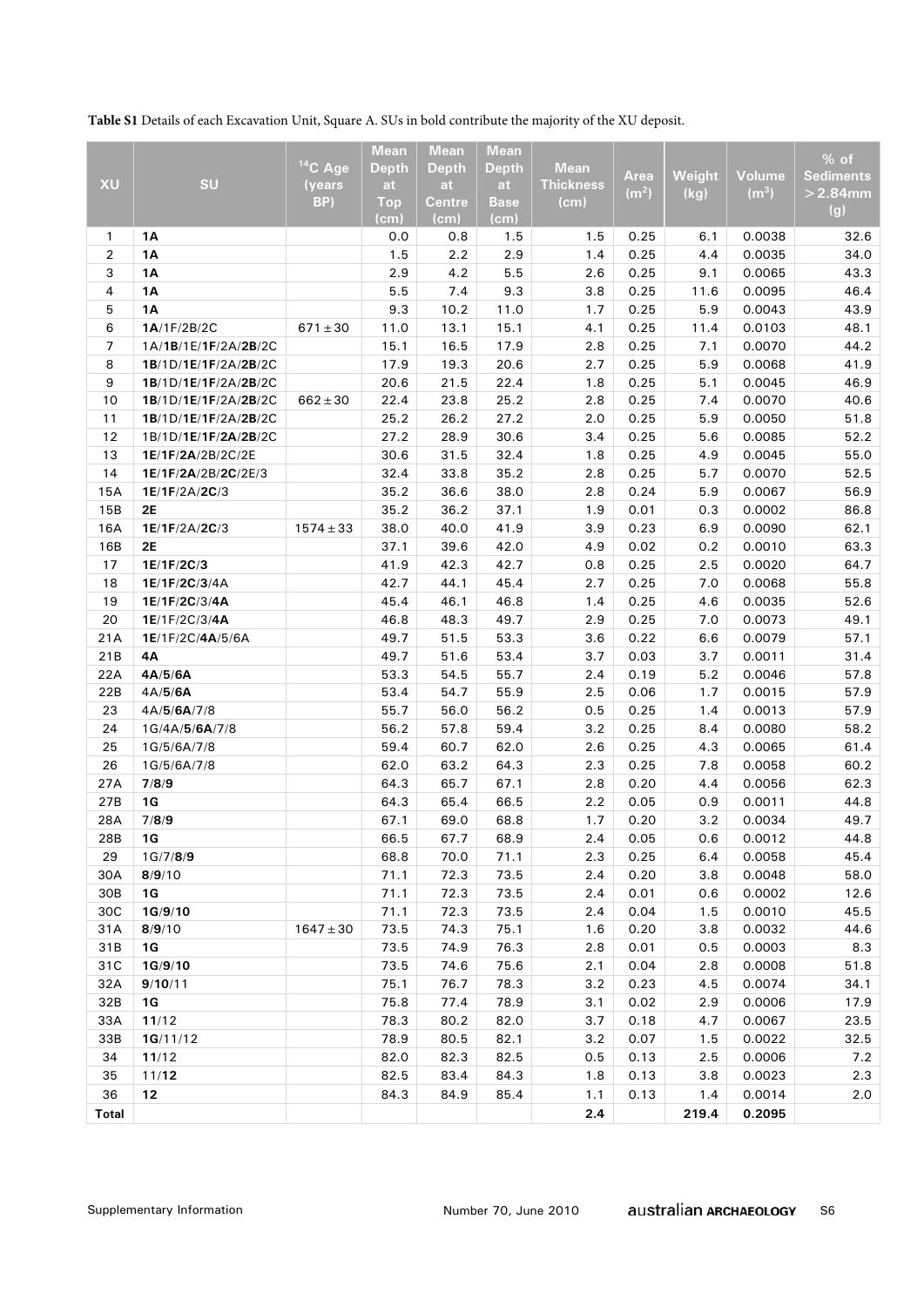**Table S2** Details of each Excavation Unit, Square B. SUs in bold contribute the majority of the XU deposit.

| <b>XU</b>    | SU         | <sup>14</sup> C Age<br>(years) | <b>Mean</b><br><b>Depth</b><br>at Top | <b>Mean</b><br><b>Depth</b><br>at | <b>Mean</b><br><b>Depth</b><br>at | <b>Mean</b><br><b>Thickness</b> | Area<br>(m <sup>2</sup> ) | Weight<br>(kg)     | Volume<br>(m <sup>3</sup> ) | % of<br><b>Sediments</b><br>$>2.84$ mm |
|--------------|------------|--------------------------------|---------------------------------------|-----------------------------------|-----------------------------------|---------------------------------|---------------------------|--------------------|-----------------------------|----------------------------------------|
|              |            | BP)                            | (cm)                                  | Centre<br>(cm)                    | <b>Base</b><br>(cm)               | (cm)                            |                           |                    |                             | (g)                                    |
| $\mathbf{1}$ | 1Α         |                                | 0.0                                   | 0.9                               | 1.8                               | 1.8                             | 0.25                      | 6.0                | 0.0045                      | 26.6                                   |
| 2            | <b>1A</b>  |                                | 1.8                                   | 2.4                               | 3.0                               | 1.2                             | 0.25                      | 4.8                | 0.0030                      | 23.1                                   |
| 3            | 1Α         | $706 \pm 33$                   | 3.0                                   | 4.1                               | 5.2                               | 2.2                             | 0.25                      | 5.8                | 0.0055                      | 40.2                                   |
| 4            | 1A         |                                | 5.2                                   | 6.9                               | 8.5                               | 3.3                             | 0.25                      | 8.8                | 0.0083                      | 47.3                                   |
| 5            | 1A         |                                | 8.5                                   | 9.8                               | 11.1                              | 2.6                             | 0.25                      | 9.0                | 0.0065                      | 47.0                                   |
| 6            | <b>1A</b>  |                                | 11.1                                  | 13.5                              | 15.8                              | 4.7                             | 0.25                      | 16.4               | 0.0118                      | 51.6                                   |
| 7A           | 1A/2A      |                                | 15.8                                  | 17.3                              | 18.7                              | 2.9                             | 0.20                      | 6.1                | 0.0058                      | 48.7                                   |
| <b>7B</b>    | 1A         |                                | 15.8                                  | 16.0                              | 16.1                              | 0.3                             | 0.05                      | 3.7                | 0.0002                      | 40.1                                   |
| 8            | 1A/2A      |                                | 18.2                                  | 19.4                              | 20.6                              | 2.4                             | 0.25                      | 6.5                | 0.0060                      | 39.7                                   |
| 9            | 1A/2A      |                                | 20.6                                  | 21.5                              | 22.4                              | 1.8                             | 0.25                      | 4.8                | 0.0045                      | 37.7                                   |
| 10A          | 2A         |                                | 22.4                                  | 23.8                              | 25.2                              | 2.8                             | 0.24                      | 7.9                | 0.0067                      | 36.1                                   |
| 10B          | <b>1A</b>  |                                | 22.4                                  | 23.6                              | 24.8                              | 2.4                             | 0.01                      | 0.3                | 0.0002                      | 10.6                                   |
| 11           | 1A/2A/2D   |                                | 25.2                                  | 26.2                              | 27.2                              | 2.0                             | 0.25                      | 4.0                | 0.0050                      | 36.2                                   |
| 12           | 2A/2D      |                                | 27.2                                  | 29.0                              | 30.8                              | 3.6                             | 0.25                      | 8.0                | 0.0090                      | 40.1                                   |
| 13           | 2A/2D      |                                | 30.8                                  | 31.1                              | 31.4                              | 0.6                             | 0.25                      | 1.2                | 0.0015                      | 42.2                                   |
| 14           | 2A/2D      |                                | 31.4                                  | 31.8                              | 32.2                              | 0.8                             | 0.25                      | 4.0                | 0.0020                      | 50.2                                   |
| 15           | 2A/2D      |                                | 32.2                                  | 34.2                              | 36.1                              | 3.9                             | 0.25                      | 5.4                | 0.0098                      | 47.3                                   |
| 16A          | 2A/2D      |                                | 36.1                                  | 36.9                              | 37.6                              | 1.5                             | 0.24                      | 4.7                | 0.0036                      | 46.7                                   |
| 16B          | <b>2E</b>  |                                | 36.1                                  | 36.9                              | 37.6                              | 1.5                             | 0.01                      | 0.6                | 0.0002                      | 49.1                                   |
| 17A          | 2A/2D/3    |                                | 37.6                                  | 40.1                              | 42.5                              | 4.9                             | 0.24                      | 5.3                | 0.0118                      | 52.3                                   |
| 17B          | 2E         |                                | 37.6                                  | 40.1                              | 42.5                              | 4.9                             | 0.01                      | 0.5                | 0.0005                      | 55.4                                   |
| 18           | 2A/3       |                                | 42.5                                  | 42.9                              | 43.3                              | 0.8                             | 0.25                      | 2.5                | 0.0020                      | 59.6                                   |
| 19           | 2A/3/4A    |                                | 43.3                                  | 44.1                              | 44.8                              | 1.5                             | 0.25                      | 2.7                | 0.0038                      | 62.0                                   |
| 20           | 3/4A       |                                | 44.8                                  | 46.0                              | 47.1                              | 2.3                             | 0.25                      | 5.8                | 0.0058                      | 50.7                                   |
| 21           | 3/4A/5/6A  | $1564 \pm 33$                  | 47.1                                  | 48.7                              | 50.2                              | 3.1                             | 0.25                      | 7.0                | 0.0078                      | 44.2                                   |
| 22A          | 4A/5/6A    |                                | 50.2                                  | 51.8                              | 53.3                              | 3.1                             | 0.21                      | 5.8                | 0.0065                      | 34.3                                   |
| 22B          | 4Α         |                                | 50.2                                  | 51.8                              | 53.3                              | 3.1                             | 0.04                      | 2.0                | 0.0012                      | 50.0                                   |
| 23A          | 4A/4B/5/6A |                                | 53.3                                  | 55.0                              | 56.7                              | 3.4                             | 0.16                      | 6.3                | 0.0054                      | 36.5                                   |
| 23B          | 4A/4B      |                                | 53.3                                  | 54.6                              | 55.8                              | 2.5                             | 0.09                      | 3.4                | 0.0023                      | 47.8                                   |
| 24           | 4B/5/6A/7  |                                | 56.2                                  | 58.0                              | 59.8                              | 3.6                             | 0.25                      | 8.6                | 0.0090                      | 57.4                                   |
| 25           | 4B/6A/7/8  |                                | 59.8                                  | 61.7                              | 63.6                              | 3.8                             | 0.25                      | $\overline{\cdot}$ | 0.0095                      | $\cdot$                                |
| 26           | 4B/7/8/9   | $1644 \pm 43$                  | 63.6                                  | 64.3                              | 65.0                              | 1.4                             | 0.25                      | 4.9                | 0.0035                      | 56.0                                   |
| 27           | 4B/7/8/9   |                                | 65.0                                  | 65.9                              | 66.7                              | 1.7                             | 0.25                      | 4.0                | 0.0043                      | 46.8                                   |
| 28           | 4B/8/9/10  | $1646 \pm 43$                  | 66.7                                  | 67.9                              | 69.1                              | 2.4                             | 0.25                      | 6.6                | 0.0060                      | 43.8                                   |
| 29           | 4B/9/10    |                                | 69.1                                  | 70.1                              | 71.0                              | 1.9                             | 0.25                      | 4.8                | 0.0048                      | 37.8                                   |
| 30           | 4B/9/10/11 |                                | 71.0                                  | 72.3                              | 73.6                              | 2.6                             | 0.25                      | 6.1                | 0.0065                      | 50.1                                   |
| 31           | 4B/9/10/11 |                                | 73.6                                  | 74.5                              | 75.4                              | 1.8                             | 0.25                      | 5.8                | 0.0045                      | 56.1                                   |
| 32           | 9/10/11    |                                | 75.4                                  | 76.7                              | 77.9                              | 2.5                             | 0.25                      | 4.1                | 0.0063                      | 60.8                                   |
| 33           | 11         |                                | 77.9                                  | 79.1                              | 80.3                              | 2.4                             | 0.25                      | 4.5                | 0.0060                      | 38.0                                   |
| 34           | 11         | $1864 \pm 33$                  | 80.3                                  | 80.7                              | 81.1                              | 0.8                             | 0.25                      | 5.1                | 0.0020                      | 17.0                                   |
| 35           | 12         |                                | 81.1                                  | 82.4                              | 83.6                              | 2.5                             | 0.25                      | 6.5                | 0.0063                      | $5.5$                                  |
| 36           | 12         | $1860 \pm 30$                  | 83.6                                  | 84.3                              | 84.9                              | 1.3                             | 0.25                      | 5.5                | 0.0033                      | 2.8                                    |
| <b>Total</b> |            |                                |                                       |                                   |                                   | 2.4                             |                           | 215.8              | 0.2126                      |                                        |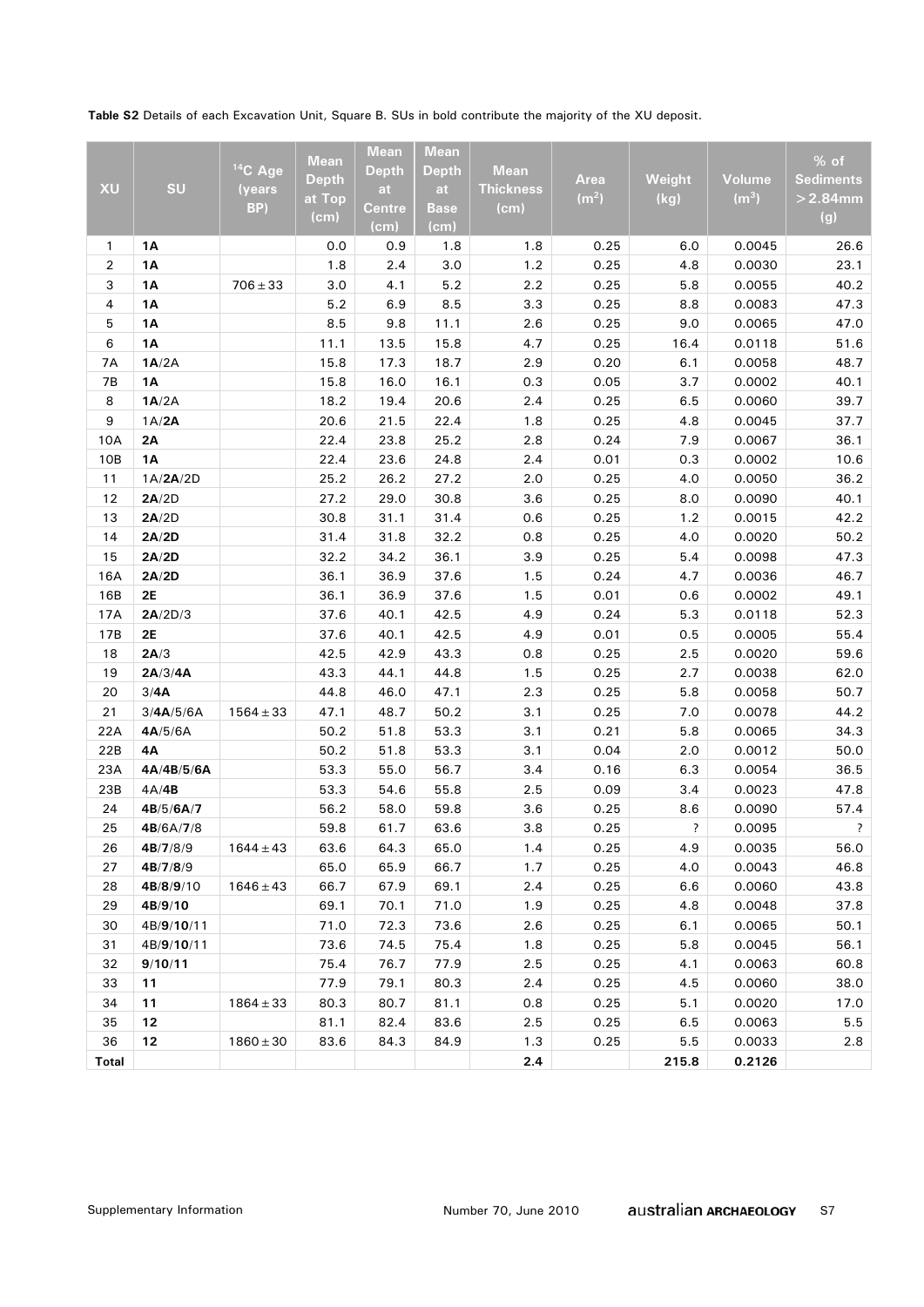**Table S3** Description of SUs and sub-SUs from the Emo excavations.

| SU             | Square A XUs                                               | <b>Square B XUs</b>                          | <b>Description</b>                                                                                                                                                                                                                                                                                                                                                                                                                                                                                                                                                                                                                           |
|----------------|------------------------------------------------------------|----------------------------------------------|----------------------------------------------------------------------------------------------------------------------------------------------------------------------------------------------------------------------------------------------------------------------------------------------------------------------------------------------------------------------------------------------------------------------------------------------------------------------------------------------------------------------------------------------------------------------------------------------------------------------------------------------|
| 1A             | $1 - 7$                                                    | 1-6, 7A, 7B, 8,<br>9, 10B, 11                |                                                                                                                                                                                                                                                                                                                                                                                                                                                                                                                                                                                                                                              |
| 1B             | $7 - 12$                                                   |                                              |                                                                                                                                                                                                                                                                                                                                                                                                                                                                                                                                                                                                                                              |
| 1C             | Not present in the excavated squares                       |                                              | SU1A consists of humid, blackish earthy soil containing numerous rocks                                                                                                                                                                                                                                                                                                                                                                                                                                                                                                                                                                       |
| 1 D            | $8 - 12$                                                   |                                              | with a notable paucity of shells. In contrast, SU1C, SU1D, SU1E and                                                                                                                                                                                                                                                                                                                                                                                                                                                                                                                                                                          |
| 1E             | 7-14, 15A, 16A,<br>17-20, 21A                              |                                              | SU1F are rich in light-coloured and friable <i>Batissa violacea</i> valves, and<br>contain numerous interstitial spaces indicative of biological organism                                                                                                                                                                                                                                                                                                                                                                                                                                                                                    |
|                | 6-14, 15A, 16A,                                            |                                              | activity. SU1E and SU1F appear to be postholes contemporaneous with                                                                                                                                                                                                                                                                                                                                                                                                                                                                                                                                                                          |
| 1F             | 17-20, 21A                                                 |                                              | the base of SU1A rather than strictly dating to the period of SU1A's                                                                                                                                                                                                                                                                                                                                                                                                                                                                                                                                                                         |
| 1G             | 24-26, 27B, 28B,<br>29, 30B, 30C,<br>31B, 31C, 32B,<br>33B |                                              | sediment accumulation.                                                                                                                                                                                                                                                                                                                                                                                                                                                                                                                                                                                                                       |
| 2A             | 7-14, 15A, 16A                                             | 7A, 8-9, 10A,<br>$11-15, 16A,$<br>17A, 18-19 | SU2A is a shell-rich layer (predominantly small <i>Batissa vioalcea</i> valves and<br>gastropods) containing fine blackish sediments. This SU is regular and<br>largely in situ in those areas represented in the sections, but towards its                                                                                                                                                                                                                                                                                                                                                                                                  |
| 2B             | $6 - 14$                                                   |                                              | southern end it has been disturbed by postholes and other post-                                                                                                                                                                                                                                                                                                                                                                                                                                                                                                                                                                              |
| 2C             | 6-14, 15A, 16A,<br>17-20, 21A                              |                                              | depositional (probably animal) intrusions (SU1B, 1E, SU1F, SU2B, SU2C).<br>SU2B and SU2C appear to be disturbance pits of unknown origin, while                                                                                                                                                                                                                                                                                                                                                                                                                                                                                              |
| 2D             |                                                            | 11-15, 16A,<br>17A                           | SU2D is a dark ashy lens. The interface of SU2 with underlying SU3<br>represents a major stratigraphic break (i.e. a change in sedimentation                                                                                                                                                                                                                                                                                                                                                                                                                                                                                                 |
| 2E             | 13-14, 15B, 16B                                            | 16B, 17B                                     | regimes). In other words, SU2 represents a sedimentary phase different to<br>that of the underlying SUs and different also to that of overlying SU1.                                                                                                                                                                                                                                                                                                                                                                                                                                                                                         |
| 3              | 14, 15A, 16A,<br>17-20                                     | 17A, 18-21                                   | This SU is 5-15cm thick, a visible on the three exposed sections (west,<br>south, east) and contains a predominance of large Batissa violacea valves.<br>Orange-tan in colour with brownish-black interstitial soil. The interface<br>with the overlying and underlying SUs is marked, except in those areas<br>where intrusive postholes (SU1E, SU1F, SU2C) are apparent.                                                                                                                                                                                                                                                                   |
| 4A             | 18-20, 21A, 21B,<br>22A, 22B, 23-24                        | 19-21, 22A,<br>22B, 23A, 23B,                | Homogeneous in colour and texture, this SU is of variable thickness,<br>ranging from c.3-12cm thick. Shells are regularly coated with grayish-tan<br>clay. This SU is evident in the western, southern and eastern ends,<br>except in those areas where this layer has been disturbed by intrusive<br>features from above (generally postholes, e.g. SU1E, 1F, 2C). Batissa<br>violacea valves are generally 3-6cm in maximum length. The interface<br>with overlying SU3 is marked.                                                                                                                                                         |
| 4B             |                                                            | 23A, 23B, 24-<br>31                          | Localised pit dug from the base of SU4A.                                                                                                                                                                                                                                                                                                                                                                                                                                                                                                                                                                                                     |
| 5              | 21A, 22A, 22B,<br>23-26                                    | 21, 22A, 23A,<br>24                          | In the western section, SU5 is undulated and irregularly 1-3cm thick. It<br>appears to be a local variation of SU4A that disappears towards the<br>northern end of the western section. It consists of a rich shell matrix,<br>predominantly Batissa violacea and Melanoides sp., mixed with grayish-<br>tan clay.                                                                                                                                                                                                                                                                                                                           |
| 6A             | 21A, 22A, 22B,<br>23-26                                    | 21, 22A, 23A,<br>24-25                       | This SU overlies SU7 and is composed largely of compacted and crushed<br><i>Melanoides</i> and <i>Neritina</i> spp. mixed with more clayey and more humid                                                                                                                                                                                                                                                                                                                                                                                                                                                                                    |
| 6В             | Not present in the excavated squares                       |                                              | sediments. This SU is 1-4cm thick. Its interface with surrounding SUs is<br>difficult to follow and indistinct towards the south.                                                                                                                                                                                                                                                                                                                                                                                                                                                                                                            |
| $\overline{7}$ | 23-26, 27A, 28A,<br>29                                     | 24-27                                        | Melanoides sp.-rich layer, generally yellowish in colour, tilting slightly<br>towards the south where its thickness varies from 5 to 10cm. This SU<br>contains blackish lenses of sediment in its northern end; one of these<br>lenses is 30cm long and 3cm thick. The interface with SU8 below is fairly<br>marked, and with the overlying SU6A containing large Batissa violacea<br>shells is more difficult to follow and undulated. On its southern side, this<br>SU is post-depositionally disturbed by postholes and thus difficult to<br>distinguish with overlying SU4A and SU3, which are also rich in small<br>shells in this area |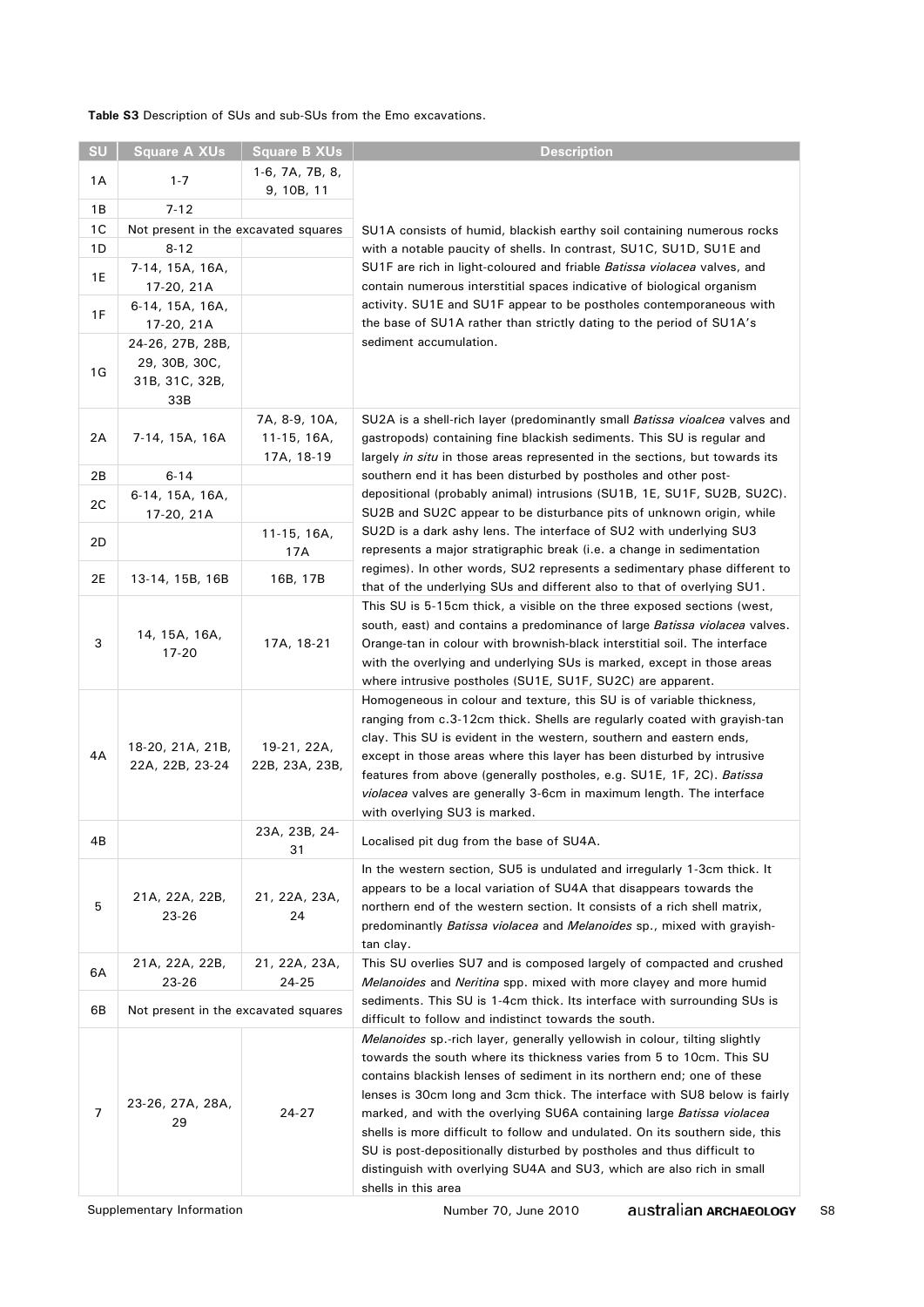| SU | <b>Square A XUs</b>                         | <b>Square B XUs</b> | <b>Description</b>                                                                                                                                                                                                                                                                                                                                                                                                                                                                                                          |
|----|---------------------------------------------|---------------------|-----------------------------------------------------------------------------------------------------------------------------------------------------------------------------------------------------------------------------------------------------------------------------------------------------------------------------------------------------------------------------------------------------------------------------------------------------------------------------------------------------------------------------|
| 8  | 23-26, 27A, 28A,<br>29, 30A, 31A            | $25 - 28$           | Subhorizontal layer, 3-4cm thick, of a distinctive orange-tan colour. This<br>layer consists of a predominantly Batissa violaea and Melanoides sp.<br>Assemblage, with little sediment between the shells. Interface with the<br>overlying SU is fairly marked. This SU is difficult to distinguish from SU9<br>and SU10 towards the southern and especially eastern walls, where post-<br>depositional disturbance is evident in the form of a land-crab or bandicoot<br>hole (in the east) and a posthole (in the south). |
| 9  | 27A, 28A, 29,<br>30A, 30C, 31A,<br>31C, 32A | 26-32               | Subhorizontal layer, 3-7cm thick and whose contents are indistinguishable<br>from those of SU10. It is distinguished by the presence of a blackish clay<br>and a dark-tan stain on the shell surfaces. Along the eastern side of the<br>exposed profile, this layer is disturbed by post-depositional, anthropogenic<br>processes. The interface with the overlying SU is fairly marked, and<br>evident in SU9's thinness and almost exclusive shell content.                                                               |
| 10 | 30A, 30C, 31A,<br>31C, 32A                  | 28-32               | Subhorizontal layer, 3-5cm thick. Interface with overlying and underlying<br>SUs is marked, notably due to its distinctive, shell-rich contents. This SU<br>consists largely of <i>Batissa violacea</i> shells, including noticeably medium-<br>sized and large specimens, with poor, brown-coloured clayey soil,<br>noticeably more organic than in surrounding SU. In Square B in situ<br>lenticular clayey lenses were noted amongst the shells.                                                                         |
| 11 | 32A, 33A, 33B,<br>34-35                     | $30 - 34$           | Beige-coloured clay layer, 1-3cm thick, containing predominantly crushed<br>Batissa violacea shell. Present across the excavated deposits. Interface<br>with overlying SU is marked.                                                                                                                                                                                                                                                                                                                                        |
| 12 | 33A, 33B, 34-36                             | 35-36               | Thick, beige-coloured clay layer. Homogeneous in colour and texture<br>across the excavated squares, with rare small pieces of weathered<br>bedrock. Present across the entire sectioned profile. Estimated 20 to<br>30cm thick.                                                                                                                                                                                                                                                                                            |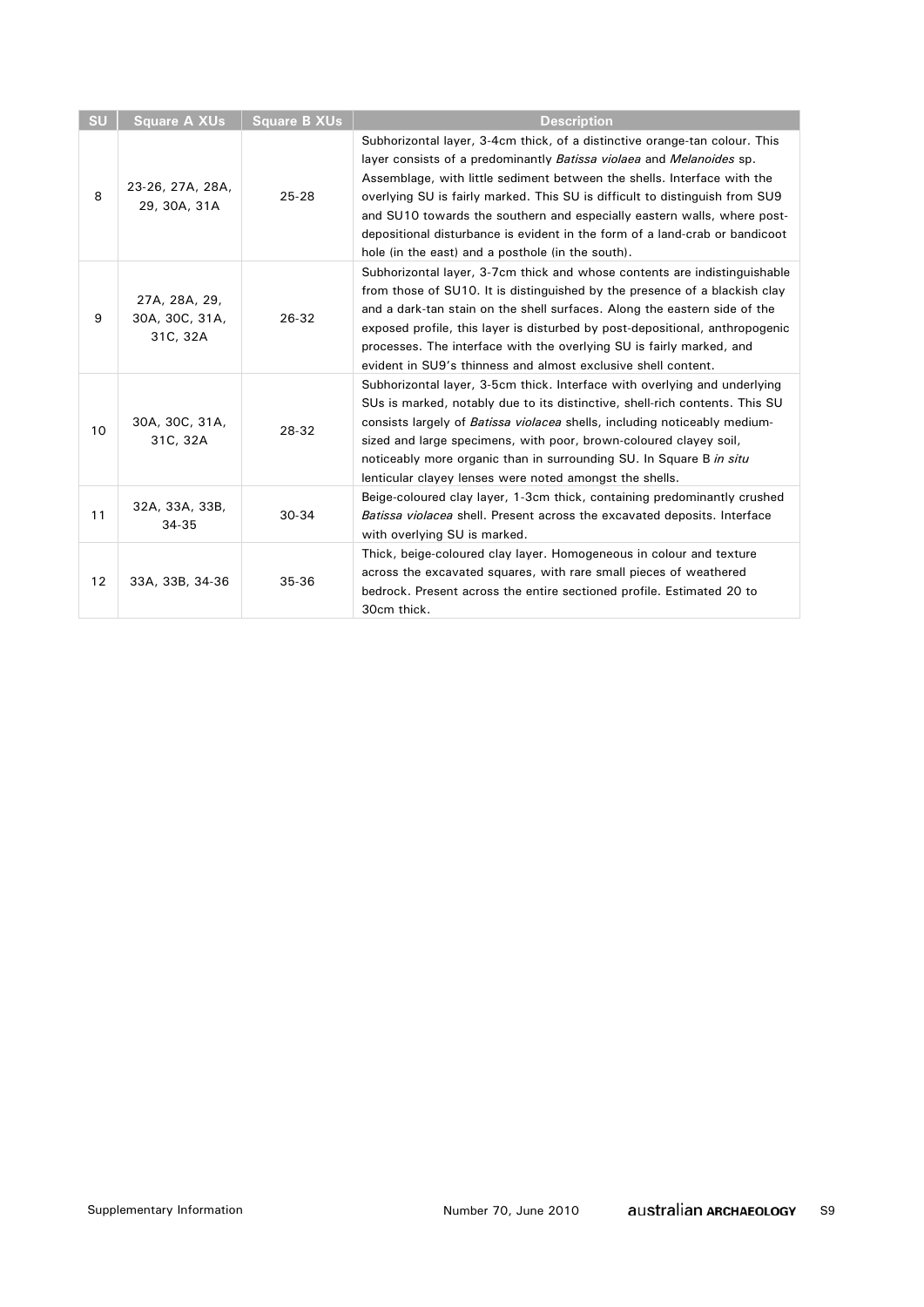**Table S4** Sediment analyses, Square B (except for XU32A which is from Square A). \*pH soil/water suspension ratio of 1:5. \*\*%<br>lost on ignition. \*\*\*PSA-Backman Culter LS 100 (HCl- and H<sub>2</sub>O<sub>2</sub>-treated samples): medium sand=

| <b>XU</b>      |      | % OM **          | % Carbonates**    |                    | <b>Particle Size Distribution (%)***</b> |             |             |
|----------------|------|------------------|-------------------|--------------------|------------------------------------------|-------------|-------------|
|                | pH*  | $(550^{\circ}C)$ | $(1000^{\circ}C)$ | <b>Medium Sand</b> | <b>Fine Sand</b>                         | <b>Silt</b> | <b>Clay</b> |
| 1              | 7.18 | 22.48            | 29.33             | 0.60               | 30.10                                    | 63.78       | 5.52        |
| $\overline{2}$ | 7.21 | 22.16            | 26.80             | 0.10               | 27.40                                    | 66.45       | 6.05        |
| 3              | 7.32 | 20.38            | 26.71             | 0.30               | 23.30                                    | 70.28       | 6.12        |
| 4              | 7.40 | 19.79            | 24.25             | 2.60               | 29.90                                    | 62.60       | 4.90        |
| 5              | 7.46 | 18.09            | 27.18             | 0.00               | 29.30                                    | 65.30       | 5.40        |
| 6              | 7.58 | 14.21            | 29.13             | 6.30               | 34.70                                    | 54.25       | 4.75        |
| 7A             | 7.68 | 12.44            | 30.24             | 0.80               | 31.40                                    | 62.22       | 5.58        |
| 7B             | 7.60 | 18.58            | 23.47             | 3.20               | 41.80                                    | 50.91       | 4.09        |
| 8              | 7.61 | 10.96            | 32.79             | 0.00               | 25.90                                    | 66.15       | 7.95        |
| 9              | 7.63 | 13.71            | 30.26             | 0.10               | 30.90                                    | 62.65       | 6.35        |
| 10A            | 7.68 | 9.12             | 31.58             | 0.00               | 25.40                                    | 66.70       | 7.90        |
| 10B            | 7.50 | 17.33            | 23.77             | 0.50               | 38.60                                    | 56.00       | 4.90        |
| 11             | 7.80 | 8.22             | 36.07             | 1.10               | 30.60                                    | 61.50       | 6.80        |
| 12             | 7.70 | 5.71             | 38.87             | 0.00               | 19.30                                    | 72.30       | 8.40        |
| 13             | 7.73 | 8.39             | 34.50             | 0.00               | 5.10                                     | 83.30       | 11.60       |
| 14             | 7.75 | 8.94             | 34.09             | 0.00               | 15.10                                    | 75.10       | 9.80        |
| 15             | 7.76 | 7.83             | 35.81             | 0.00               | 6.90                                     | 80.00       | 13.10       |
| 16A            | 7.78 | 6.50             | 36.50             | 0.00               | 2.20                                     | 84.50       | 13.30       |
| 16B            | 7.90 | 6.95             | 36.90             | 6.20               | 11.80                                    | 73.20       | 8.80        |
| 17A            | 7.82 | 7.81             | 34.19             | 0.00               | 3.70                                     | 82.90       | 13.40       |
| 17B            | 7.73 | 6.66             | 36.16             | 0.00               | 5.00                                     | 81.20       | 13.80       |
| 18             | 7.75 | 4.92             | 38.85             | 0.00               | 5.70                                     | 82.20       | 12.10       |
| 19             | 7.82 | 6.69             | 35.81             | 0.00               | 2.60                                     | 87.20       | 10.20       |
| 20             | 7.82 | 6.06             | 36.06             | 0.00               | 0.00                                     | 85.50       | 14.50       |
| 21             | 7.91 | 6.12             | 32.92             | 0.00               | 0.40                                     | 86.70       | 12.90       |
| 22A            | 7.96 | 3.87             | 37.98             | 1.60               | 7.30                                     | 81.80       | 9.30        |
| 22B            | 7.96 | 4.25             | 37.01             | 4.50               | 4.10                                     | 79.60       | 11.80       |
| 23A            | 7.91 | 7.02             | 25.86             | 0.00               | 6.90                                     | 80.90       | 12.20       |
| 23B            | 8.05 | 3.36             | 39.47             | 0.00               | 0.00                                     | 88.10       | 11.90       |
| 24             | 8.03 | na               | na                | 0.00               | 0.00                                     | 87.30       | 12.70       |
| 26             | 7.80 | 4.89             | 34.94             | 0.00               | 0.00                                     | 87.70       | 12.30       |
| 29             | 7.85 | 7.30             | 18.41             | 0.00               | 5.80                                     | 86.20       | 8.00        |
| 31             | 7.88 | na               | na                | 0.00               | 0.00                                     | 84.00       | 16.00       |
| 32A            | 7.99 | 8.10             | 13.23             | 0.00               | 0.20                                     | 87.30       | 12.50       |
| 33             | 7.95 | 8.80             | 14.60             | 0.00               | 9.40                                     | 80.40       | 10.20       |
| 34             | 8.00 | 10.02            | 12.29             | 0.00               | 1.20                                     | 88.00       | 10.80       |
| 35             | 7.95 | 9.09             | 10.27             | 0.00               | 2.30                                     | 86.60       | 11.10       |
| 36             | 7.71 | 9.34             | 10.37             | 0.00               | 6.80                                     | 83.30       | 10.00       |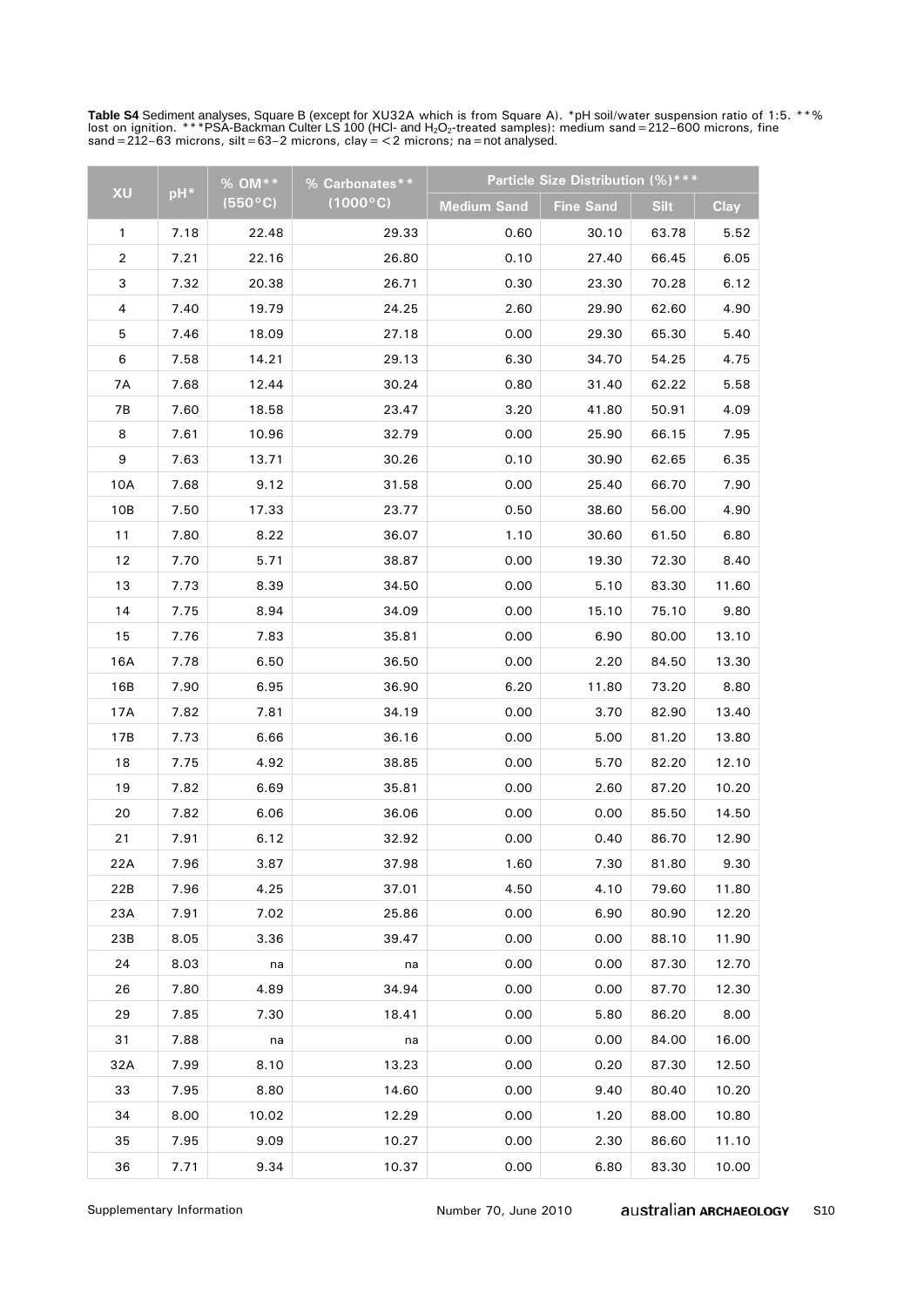#### **Table S5** Excavated finds, Emo Square A.

| <b>XU</b>      | Non-Land<br><b>Snail Shell</b> | <b>Shell</b><br><b>Burnt</b><br>(by<br>weight) | <b>Bone</b> |                | Egg Shell |              | Crab |              | Coconut<br><b>Fragments</b> |                | <b>Fish Otoliths</b> | <b>Human</b><br><b>Teeth</b><br><b>Fragments</b> | <b>Rocks</b><br>$>1$ cm | <b>Charcoal</b> |                | <b>Undecorated</b><br><b>Ceramic</b><br><b>Sherds</b> |                | <b>Decorated</b><br><b>Ceramic</b><br><b>Sherds</b> |
|----------------|--------------------------------|------------------------------------------------|-------------|----------------|-----------|--------------|------|--------------|-----------------------------|----------------|----------------------|--------------------------------------------------|-------------------------|-----------------|----------------|-------------------------------------------------------|----------------|-----------------------------------------------------|
|                | (g)                            | (%)                                            | (g)         | (#)            | (g)       | (#)          | (g)  | (#)          | (g)                         | (#)            | (g)                  | (#)                                              | (g)                     | (g)             | (#)            | (g)                                                   | $(\#)$         | (g)                                                 |
| $\mathbf{1}$   | 217.3                          | 0.0                                            | 7.37        |                |           |              |      | $\mathbf{1}$ | 0.80                        | $\overline{4}$ | 0.81                 |                                                  | 1636.9                  | 0.94            | 14             | 18.34                                                 |                |                                                     |
| $\overline{2}$ | 353.3                          | 0.2                                            | 4.29        |                |           |              |      |              |                             |                |                      |                                                  | 1048.6                  | 0.51            | 32             | 41.34                                                 | $\mathbf{1}$   | 3.87                                                |
| 3              | 766.5                          | 0.3                                            | 12.61       |                |           |              |      |              |                             | $\overline{2}$ | 0.93                 |                                                  | 3065.8                  | 1.35            | 25             | 49.34                                                 | $\mathbf{1}$   | 2.57                                                |
| $\overline{4}$ | 977.5                          | 0.2                                            | 20.71       | $\overline{1}$ | 0.04      |              |      |              |                             | $\overline{4}$ | 0.44                 |                                                  | 4264.9                  | 1.01            | 27             | 28.88                                                 |                |                                                     |
| 5              | 732.6                          | 0.2                                            | 6.64        | 38             | 0.61      |              |      |              |                             |                |                      |                                                  | 1782.0                  | 1.23            | 10             | 10.97                                                 | $\mathbf{1}$   | 0.45                                                |
| 6              | 1610.5                         | 0.3                                            | 17.02       | $\overline{7}$ | 0.10      |              |      |              |                             | $\overline{4}$ | 0.76                 |                                                  | 3780.2                  | 1.88            | 14             | 18.83                                                 |                |                                                     |
| $\overline{7}$ | 1327.5                         | 0.4                                            | 5.37        | 73             | 1.31      |              |      |              |                             | $\overline{2}$ | 0.22                 |                                                  | 1710.0                  | 0.50            | 15             | 9.96                                                  |                |                                                     |
| 8              | 1675.9                         | 0.3                                            | 3.42        |                |           |              |      |              |                             | $\mathbf{1}$   | 0.20                 |                                                  | 709.6                   | 1.03            | 13             | 5.82                                                  | $\mathbf{1}$   | 1.89                                                |
| 9              | 1634.4                         | 0.3                                            | 7.37        | $\overline{2}$ | 0.41      |              |      |              |                             | $\overline{2}$ | 0.50                 |                                                  | 666.1                   | 0.56            | 19             | 10.08                                                 |                |                                                     |
| 10             | 2644.0                         | 0.5                                            | 8.55        | 3              | 0.17      |              |      |              |                             | 5              | 1.21                 |                                                  | 291.2                   | 0.25            | 10             | 4.60                                                  |                |                                                     |
| 11             | 2864.3                         | 0.3                                            | 6.85        |                |           |              |      |              |                             | 3              | 0.76                 |                                                  | 73.5                    | 0.47            | 13             | 3.53                                                  |                |                                                     |
| 12             | 2797.3                         | 0.4                                            | 8.44        | 9              | 1.05      |              |      |              |                             | 4              | 0.68                 |                                                  | 76.1                    | 0.31            | 3              | 0.44                                                  |                |                                                     |
| 13             | 2643.7                         | 0.4                                            | 5.64        |                |           |              |      |              |                             | $\mathbf{1}$   | 1.03                 |                                                  | 14.9                    | 0.04            | 3              | 1.54                                                  |                |                                                     |
| 14             | 2938.3                         | 0.4                                            | 8.23        |                |           |              |      |              |                             | 3              | 1.30                 |                                                  | 12.1                    | 0.28            | 11             | 3.13                                                  |                |                                                     |
| 15A            | 3217.7                         | 0.6                                            | 10.36       | $\overline{2}$ | 0.07      |              |      |              |                             | 3              | 1.87                 |                                                  | 21.1                    | 0.01            | 30             | 39.11                                                 | $\overline{7}$ | 5.48                                                |
| 15B            | 259.6                          | 0.1                                            | 0.13        |                |           |              |      |              |                             | $\mathbf{1}$   | 0.11                 |                                                  |                         | 0.02            |                |                                                       |                |                                                     |
| 16A            | 4236.6                         | 0.4                                            | 8.55        |                |           | $\mathbf{1}$ | 0.04 |              |                             | $\overline{2}$ | 0.54                 |                                                  | 4.5                     | 0.32            | 22             | 5.90                                                  | 9              | 2.47                                                |
| 16B            | 124.4                          | 0.7                                            | 0.53        |                |           |              |      |              |                             | $\mathbf{1}$   | 0.12                 |                                                  |                         | 0.01            | $\overline{2}$ | 0.33                                                  | $\overline{2}$ | 0.07                                                |
| 17             | 1598.6                         | 0.3                                            | 1.27        | $\mathbf{1}$   | 0.03      |              |      |              |                             |                |                      |                                                  | 4.2                     | 0.06            | 3              | 0.98                                                  |                |                                                     |
| 18             | 3858.3                         | 0.4                                            | 4.99        | $\mathbf{1}$   | 0.19      |              |      |              |                             | $\mathbf{1}$   | 0.60                 | $\overline{4}$                                   | 1.3                     | 0.17            | 13             | 6.37                                                  | $\overline{2}$ | 0.88                                                |
| 19             | 2394.3                         | 0.4                                            | 12.8        | $\mathbf{1}$   | 0.01      |              |      |              |                             |                |                      |                                                  | 7.7                     | 0.06            | 5              | 0.89                                                  | $\overline{2}$ | 1.57                                                |
| 20             | 3286.0                         | 0.5                                            | 12.89       | $\mathbf{1}$   | 0.01      |              |      |              |                             | $\overline{2}$ | 0.37                 | $\mathbf{1}$                                     | 104.8                   | 0.12            | 20             | 7.60                                                  |                |                                                     |
| 21A            | 3744.5                         | 0.2                                            | 9.82        | $\mathbf{1}$   | 0.18      |              |      |              |                             | $\overline{2}$ | 1.57                 |                                                  |                         | 0.03            | 6              | 4.85                                                  |                |                                                     |
| 21B            | 1150.7                         | 0.4                                            | 1.89        |                |           |              |      |              |                             |                |                      |                                                  | 4.3                     |                 | 10             | 2.36                                                  |                |                                                     |
| 22A            | 2994.1                         | 0.1                                            | 0.97        |                |           |              |      |              |                             | $\mathbf{1}$   | 0.76                 |                                                  | 1.6                     | 0.13            | 3              | 5.58                                                  |                |                                                     |
| 22B            | 977.3                          | 0.2                                            | 3.32        |                |           |              |      |              |                             |                |                      |                                                  |                         |                 | 5              | 1.96                                                  |                |                                                     |
| 23             | 808.7                          | 0.1                                            | 0.44        |                |           |              |      |              |                             |                |                      |                                                  |                         |                 | $\overline{2}$ | 0.53                                                  |                |                                                     |
| 24             | 4836.2                         | 0.3                                            | 3.58        |                |           |              |      |              |                             |                |                      |                                                  | 42.1                    | 0.21            | 5              | 5.00                                                  |                |                                                     |
| 25             | 2624.0                         | 0.2                                            | 2.42        | $\overline{2}$ | 0.13      |              |      |              |                             | $\mathbf{1}$   | 0.49                 | $\mathbf{1}$                                     | 5.9                     | 0.08            | 9              | 2.65                                                  |                |                                                     |
| 26             | 4659.8                         | 0.2                                            | 8.48        |                |           |              |      |              |                             |                |                      |                                                  | 21.3                    | 0.07            | 5              | 2.28                                                  |                |                                                     |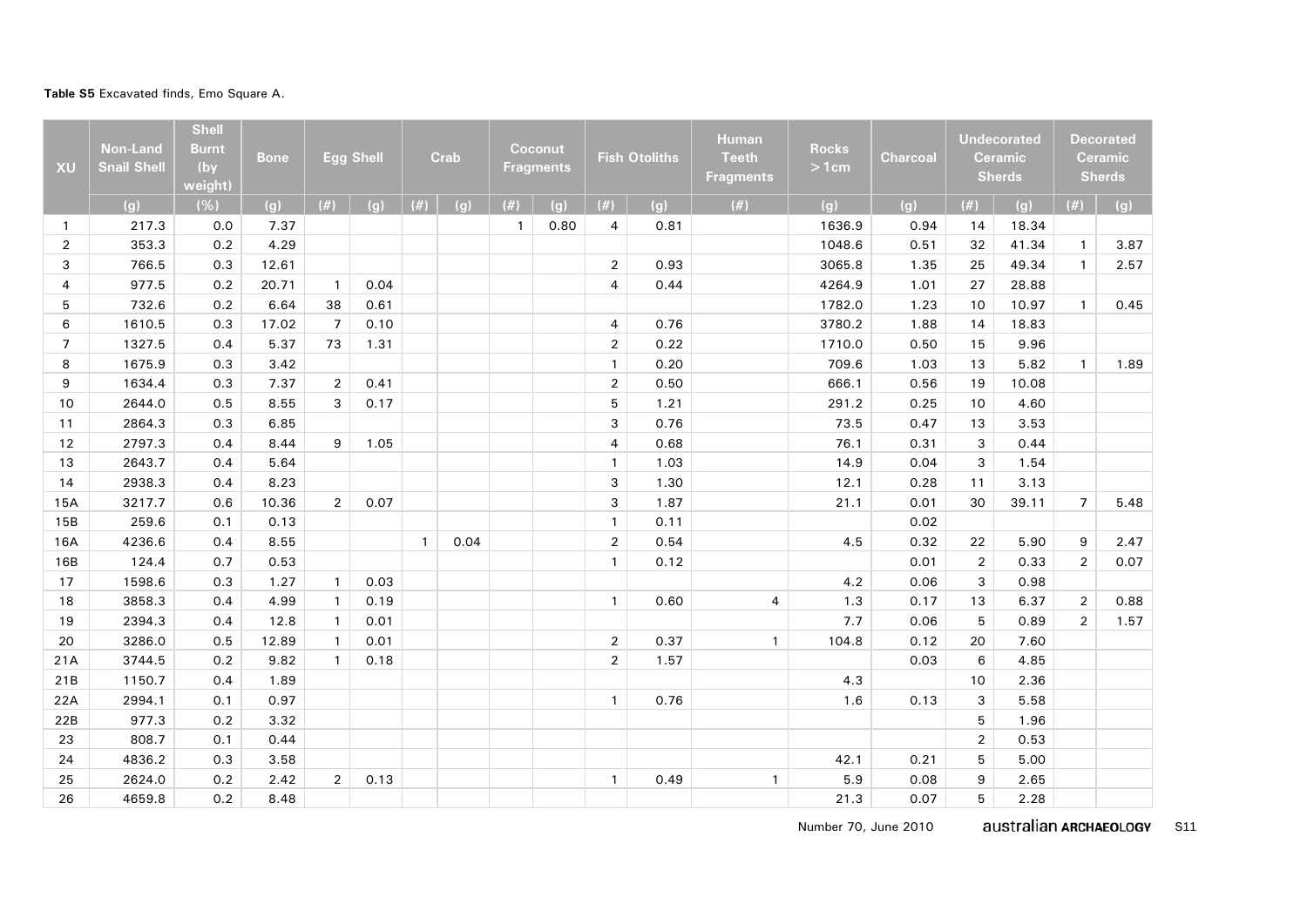| <b>XU</b>    | <b>Non-Land</b><br><b>Snail Shell</b> | <b>Shell</b><br><b>Burnt</b><br>(by<br>weight) | <b>Bone</b> |     | <b>Egg Shell</b> |     | Crab |              | Coconut<br><b>Fragments</b> |                | <b>Fish Otoliths</b> | <b>Human</b><br><b>Teeth</b><br><b>Fragments</b> | <b>Rocks</b><br>>1cm | <b>Charcoal</b> |                | <b>Undecorated</b><br><b>Ceramic</b><br><b>Sherds</b> |     | <b>Decorated</b><br><b>Ceramic</b><br><b>Sherds</b> |
|--------------|---------------------------------------|------------------------------------------------|-------------|-----|------------------|-----|------|--------------|-----------------------------|----------------|----------------------|--------------------------------------------------|----------------------|-----------------|----------------|-------------------------------------------------------|-----|-----------------------------------------------------|
|              | (g)                                   | (%)                                            | (g)         | (#) | (g)              | (#) | (g)  | (#)          | (g)                         | (#)            | (g)                  | (#)                                              | (g)                  | (g)             | (#)            | (g)                                                   | (#) | (g)                                                 |
| 27A          | 2669.0                                | 2.6                                            | 2.81        |     |                  |     |      |              |                             |                |                      |                                                  | 61.8                 | 0.10            | $\mathbf{1}$   | 2.86                                                  |     |                                                     |
| 27B          | 402.4                                 | 7.5                                            | 0.02        |     |                  |     |      |              |                             |                |                      |                                                  |                      |                 |                |                                                       |     |                                                     |
| 28A          | 1552.9                                | 28.5                                           | 3.22        |     |                  |     |      |              |                             |                |                      |                                                  | 31.7                 | 0.32            |                |                                                       |     |                                                     |
| 28B          | 267.9                                 | 17.3                                           | 0.02        |     |                  |     |      |              |                             |                |                      |                                                  |                      | 0.02            |                |                                                       |     |                                                     |
| 29           | 2886.8                                | 36.7                                           | 12.49       |     |                  |     |      |              |                             | $\mathbf{1}$   | 0.65                 |                                                  |                      | 0.17            | 3              | 0.55                                                  |     |                                                     |
| 30A          | 2176.2                                | 27.1                                           | 18.74       |     |                  |     |      |              |                             | $\overline{2}$ | 1.31                 |                                                  | 6.5                  | 0.08            | $\mathbf{1}$   | 0.06                                                  |     |                                                     |
| 30B          | 74.1                                  | 3.8                                            |             |     |                  |     |      |              |                             |                |                      |                                                  |                      | 0.01            | $\overline{2}$ | 0.22                                                  |     |                                                     |
| 30C          | 676.6                                 | 10.6                                           | 1.48        |     |                  |     |      |              |                             |                |                      |                                                  | 2.8                  | 0.01            |                |                                                       |     |                                                     |
| 31A          | 1681.5                                | 13.0                                           | 21.37       |     |                  |     |      |              |                             | 4              | 1.47                 |                                                  | 1.2                  | 0.05            |                |                                                       |     |                                                     |
| 31B          | 40.3                                  | 4.2                                            | 0.33        |     |                  |     |      |              |                             |                |                      |                                                  |                      | 0.07            |                |                                                       |     |                                                     |
| 31C          | 1443.1                                | 4.1                                            | 3.04        |     |                  |     |      |              |                             | $\mathbf{1}$   | 0.15                 |                                                  |                      | 0.26            | $\overline{2}$ | 0.54                                                  |     |                                                     |
| 32A          | 1510.9                                | 7.5                                            | 6.98        |     |                  |     |      |              |                             | $\mathbf{1}$   | 0.42                 |                                                  |                      | 0.04            |                |                                                       |     |                                                     |
| 32B          | 504.2                                 | 2.8                                            | 1.56        |     | 0.13             |     |      |              |                             |                |                      |                                                  | 10.9                 |                 |                |                                                       |     |                                                     |
| 33A          | 1091.4                                | 3.3                                            | 1.65        |     |                  |     |      |              |                             |                |                      |                                                  | 0.3                  |                 | $\overline{2}$ | 0.23                                                  |     |                                                     |
| 33B          | 480.8                                 | 1.5                                            | 0.49        |     |                  |     |      |              |                             | $\mathbf{1}$   | 0.08                 |                                                  | 5.8                  | 0.49            | $\mathbf{1}$   | 0.06                                                  |     |                                                     |
| 34           | 143.6                                 | 3.3                                            | 0.75        |     |                  |     |      |              |                             |                |                      |                                                  | 16.4                 |                 |                |                                                       |     |                                                     |
| 35           | 17.0                                  | 58.9                                           | 0.05        |     |                  |     |      |              |                             |                |                      |                                                  | 25.5                 | 0.06            |                |                                                       |     |                                                     |
| 36           | 0.7                                   | 21.4                                           |             |     |                  |     |      |              |                             |                |                      |                                                  | 9.0                  |                 |                |                                                       |     |                                                     |
| <b>Total</b> | 81,573.3                              | 3.7                                            | 279.95      | 143 | 4.44             | 1   | 0.04 | $\mathbf{1}$ | 0.80                        | 59             | 19.35                | 6                                                | 14,854.9             | 13.33           | 361            | 297.71                                                | 26  | 19.25                                               |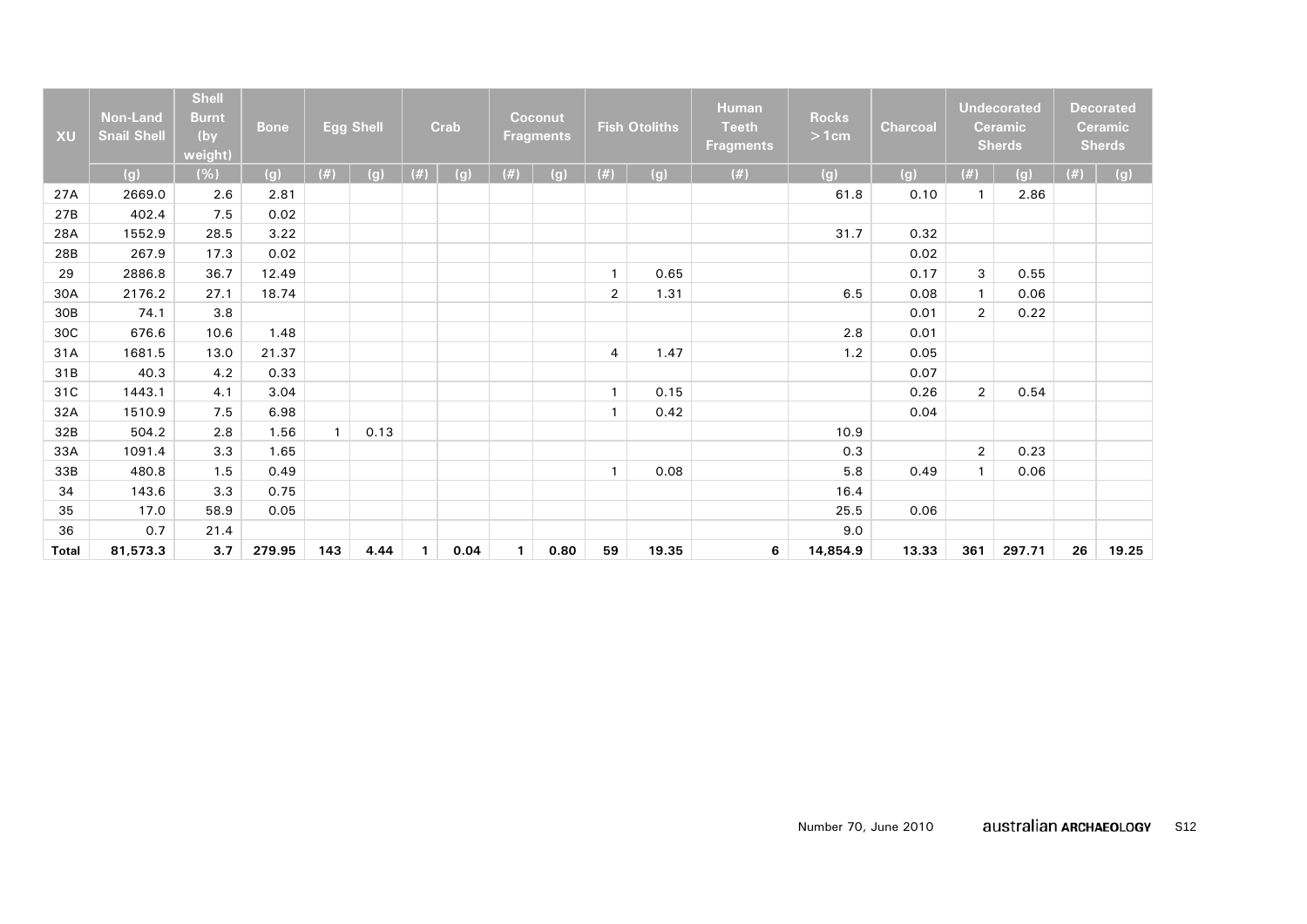#### Table S5 Excavated finds, Emo Square A (cont.).

| XU               |                | <b>Flaked Stone</b><br><b>Artefacts</b> |              | <b>Cut Bone</b><br><b>Artefact</b> |              | <b>Shell Beads</b> | Set of small<br>bones in closed<br>B. violacea in<br>closed $B$ .<br>violacea |              | Glass |                | <b>Plastic</b> |                | <b>Metal</b> |
|------------------|----------------|-----------------------------------------|--------------|------------------------------------|--------------|--------------------|-------------------------------------------------------------------------------|--------------|-------|----------------|----------------|----------------|--------------|
|                  | $(\#)$         | (g)                                     | (#)          | (g)                                | $(\#)$       | (g)                | $(\#)$                                                                        | $(\#)$       | (g)   | $(\#)$         | (g)            | (#)            | (g)          |
| $\mathbf{1}$     |                |                                         |              |                                    |              |                    |                                                                               | $\mathbf{1}$ | 0.44  | $\overline{4}$ | 2.73           | $\overline{2}$ | 2.98         |
| $\mathbf 2$      | $\mathbf{1}$   | 0.66                                    |              |                                    |              |                    |                                                                               |              |       | $\mathbf{1}$   | 0.01           |                |              |
| 3                | $\mathbf{1}$   | 0.20                                    | $\mathbf{1}$ | 0.14                               |              |                    |                                                                               |              |       |                |                |                |              |
| $\overline{4}$   | $\overline{2}$ | 0.67                                    |              |                                    |              |                    |                                                                               |              |       |                |                |                |              |
| $\sqrt{5}$       | $\mathbf{1}$   | 0.07                                    |              |                                    |              |                    |                                                                               |              |       |                |                |                |              |
| $\,6\,$          | $\mathbf{1}$   | 1.96                                    |              |                                    |              |                    |                                                                               |              |       |                |                |                |              |
| $\overline{7}$   | $\overline{2}$ | 0.37                                    |              |                                    |              |                    |                                                                               |              |       |                |                |                |              |
| $\,8\,$          |                |                                         |              |                                    |              |                    |                                                                               |              |       |                |                |                |              |
| $\boldsymbol{9}$ |                |                                         |              |                                    |              |                    |                                                                               |              |       |                |                |                |              |
| $10$             |                |                                         |              |                                    |              |                    |                                                                               |              |       |                |                |                |              |
| 11               |                |                                         |              |                                    |              |                    |                                                                               |              |       |                |                |                |              |
| 12               | $\mathbf{1}$   | 0.09                                    |              |                                    | $\mathbf 2$  | 0.05               |                                                                               |              |       |                |                |                |              |
| 13               |                |                                         |              |                                    |              |                    |                                                                               |              |       |                |                |                |              |
| 14               | 3              | 0.22                                    |              |                                    | $\mathbf{1}$ | 0.03               |                                                                               |              |       |                |                |                |              |
| 15A              |                |                                         |              |                                    |              |                    |                                                                               |              |       |                |                |                |              |
| 15B              |                |                                         |              |                                    |              |                    |                                                                               |              |       |                |                |                |              |
| 16A              |                |                                         |              |                                    |              |                    |                                                                               |              |       |                |                |                |              |
| 16B              |                |                                         |              |                                    |              |                    |                                                                               |              |       |                |                |                |              |
| 17               |                |                                         |              |                                    |              |                    |                                                                               |              |       |                |                |                |              |
| 18               | 3              | 0.95                                    |              |                                    | $\mathbf{1}$ | 0.09               |                                                                               |              |       |                |                |                |              |
| 19               | $\mathbf 2$    | 0.93                                    |              |                                    |              |                    |                                                                               |              |       |                |                |                |              |
| 20               | $\mathbf{1}$   | 11.00                                   |              |                                    | $\mathbf{1}$ | 0.08               |                                                                               |              |       |                |                |                |              |
| 21A              | $\mathbf{1}$   | 0.31                                    |              |                                    |              |                    |                                                                               |              |       |                |                |                |              |
| 21B              |                |                                         |              |                                    |              |                    |                                                                               |              |       |                |                |                |              |
| 22A              |                |                                         |              |                                    |              |                    |                                                                               |              |       |                |                |                |              |
| 22B              |                |                                         |              |                                    |              |                    |                                                                               |              |       |                |                |                |              |
| 23               |                |                                         |              |                                    |              |                    |                                                                               |              |       |                |                |                |              |
| 24               |                |                                         |              |                                    |              |                    |                                                                               |              |       |                |                |                |              |
| 25               |                |                                         |              |                                    |              |                    |                                                                               |              |       |                |                |                |              |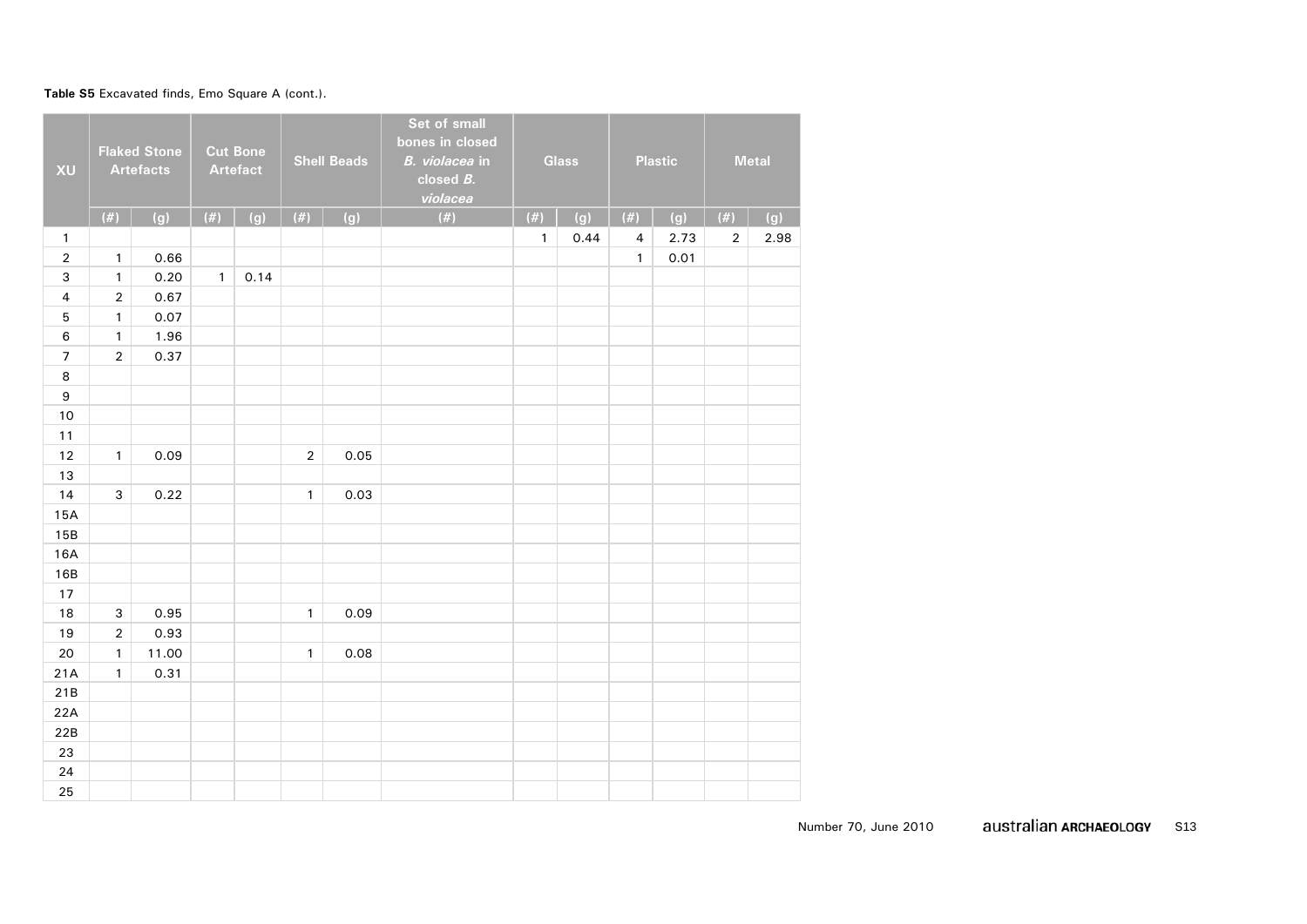| XU           |                | <b>Flaked Stone</b><br><b>Artefacts</b> |              | <b>Cut Bone</b><br><b>Artefact</b> |        | <b>Shell Beads</b> | Set of small<br>bones in closed<br>B. violacea in<br>closed $B$ .<br>violacea |              | Glass |        | <b>Plastic</b> |                | <b>Metal</b> |
|--------------|----------------|-----------------------------------------|--------------|------------------------------------|--------|--------------------|-------------------------------------------------------------------------------|--------------|-------|--------|----------------|----------------|--------------|
|              | $(\#)$         | (g)                                     | $(\#)$       | (g)                                | $(\#)$ | (g)                | $(\#)$                                                                        | $(\#)$       | (g)   | $(\#)$ | (g)            | (#)            | (g)          |
| 26           |                |                                         |              |                                    |        |                    |                                                                               |              |       |        |                |                |              |
| 27A          |                |                                         |              |                                    |        |                    |                                                                               |              |       |        |                |                |              |
| 27B          |                |                                         |              |                                    |        |                    |                                                                               |              |       |        |                |                |              |
| 28A          | $\mathbf{1}$   | 0.20                                    |              |                                    |        |                    |                                                                               |              |       |        |                |                |              |
| 28B          |                |                                         |              |                                    |        |                    |                                                                               |              |       |        |                |                |              |
| 29           |                |                                         |              |                                    |        |                    |                                                                               |              |       |        |                |                |              |
| 30A          |                |                                         |              |                                    |        |                    |                                                                               |              |       |        |                |                |              |
| 30B          |                |                                         |              |                                    |        |                    |                                                                               |              |       |        |                |                |              |
| 30C          | $\overline{4}$ | 0.87                                    |              |                                    |        |                    |                                                                               |              |       |        |                |                |              |
| 31A          |                |                                         |              |                                    |        |                    |                                                                               |              |       |        |                |                |              |
| 31B          |                |                                         |              |                                    |        |                    |                                                                               |              |       |        |                |                |              |
| 31C          | $\mathbf{1}$   | 0.31                                    |              |                                    |        |                    |                                                                               |              |       |        |                |                |              |
| 32A          |                |                                         |              |                                    |        |                    | $\mathbf{1}$                                                                  |              |       |        |                |                |              |
| 32B          |                |                                         |              |                                    |        |                    |                                                                               |              |       |        |                |                |              |
| 33A          |                |                                         |              |                                    |        |                    |                                                                               |              |       |        |                |                |              |
| 33B          |                |                                         |              |                                    |        |                    |                                                                               |              |       |        |                |                |              |
| 34           |                |                                         |              |                                    |        |                    |                                                                               |              |       |        |                |                |              |
| 35           | $\mathbf{1}$   | 0.42                                    |              |                                    |        |                    |                                                                               |              |       |        |                |                |              |
| 36           |                |                                         |              |                                    |        |                    |                                                                               |              |       |        |                |                |              |
| <b>Total</b> | 26             | 19.23                                   | $\mathbf{1}$ | 0.14                               | 5      | 0.25               | $\mathbf{1}$                                                                  | $\mathbf{1}$ | 0.44  | 5      | 2.74           | $\overline{2}$ | 2.98         |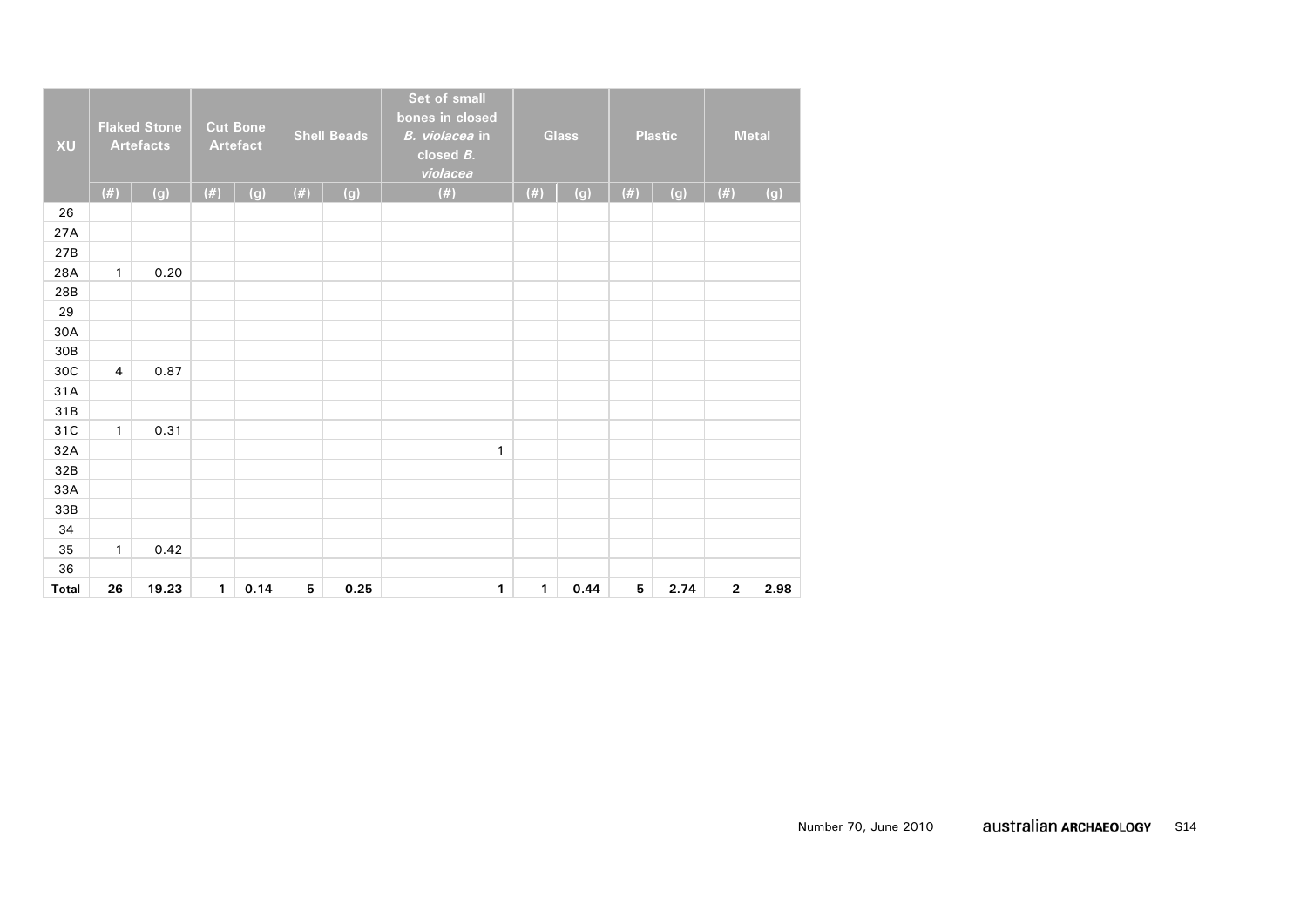#### **Table S6** Excavated finds, Emo Square B.

| <b>XU</b>      | <b>Non-Land</b><br><b>Snail Shell</b> | <b>Shell</b><br><b>Burnt</b><br>(by<br>weight) | <b>Bone</b> |                | <b>Egg Shell</b> |                | <b>Fish Otoliths</b> |              | <b>Human</b><br><b>Teeth</b><br><b>Fragments</b> | <b>Rocks</b><br>>1cm | Charcoal |                | <b>Undecorated</b><br><b>Ceramic</b><br><b>Sherds</b> |                | <b>Decorated</b><br>Ceramic<br><b>Sherds</b> |
|----------------|---------------------------------------|------------------------------------------------|-------------|----------------|------------------|----------------|----------------------|--------------|--------------------------------------------------|----------------------|----------|----------------|-------------------------------------------------------|----------------|----------------------------------------------|
|                | (q)                                   | (% )                                           | (g)         | (#)            | (g)              | (#)            | (q)                  | (#)          | (q)                                              | (q)                  | (q)      | (#)            | (q)                                                   | $(\#)$         | (q)                                          |
| $\mathbf{1}$   | 360.0                                 | 0.0                                            | 12.88       |                |                  | $\overline{4}$ | 0.95                 |              |                                                  | 970.7                | 0.76     | 21             | 51.32                                                 | 5              | 7.24                                         |
| $\overline{2}$ | 389.3                                 | 0.1                                            | 10.11       |                |                  |                |                      |              |                                                  | 615.0                | 1.38     | 21             | 15.60                                                 |                |                                              |
| 3              | 320.8                                 | 0.4                                            | 5.32        |                |                  |                |                      | $\mathbf{1}$ | 0.24                                             | 1899.6               | 2.71     | $\overline{7}$ | 35.12                                                 | $\mathbf{1}$   | 4.12                                         |
| 4              | 465.3                                 | 0.4                                            | 11.10       |                |                  |                |                      |              |                                                  | 3612.4               | 2.00     | 17             | 11.73                                                 |                |                                              |
| 5              | 679.4                                 | 0.3                                            | 13.73       | $\mathbf{1}$   | 0.03             | $\overline{2}$ | 0.78                 |              |                                                  | 3252.0               | 2.75     | 20             | 46.84                                                 | $\mathbf{1}$   | 0.49                                         |
| 6              | 1231.4                                | 0.4                                            | 12.00       |                |                  | $\mathbf{1}$   | 0.16                 |              |                                                  | 6599.0               | 4.07     | 44             | 35.40                                                 | $\overline{2}$ | 2.11                                         |
| <b>7A</b>      | 855.6                                 | 0.2                                            | 5.33        |                |                  |                |                      |              |                                                  | 1945.2               | 0.72     | 7              | 8.66                                                  |                |                                              |
| 7B             | 287.4                                 | 0.1                                            | 7.35        |                |                  | $\mathbf{1}$   | 0.26                 |              |                                                  | 1126.9               | 0.52     | 12             | 27.99                                                 |                |                                              |
| 8              | 807.7                                 | 0.4                                            | 2.54        | $\overline{4}$ | 0.13             | $\mathbf{1}$   | 0.17                 |              |                                                  | 1655.4               | 1.51     | $\overline{4}$ | 6.35                                                  |                |                                              |
| 9              | 1033.6                                | 0.4                                            | 4.43        |                |                  |                |                      |              |                                                  | 728.9                | 1.00     | 15             | 9.75                                                  | 4              | 2.56                                         |
| 10A            | 2116.6                                | 0.6                                            | 8.09        |                |                  | 5              | 0.74                 |              |                                                  | 669.1                | 1.62     | 6              | 5.82                                                  |                |                                              |
| 10B            | 21.9                                  | 3.7                                            | 0.21        |                |                  |                |                      |              |                                                  | 7.8                  | 0.03     | $\mathbf{1}$   | 0.25                                                  |                |                                              |
| 11             | 1239.6                                | 0.6                                            | 5.18        |                |                  | 4              | 1.06                 |              |                                                  | 171.0                | 0.77     | 3              | 2.42                                                  | $\mathbf{1}$   | 3.69                                         |
| 12             | 3170.0                                | 0.4                                            | 13.30       | 3              | 0.19             | 5              | 0.90                 |              |                                                  | 0.0                  | 0.81     | 11             | 1.71                                                  | $\mathbf{1}$   | 0.24                                         |
| 13             | 494.1                                 | 0.3                                            | 2.79        |                |                  | $\mathbf{1}$   | 0.09                 |              |                                                  | 0.0                  | 0.28     | 3              | 1.18                                                  |                |                                              |
| 14             | 1867.5                                | 0.4                                            | 5.14        | $\overline{2}$ | 0.05             | $\overline{2}$ | 0.23                 |              |                                                  | 114.3                | 0.43     | 4              | 0.48                                                  | $\mathbf{1}$   | 5.16                                         |
| 15             | 2474.4                                | 0.4                                            | 20.75       |                |                  | 3              | 0.85                 |              |                                                  | 23.3                 | 0.21     | 9              | 4.04                                                  | 5              | 4.40                                         |
| 16A            | 2146.9                                | 0.7                                            | 5.69        | $\overline{4}$ | 0.12             | $\overline{2}$ | 0.24                 |              |                                                  | 0.0                  | 0.31     | 5              | 2.42                                                  | $\mathbf{1}$   | 0.99                                         |
| 16B            | 269.2                                 | 0.3                                            | 1.35        |                |                  |                |                      |              |                                                  | 10.0                 | 0.02     | $\overline{2}$ | 0.12                                                  | $\mathbf{1}$   | 0.42                                         |
| 17A            | 2727.0                                | 0.4                                            | 6.19        |                |                  |                |                      |              |                                                  | 19.5                 | 0.16     | 4              | 0.64                                                  |                |                                              |
| 17B            | 269.5                                 | 0.6                                            | 0.74        |                |                  |                |                      |              |                                                  | 0.0                  | 0.07     | $\mathbf{1}$   | 0.90                                                  |                |                                              |
| 18             | 1478.6                                | 0.3                                            | 4.04        |                |                  | $\mathbf{1}$   | 0.15                 |              |                                                  | 0.0                  | 0.10     | $\overline{2}$ | 0.15                                                  |                |                                              |
| 19             | 1543.3                                | 1.9                                            | 7.34        |                |                  |                |                      |              |                                                  | 117.1                | 0.03     |                |                                                       |                |                                              |
| 20             | 2874.6                                | 0.4                                            | 6.35        |                |                  |                |                      |              |                                                  | 38.9                 | 0.11     | 10             | 5.34                                                  |                |                                              |
| 21             | 2968.5                                | 0.6                                            | 15.01       | $\mathbf{1}$   | 0.15             | 4              | 1.09                 | $\mathbf{1}$ | 1.27                                             | 95.7                 | 0.18     | 10             | 3.91                                                  |                |                                              |
| 22A            | 1969.2                                | 0.7                                            | 6.50        |                |                  | 4              | 2.25                 |              |                                                  | 0.0                  | 0.03     | 6              | 0.44                                                  | $\mathbf{1}$   | 0.23                                         |
| 22B            | 992.8                                 | 0.7                                            | 2.13        |                |                  |                |                      |              |                                                  | 0.0                  | 0.01     | 3              | 1.60                                                  |                |                                              |
| 23A            | 2278.1                                | 0.5                                            | 12.41       |                |                  | $\overline{2}$ | 0.48                 |              |                                                  | 0.0                  | 0.24     | 19             | 5.07                                                  |                |                                              |
| 23B            | 1601.8                                | 0.3                                            | 2.50        |                |                  | $\overline{2}$ | 0.48                 |              |                                                  | 12.3                 | 0.25     | 3              | 0.16                                                  | $\mathbf{1}$   | 0.31                                         |
| 24             | 4862.2                                | 0.1                                            | 1.52        | $\overline{2}$ | 0.27             |                |                      |              |                                                  | 67.6                 | 0.28     | $\overline{2}$ | 0.31                                                  |                |                                              |
| 25             | 3182.6                                | 0.1                                            | 12.59       |                |                  | $\mathbf{1}$   | 0.21                 |              |                                                  | 39.3                 | 0.20     |                |                                                       |                |                                              |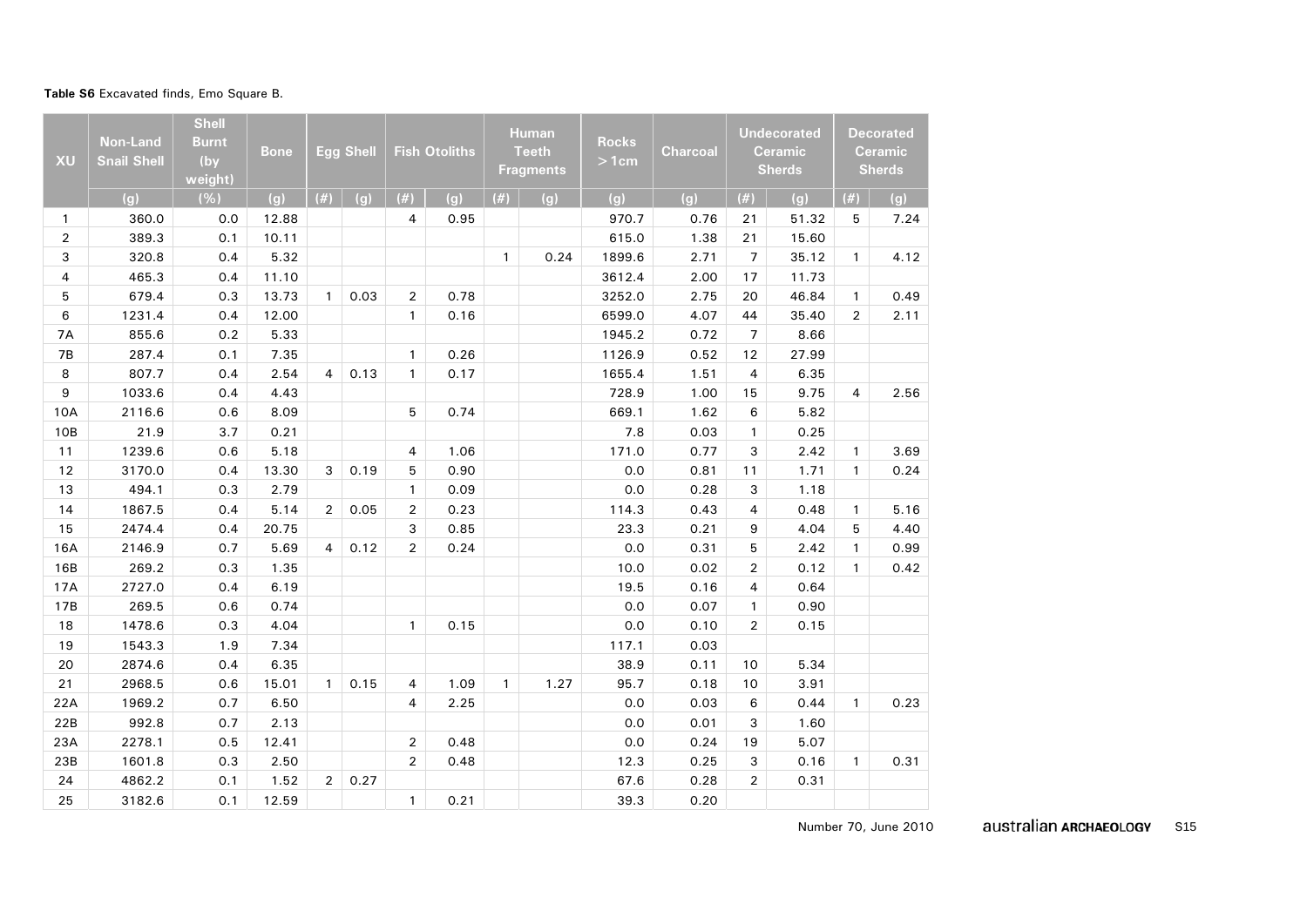| XU    | <b>Non-Land</b><br><b>Snail Shell</b> | <b>Shell</b><br><b>Burnt</b><br>(by<br>weight) | <b>Bone</b> |     | <b>Egg Shell</b> |      | <b>Fish Otoliths</b> |                | <b>Human</b><br><b>Teeth</b><br><b>Fragments</b> | <b>Rocks</b><br>>1cm | <b>Charcoal</b> |                | <b>Undecorated</b><br><b>Ceramic</b><br><b>Sherds</b> |                | <b>Decorated</b><br><b>Ceramic</b><br><b>Sherds</b> |
|-------|---------------------------------------|------------------------------------------------|-------------|-----|------------------|------|----------------------|----------------|--------------------------------------------------|----------------------|-----------------|----------------|-------------------------------------------------------|----------------|-----------------------------------------------------|
|       | (g)                                   | (%)                                            | (g)         | (#) | (g)              | (# ) | (g)                  | $(\#)$         | (g)                                              | (g)                  | (g)             | $(\#)$         | (g)                                                   | (#)            | (g)                                                 |
| 26    | 2730.7                                | 0.6                                            | 4.37        |     |                  |      |                      |                |                                                  | 5.7                  | 0.53            |                |                                                       |                |                                                     |
| 27    | 1703.4                                | 5.6                                            | 3.78        |     |                  |      |                      |                |                                                  | 157.0                | 1.13            |                |                                                       |                |                                                     |
| 28    | 2856.9                                | 7.6                                            | 10.84       |     |                  |      |                      |                |                                                  | 10.3                 | 0.39            | 5              | 4.88                                                  | $\overline{1}$ | 0.11                                                |
| 29    | 1733.2                                | 5.3                                            | 11.35       |     |                  |      |                      |                |                                                  | 65.1                 | 0.06            | $\overline{2}$ | 0.30                                                  |                |                                                     |
| 30    | 3037.7                                | 0.0                                            | 9.73        |     |                  |      |                      |                |                                                  | 0.0                  | 0.60            | $\mathbf{1}$   | 0.70                                                  |                |                                                     |
| 31    | 3223.2                                | 0.6                                            | 8.11        |     |                  |      |                      |                |                                                  | 18.5                 | 0.06            |                |                                                       |                |                                                     |
| 32    | 2485.5                                | 0.4                                            |             |     |                  |      |                      |                |                                                  | 5.6                  | 0.01            |                |                                                       |                |                                                     |
| 33    | 1649.6                                | 0.0                                            | 0.45        |     |                  |      |                      |                |                                                  | 38.1                 | 0.03            |                |                                                       |                |                                                     |
| 34    | 418.0                                 | 0.3                                            | 0.24        |     |                  |      |                      |                |                                                  | 345.3                | 0.32            | 6              | 2.57                                                  |                |                                                     |
| 35    | 66.2                                  | 7.4                                            | 0.07        |     |                  |      |                      |                |                                                  | 107.3                | 0.48            | 5              | 3.71                                                  |                |                                                     |
| 36    | 0.6                                   | 49.2                                           | 0.03        |     |                  |      |                      |                |                                                  | 52.5                 | 0.04            |                |                                                       |                |                                                     |
| Total | 66,883.5                              | 1.0                                            | 273.58      | 17  | 0.94             | 45   | 11.09                | $\overline{2}$ | 1.51                                             | 24,596.0             | 27.21           | 291            | 297.88                                                | 26             | 32.07                                               |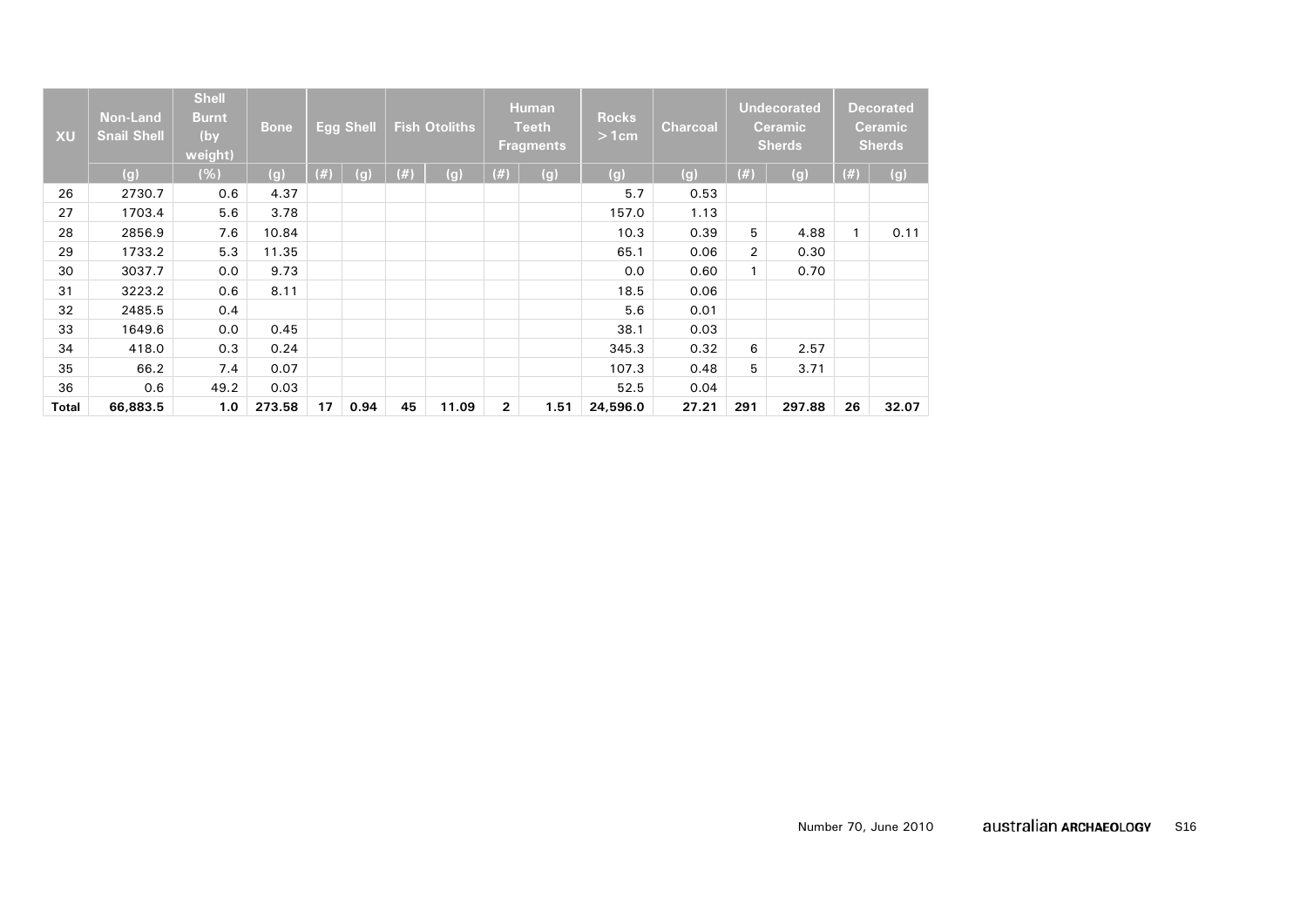### **Table S6** Excavated finds, Emo Square B (cont.).

|                  |                | <b>Flaked Stone</b> |              | <b>Cupuled Anvil</b> | <b>Deeply Cut Rocks</b> |              |              | <b>Cupuled anvil Stone with Deep</b> |              | <b>Shell</b> |                             | B. violacea valve in closed B. |                | <b>Glass</b> |                | <b>Metal</b> |
|------------------|----------------|---------------------|--------------|----------------------|-------------------------|--------------|--------------|--------------------------------------|--------------|--------------|-----------------------------|--------------------------------|----------------|--------------|----------------|--------------|
| XU               |                | <b>Artefacts</b>    |              | <b>Stone</b>         | >1cm                    |              |              | Cuts > 1cm                           |              | <b>Beads</b> |                             | violacea                       |                |              |                |              |
|                  | $(\#)$         | (g)                 | (#)          | (g)                  | $(\#)$                  | (g)          | $(\#)$       | (g)                                  | $(\#)$       | (g)          | Inner $B$ .<br>violacea (g) | Outer B.<br>violacea (g)       | $(\#)$         | (g)          | $(\#)$         | (g)          |
| $\overline{1}$   |                |                     |              |                      | 23.4                    | $\mathbf{1}$ |              |                                      |              |              |                             |                                | $\overline{2}$ | 0.42         | $6\phantom{.}$ | 8.54         |
| $\overline{2}$   | $\mathbf{1}$   | 0.42                |              |                      |                         |              |              |                                      |              |              |                             |                                | $\mathbf{1}$   | 0.04         | $\overline{4}$ | 0.20         |
| $\mathsf 3$      | $\overline{4}$ | 18.39               |              |                      |                         |              |              |                                      |              |              |                             |                                |                |              |                |              |
| $\overline{4}$   |                |                     |              |                      |                         |              |              |                                      |              |              |                             |                                |                |              |                |              |
| $\mathbf 5$      | $\mathbf{1}$   | 0.19                | $\mathbf{1}$ | 95.2                 |                         |              |              |                                      |              |              |                             |                                |                |              |                |              |
| $\,6$            | $\sqrt{5}$     | 196.04              | 3            | 246.1                |                         |              |              |                                      |              |              |                             |                                |                |              |                |              |
| 7A               | $\sqrt{2}$     | 6.21                | $\mathbf{1}$ | 86.8                 |                         |              |              |                                      |              |              |                             |                                |                |              |                |              |
| $7B$             |                |                     |              |                      |                         |              |              |                                      |              |              |                             |                                |                |              |                |              |
| $\bf 8$          | $\mathbf{1}$   | 0.18                |              |                      |                         |              | $\mathbf{1}$ | 30.5                                 |              |              |                             |                                |                |              |                |              |
| $\boldsymbol{9}$ |                |                     |              |                      |                         |              |              |                                      |              |              |                             |                                |                |              |                |              |
| 10A              |                |                     |              |                      |                         |              |              |                                      |              |              |                             |                                |                |              |                |              |
| 10B              |                |                     |              |                      |                         |              |              |                                      |              |              |                             |                                |                |              |                |              |
| 11               |                |                     |              |                      |                         |              |              |                                      |              |              |                             |                                |                |              |                |              |
| 12               |                |                     |              |                      |                         |              |              |                                      |              |              |                             |                                |                |              |                |              |
| $13$             | $\mathbf{1}$   | 0.12                |              |                      |                         |              |              |                                      |              |              |                             |                                |                |              |                |              |
| 14               |                |                     |              |                      |                         |              |              |                                      |              |              |                             |                                |                |              |                |              |
| 15               | $\mathbf{1}$   | 0.08                |              |                      |                         |              |              |                                      |              |              |                             |                                |                |              |                |              |
| 16A              | $\mathbf{1}$   | 0.09                |              |                      |                         |              |              |                                      | $\mathbf{1}$ | 0.03         |                             |                                |                |              |                |              |
| 16B              |                |                     |              |                      |                         |              |              |                                      |              | 0.02         |                             |                                |                |              |                |              |
| 17A<br>17B       |                |                     |              |                      |                         |              |              |                                      | $\mathbf{1}$ |              | 0.74                        | 19.54                          |                |              |                |              |
| $18\,$           | $\mathbf{1}$   | 0.04                |              |                      |                         |              |              |                                      |              |              |                             |                                |                |              |                |              |
| $19$             |                |                     |              |                      |                         |              |              |                                      |              |              |                             |                                |                |              |                |              |
| 20               |                |                     |              |                      |                         |              |              |                                      |              |              |                             |                                |                |              |                |              |
| 21               |                |                     |              |                      |                         |              |              |                                      |              |              |                             |                                |                |              |                |              |
| 22A              |                |                     |              |                      |                         |              |              |                                      |              |              |                             |                                |                |              |                |              |
| 22B              |                |                     |              |                      |                         |              |              |                                      |              |              |                             |                                |                |              |                |              |
| 23A              |                |                     |              |                      |                         |              |              |                                      |              |              |                             |                                |                |              |                |              |
| 23B              |                |                     |              |                      |                         |              |              |                                      |              |              |                             |                                |                |              |                |              |
| 24               | $\mathbf{1}$   | 0.09                |              |                      |                         |              |              |                                      |              |              |                             |                                |                |              |                |              |
| 25               | $\mathbf{1}$   | 0.77                |              |                      |                         |              |              |                                      |              |              |                             |                                |                |              |                |              |
| 26               |                |                     |              |                      |                         |              |              |                                      |              |              |                             |                                |                |              |                |              |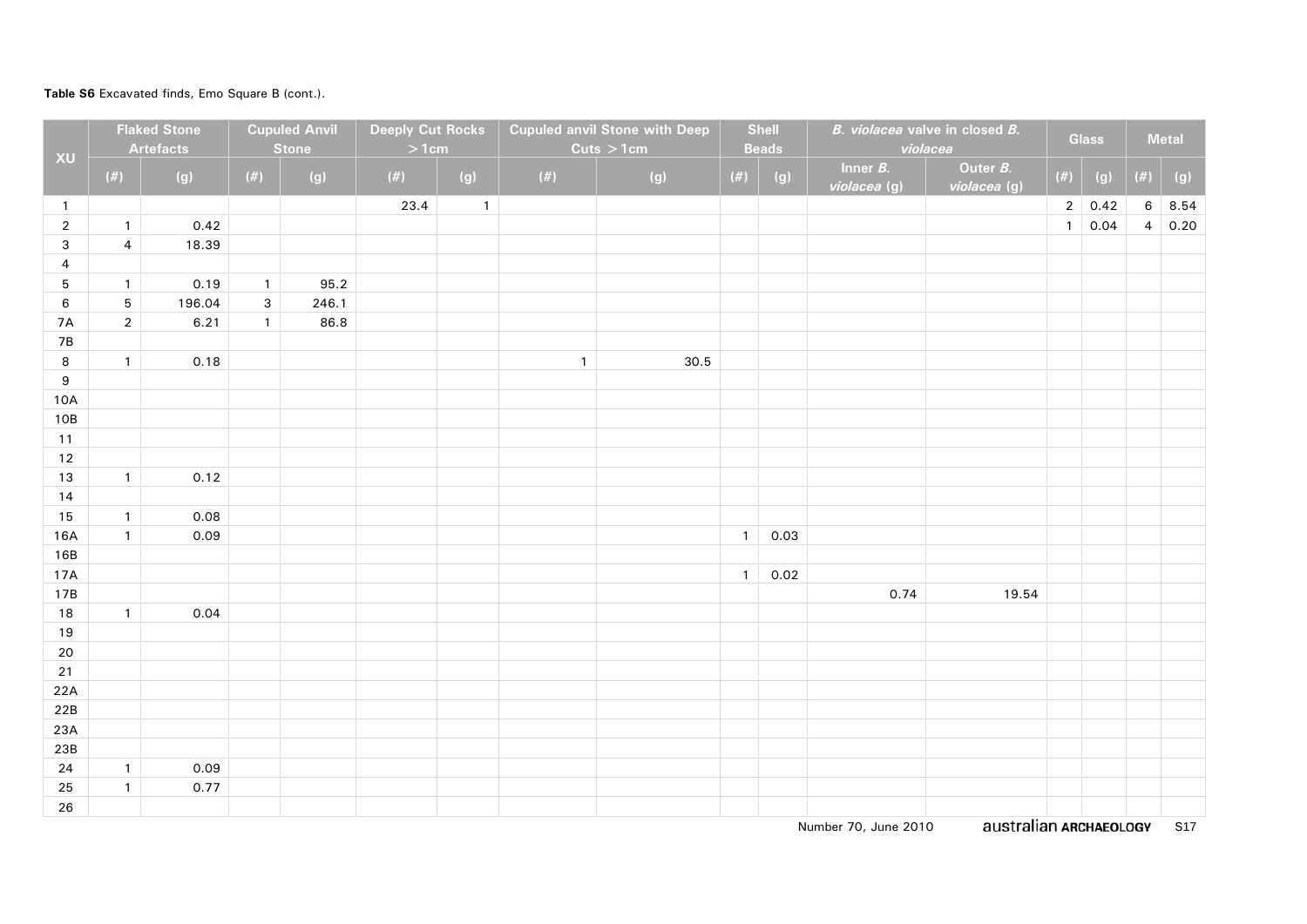|       |                | <b>Flaked Stone</b><br><b>Artefacts</b> |     | <b>Cupuled Anvil</b><br><b>Stone</b> | <b>Deeply Cut Rocks</b><br>$>1$ cm |              |           | <b>Cupuled anvil Stone with Deep</b><br>Cuts > 1cm |                | <b>Shell</b><br><b>Beads</b> |                             | B. violacea valve in closed B.<br>violacea |                | <b>Glass</b> |        | <b>Metal</b> |
|-------|----------------|-----------------------------------------|-----|--------------------------------------|------------------------------------|--------------|-----------|----------------------------------------------------|----------------|------------------------------|-----------------------------|--------------------------------------------|----------------|--------------|--------|--------------|
| XU    | $(\#)$         | (g)                                     | (#) | (g)                                  | (#)                                | (g)          | $($ # $)$ | (g)                                                | $(\#)$         | (g)                          | Inner $B$ .<br>violacea (g) | Outer B.<br>violacea (g)                   | $(\#)$         | (g)          | $(\#)$ | (g)          |
| 27    |                |                                         |     |                                      |                                    |              |           |                                                    |                |                              |                             |                                            |                |              |        |              |
| 28    |                |                                         |     |                                      |                                    |              |           |                                                    |                |                              |                             |                                            |                |              |        |              |
| 29    |                | 0.29                                    |     |                                      |                                    |              |           |                                                    |                |                              |                             |                                            |                |              |        |              |
| 30    |                |                                         |     |                                      |                                    |              |           |                                                    |                |                              |                             |                                            |                |              |        |              |
| 31    |                |                                         |     |                                      |                                    |              |           |                                                    |                |                              |                             |                                            |                |              |        |              |
| 32    |                |                                         |     |                                      |                                    |              |           |                                                    |                |                              |                             |                                            |                |              |        |              |
| 33    |                | 1.17                                    |     |                                      |                                    |              |           |                                                    |                |                              |                             |                                            |                |              |        |              |
| 34    | 3              | 0.27                                    |     |                                      |                                    |              |           |                                                    |                |                              |                             |                                            |                |              |        |              |
| 35    | $\overline{2}$ | 0.23                                    |     |                                      |                                    |              |           |                                                    |                |                              |                             |                                            |                |              |        |              |
| 36    |                |                                         |     |                                      |                                    |              |           |                                                    |                |                              |                             |                                            |                |              |        |              |
| Total | 27             | 224.58                                  | 5   | 428.0                                | 23.4                               | $\mathbf{1}$ |           | 30.5                                               | $\overline{2}$ | 0.05                         | 0.74                        | 19.54                                      | 3 <sup>1</sup> | 0.46         | 10     | 8.74         |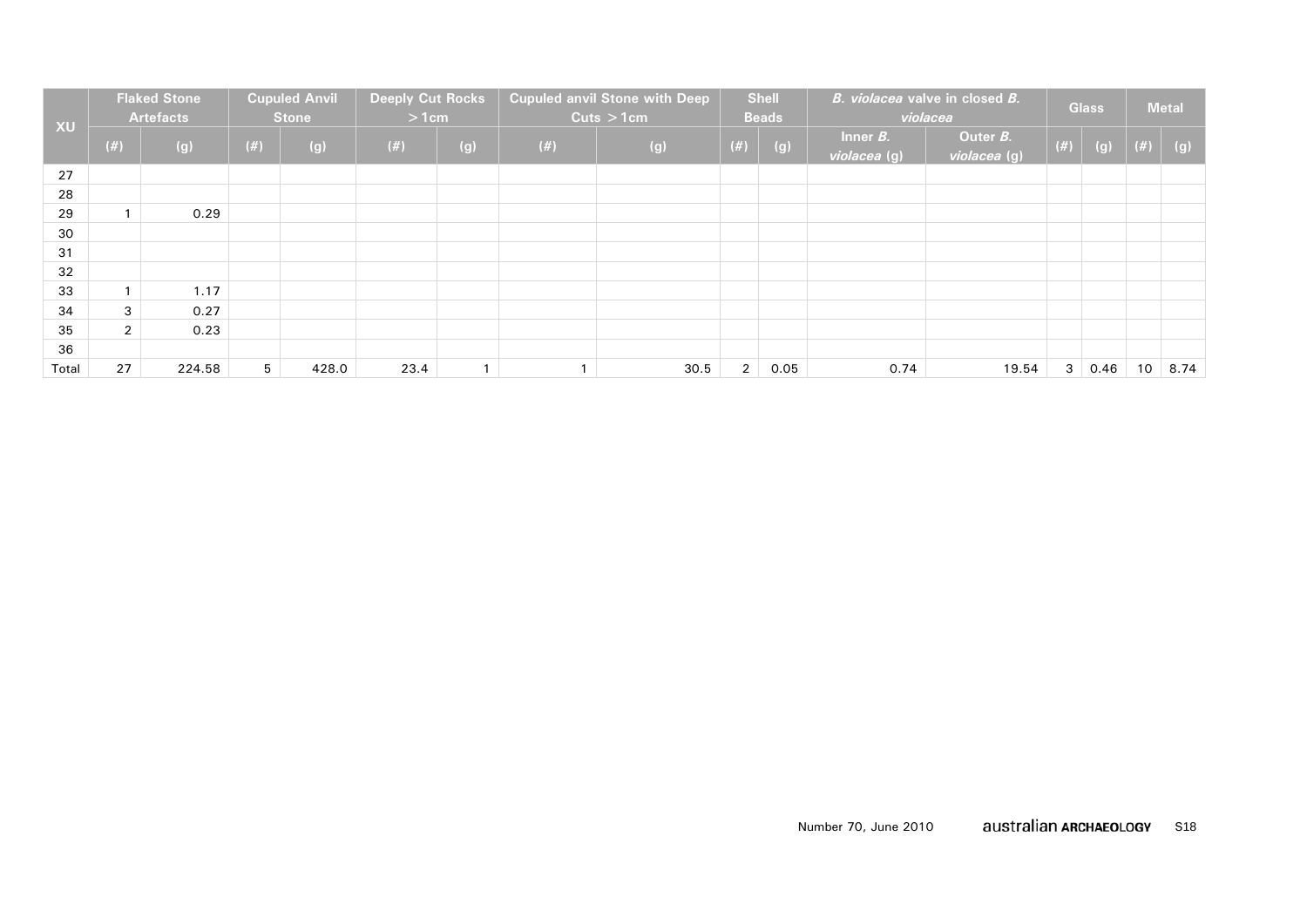#### **Table S7** Details of stone artefacts from Emo.

| $\mathbf{D}$   | Sq. | XU             | <b>Phase</b> | <b>Type</b>            | <b>Raw Material</b> | <b>Fragment</b> | Weight | Length | Width | <b>Thickness</b> | <b>Platform</b><br>Area | <b>Cortex</b> | <b>Heat</b><br><b>Affected</b> | <b>Edge</b><br><b>Damage</b> | <b>Elongation</b> |
|----------------|-----|----------------|--------------|------------------------|---------------------|-----------------|--------|--------|-------|------------------|-------------------------|---------------|--------------------------------|------------------------------|-------------------|
|                |     |                |              |                        |                     |                 | (g)    | (mm)   | (mm)  |                  |                         | %             |                                |                              |                   |
| 21             | В   | $\overline{2}$ | IV           | Flake                  | Volcanic            |                 | 0.4    | 10.44  | 9.98  | 2.96             | 34.35                   | $\circ$       |                                |                              | 1.05              |
| 46             | А   | $\overline{2}$ | IV           | Flake                  | Chert               | Marginal        | 0.6    | 13.12  |       |                  | $\mathsf{o}$            | 100           |                                |                              |                   |
| 9              | B   | 3              | IV           | Flake                  | Volcanic            |                 | 17.9   | 34.56  | 31.52 | 15.69            | 464.74                  | 90            |                                |                              | 1.10              |
| 23             | B   | 3              | IV           | Flake                  | Chert               | Marginal        | 0.2    | 10.70  |       |                  | 0                       | $\mathsf O$   |                                | Yes                          |                   |
| 24             | B   | 3              | IV           | Flake                  | Chert               | Right           | 0.2    | 10.29  |       | 6.14             | $\mathsf{o}$            | $\mathbf 0$   | Yes                            | Yes                          |                   |
| 45             | Α   | 3              | IV           | Flake                  | Chert               | Marginal        | 0.2    | 7.22   |       |                  | 0                       | $\mathbf 0$   |                                | Yes                          |                   |
|                |     |                |              |                        | Weathered           |                 |        |        |       |                  |                         |               |                                |                              |                   |
| 49             | А   | $\overline{4}$ | IV           | Flake                  | Stone               |                 | 0.5    | 13.76  | 10.21 | 4.13             | 0                       | $\mathsf O$   |                                |                              | 1.35              |
| 50             | A   | $\overline{4}$ | IV           | Flake                  | Volcanic            |                 | 0.1    | 5.67   | 6.95  | 2.24             | 0                       | $\mathbf 0$   |                                |                              | 0.82              |
|                |     |                |              |                        |                     | Heat            |        |        |       |                  |                         |               |                                |                              |                   |
| 22             | B   | 5              | IV           | <b>Heat Fragment</b>   | Chert               | Fragment        | 0.1    | 7.49   |       |                  | 0                       | $\mathsf{o}$  | Yes                            |                              |                   |
| $\overline{2}$ | B   | 6              | IV           | <b>Ground Fragment</b> | Volcanic            |                 | 184.9  | 77.82  | 67.01 | 41.62            | 0                       | 40            |                                |                              | 1.16              |
| 30             | B   | 6              | IV           | <b>Flaked Piece</b>    | Chert               |                 | 0.2    | 7.52   |       |                  | $\mathsf{o}$            | $\mathsf{o}$  |                                |                              |                   |
| 31             | B   | 6              | IV           | Flake                  | Volcanic            |                 | 1.8    | 12.83  | 27.25 | 3.78             | 79.04                   | $\mathsf O$   |                                |                              | 0.47              |
| 32             | B   | 6              | IV           | Flake                  | Volcanic            | Medial          | 0.1    | 8.96   | 7.43  | 1.72             | 0                       | $\mathsf O$   |                                |                              | 1.21              |
|                |     |                |              |                        | Weathered           |                 |        |        |       |                  |                         |               |                                |                              |                   |
| 33             | B   | 6              | IV           | Flake                  | Stone               |                 | 8.9    | 35.31  | 22.33 | 9.81             | 0                       | 60            |                                |                              | 1.58              |
| 38             | А   | 6              | IV           | <b>Retouched Flake</b> | Chert               | Marginal        | 1.9    | 19.62  |       |                  | 0                       | $\mathbf 0$   |                                | Yes                          |                   |
| 43             | А   | $\overline{7}$ | Ш            | Flake                  | Volcanic            |                 | 0.3    | 8.99   |       | 2.30             | 0                       |               |                                |                              |                   |
| 44             | A   | $\overline{7}$ | III          | Flake                  | Chert               | Marginal        | 0.1    | 8.24   |       |                  | 0                       | $\mathbf 0$   |                                |                              |                   |
|                |     |                |              | Ret Flaked Piece/      |                     |                 |        |        |       |                  |                         |               |                                |                              |                   |
| 10             | B   | <b>7A</b>      | III          | Core                   | Chert               |                 | 5.0    | 25.31  | 17.83 | 12.10            | 0                       | 0             |                                |                              | 1.42              |
| 27             | B   | 7A             | III          | <b>Flaked Piece</b>    | Chert               |                 | 1.1    | 15.02  |       |                  | 0                       | $\mathsf O$   |                                |                              |                   |
| 11             | B   | 8              | Ш            | Flake                  | Chert               | Marginal        | 0.1    | 8.99   |       |                  | 0                       | $\mathbf 0$   |                                |                              |                   |
| 39             | A   | 12             | Ш            | <b>Flaked Piece</b>    | Volcanic            |                 | 0.1    | 13.29  |       |                  | 0                       |               |                                |                              |                   |
| 16             | В   | 13             | Ш            | Flake                  | Chert               | Distal          | 0.1    | 7.47   | 8.90  | 1.57             | 0                       | $\mathsf O$   |                                |                              | 0.84              |
| 6              | А   | 14             | Ш            | Flake                  | Chert               |                 | 0.1    | 7.28   | 3.32  | 1.44             | 2.40                    | $\mathsf O$   |                                |                              | 2.19              |
| $\overline{7}$ | A   | 14             | III          | Flake                  | Chert               |                 | 0.1    | 5.49   | 7.80  | 2.51             | 1.98                    | $\mathsf O$   |                                |                              | 0.70              |
| 28             | A   | 14             | III          | <b>Flaked Piece</b>    | Chert               |                 | 0.1    | 6.77   |       |                  | 0                       | $\mathbf 0$   |                                |                              |                   |
| 17             | B   | 15             | Ш            | <b>Flaked Piece</b>    | Chert               |                 | 0.1    | 8.34   |       |                  | 0                       | $\mathsf O$   |                                |                              |                   |
| 19             | В   | 16A            | Ш            | Flake                  | Chert               |                 | 0.1    | 5.09   | 2.79  | 3.33             | 4.86                    | $\mathsf O$   |                                | Yes                          | 1.82              |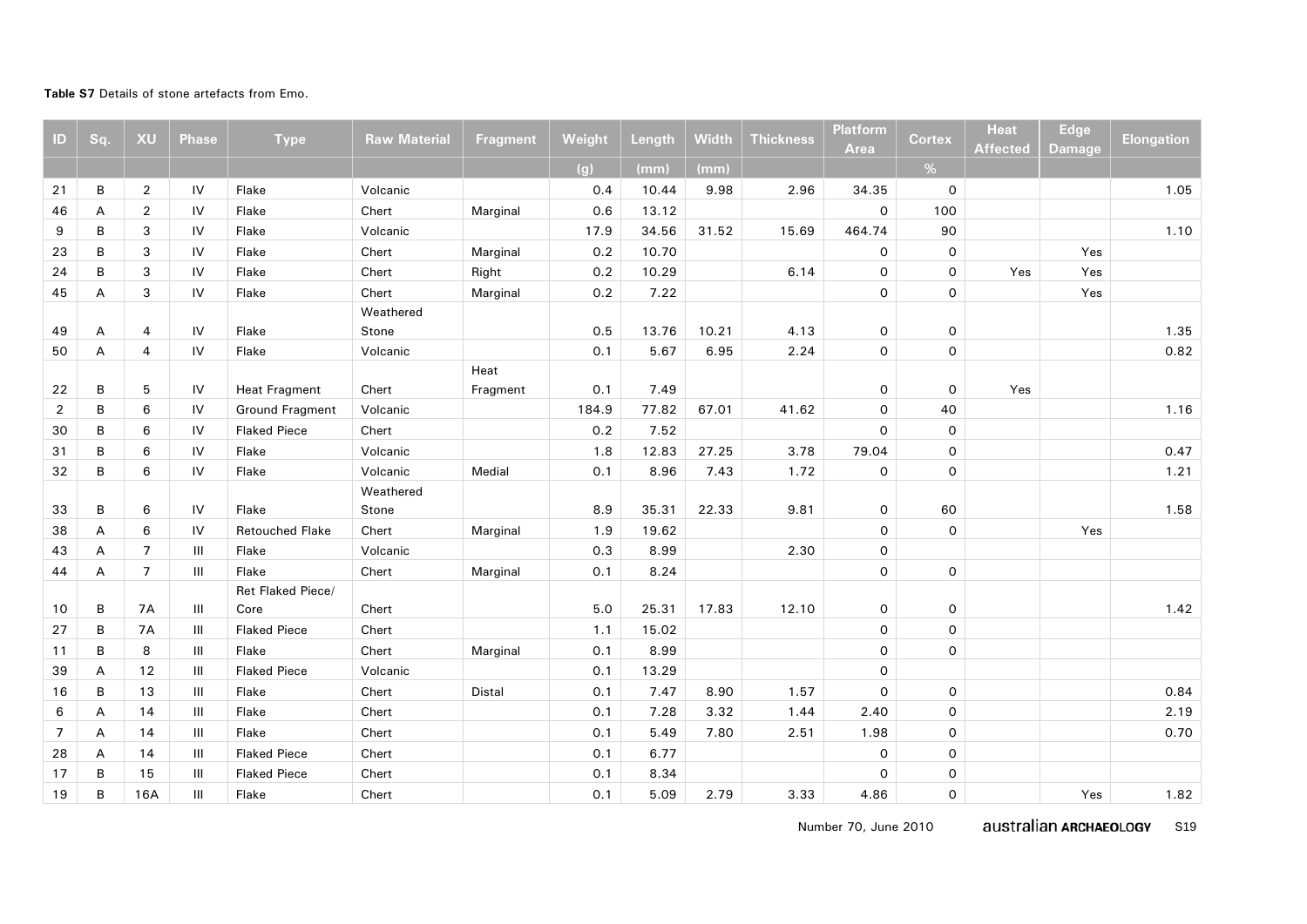| ID           | Sq. | <b>XU</b> | <b>Phase</b> | <b>Type</b>            | <b>Raw Material</b> | <b>Fragment</b> | Weight | <b>Length</b> | <b>Width</b> | <b>Thickness</b> | <b>Platform</b> | <b>Cortex</b>       | <b>Heat</b>     | <b>Edge</b>   | <b>Elongation</b> |
|--------------|-----|-----------|--------------|------------------------|---------------------|-----------------|--------|---------------|--------------|------------------|-----------------|---------------------|-----------------|---------------|-------------------|
|              |     |           |              |                        |                     |                 |        |               |              |                  | <b>Area</b>     |                     | <b>Affected</b> | <b>Damage</b> |                   |
|              |     |           |              |                        |                     |                 | (g)    | (mm)          | (mm)         |                  |                 | %                   |                 |               |                   |
| 18           | В   | 18        | Ш            | <b>Retouched Flake</b> | Chert               | Marginal        | 0.1    | 4.74          |              |                  | 0               | $\mathsf{o}$        | Yes             |               |                   |
|              |     |           |              |                        |                     | Heat            |        |               |              |                  |                 |                     |                 |               |                   |
| 40           | А   | 18        | Ш            | <b>Flaked Piece</b>    | Chert               | Fragment        | 0.6    | 16.87         |              |                  | 0               | 30                  | Yes             |               |                   |
|              |     |           |              |                        | Weathered           |                 |        |               |              |                  |                 |                     |                 |               |                   |
| 41           | А   | 18        | Ш            | Flake                  | Stone               | Distal          | 0.2    | 9.95          |              | 3.09             | 0               | $\mathsf{O}$        |                 |               |                   |
| 42           | А   | 18        | Ш            | <b>Flaked Piece</b>    | Chert               |                 | 0.1    | 6.20          |              |                  | 0               |                     | Yes             |               |                   |
|              |     |           |              |                        |                     | Heat            |        |               |              |                  |                 |                     |                 |               |                   |
| 51           | A   | 19        | III          | <b>Flaked Piece</b>    | Chert               | Fragment        | 0.9    | 14.47         |              |                  | 0               |                     | Yes             |               |                   |
|              |     |           |              |                        |                     | Heat            |        |               |              |                  |                 |                     |                 |               |                   |
| 52           | A   | 19        | III          | <b>Flaked Piece</b>    | Chert               | Fragment        | 0.1    | 6.93          |              |                  | 0               | $\mathbf 0$         | Yes             |               |                   |
| $\mathbf{1}$ | А   | 20        | Ш            | Flake                  | Chert               |                 | 11.0   | 32.40         | 23.56        | 13.14            | 43.12           | 50                  |                 |               | 1.38              |
|              |     |           |              |                        | Weathered           |                 |        |               |              |                  |                 |                     |                 |               |                   |
| 47           | Α   | 21A       | Ш            | Flake                  | Stone               |                 | 0.3    | 7.72          | 8.68         | 3.36             | 24.81           | $\mathsf{o}$        |                 |               | 0.89              |
| 29           | B   | 24        | $\mathbf{H}$ | Flake                  | Chert               | Marginal        | 0.1    | 6.41          |              |                  | 0               | $\mathbf 0$         |                 |               |                   |
| 20           | B   | 25        | $\mathbf{H}$ | <b>Flaked Piece</b>    | Chert               |                 | 0.7    | 13.31         |              |                  | $\mathsf{o}$    | $\mathsf{O}\xspace$ |                 | Yes           |                   |
| 48           | A   | 28A       | $\mathbf{H}$ | Flake                  | Volcanic            | Marginal        | 0.2    | 10.91         |              |                  | $\mathsf{O}$    | $\mathbf 0$         |                 |               |                   |
| 15           | B   | 29        | $\mathbf{H}$ | Flake                  | Quartz              |                 | 0.3    | 6.46          | 6.42         | 2.52             | $\mathsf O$     | 100                 |                 |               | 1.01              |
| 34           | А   | 30C       | $\mathbf{H}$ | Flake                  | Volcanic            |                 | 0.5    | 9.51          | 11.88        | 2.96             | 0               | $\mathsf O$         |                 |               | 0.80              |
| 35           | А   | 30C       | $\mathbf{H}$ | Flake                  | Volcanic            |                 | 0.3    | 9.01          | 8.48         | 2.93             | 0               | $\mathbf 0$         |                 |               | 1.06              |
| 36           | А   | 30C       | $\mathbf{H}$ | Flake                  | Volcanic            |                 | 0.1    | 5.15          | 7.28         | 1.54             | 5.76            | $\mathbf 0$         |                 |               | 0.71              |
| 37           | A   | 30C       | $\mathbf{H}$ | <b>Flaked Piece</b>    | Volcanic            |                 | 0.1    | 7.41          |              |                  | $\mathsf{O}$    |                     |                 |               |                   |
| 3            | B   | 33        | $\mathbf{I}$ | Flake                  | Chert               | Proximal        | 1.1    | 8.23          | 15.75        | 4.53             | 96.10           | $\mathbf 0$         |                 |               | 0.52              |
| 4            | B   | 34        | $\mathbf{I}$ | Flake                  | Chert               | Distal          | 0.1    | 8.28          | 6.41         | 1.35             | 0               | $\mathsf O$         |                 |               | 1.29              |
| 5            | B   | 34        | T            | Flake?                 | Chert               |                 | 0.1    | 6.50          | 6.31         | 1.69             | 12.16           | $\mathbf 0$         |                 |               | 1.03              |
| 14           | B   | 34        |              | Flake                  | Chert               |                 | 0.1    | 5.08          | 5.88         | 1.35             | 19.50           | $\mathsf{o}$        |                 |               | 0.86              |
| 8            | A   | 35        |              | Flake                  | Chert               | Medial          | 0.5    | 6.48          | 11.47        | 4.95             | 0               | $\mathbf 0$         |                 |               | 0.56              |
| 25           | B   | 35        | $\mathbf{I}$ | <b>Flaked Piece</b>    | Quartz              |                 | 0.2    | 6.55          |              |                  | 0               | $\mathsf{o}$        |                 |               |                   |
| 26           | B   | 35        |              | <b>Flaked Piece</b>    | Quartz              |                 | 0.1    | 6.64          |              |                  | $\mathsf{O}$    | $\mathsf{o}$        |                 |               |                   |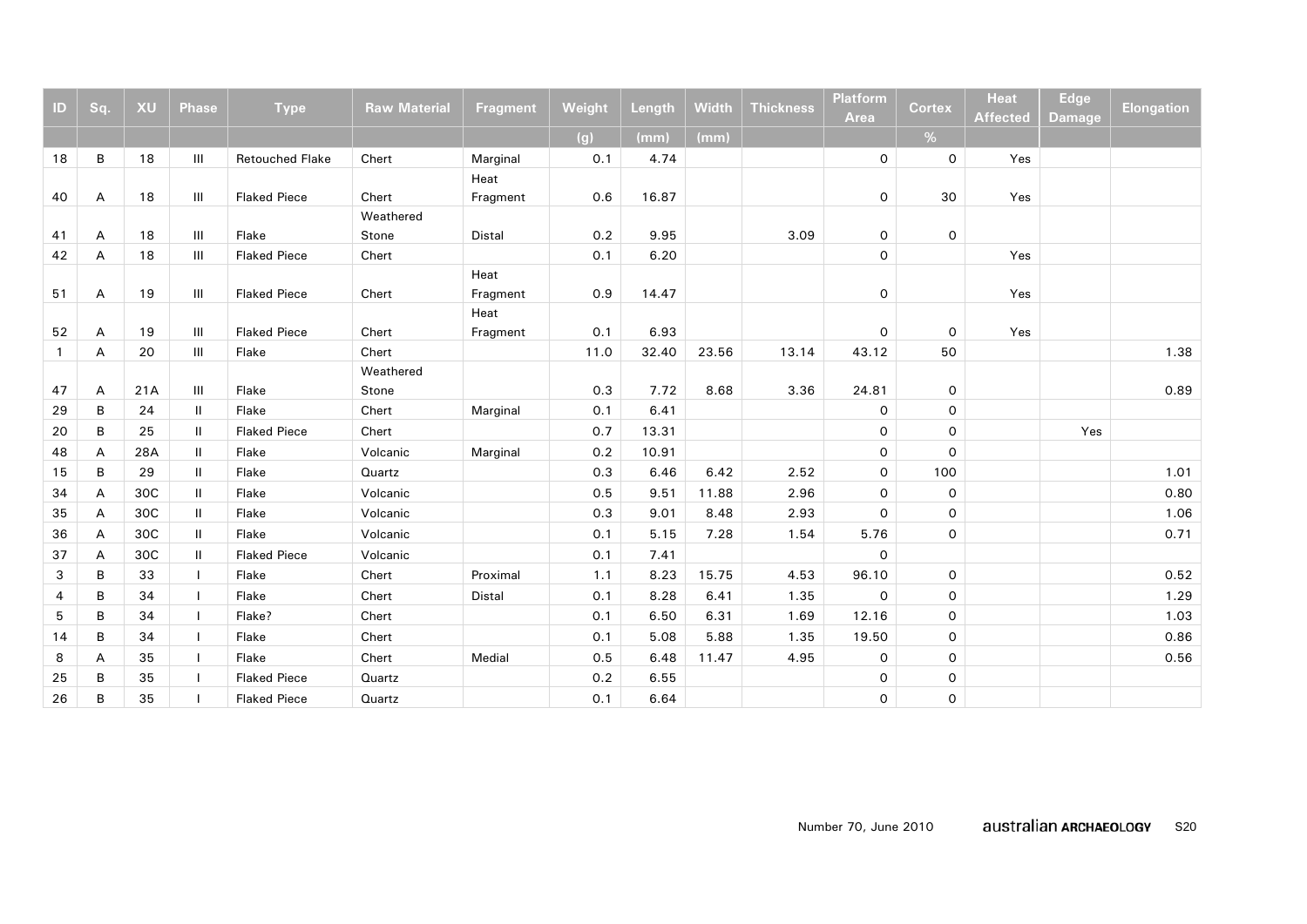**Table S8** Details of use-wear and residue analyses, Emo stone artefacts, Squares A and B. See Table S7 for details of Artefact ID #.

| ID)            |                           | Used?        | Yes   No   Possibly       | <b>Function</b>                   | <b>Description</b>                                                                                                                                                                                                                                                                                                                                                                                                                                                                               |
|----------------|---------------------------|--------------|---------------------------|-----------------------------------|--------------------------------------------------------------------------------------------------------------------------------------------------------------------------------------------------------------------------------------------------------------------------------------------------------------------------------------------------------------------------------------------------------------------------------------------------------------------------------------------------|
| 1              | $\boldsymbol{\mathsf{x}}$ |              |                           | Scraping wet bone                 | Wet bone working. The left proximal margin of this piece exhibits some edge fracture and is the origin point for large deposits of a characteristic<br>translucent, 'greasy' proteinaceous residue associated with working wet bone. As well as this, multiple bone pieces were identified as associated<br>with this edge. The clear correlation between these bone working residues and an edge displaying early stage use-wear indicates that this tool had<br>a short use-life.              |
| $\overline{2}$ | $\boldsymbol{\mathsf{x}}$ |              |                           | Grinding plant, ochre<br>and bone | Grinding plant, ochre and bone. Slides were taken from this piece to investigate function. This piece has been ground, with use concentrated on<br>one of the margins indicating that it was likely a top-stone or the upper piece of two when in use. Residues present on slides taken from the use<br>area include plant tissue, ochre and bone pieces, indicating that this tool was used on a range of materials.                                                                            |
| 3              |                           |              | $\mathsf{x}$              | Unknown                           |                                                                                                                                                                                                                                                                                                                                                                                                                                                                                                  |
| 4              | x                         |              |                           | Working resinous<br>wood          | Working resinous wood. Both lateral margins of this tool have been utilised, the left margin for slightly longer. The presence of edge damage with<br>some rounding, combined with resin aligned at approximately 45 <sup>o</sup> from the edge, indicate work on resinous wood.                                                                                                                                                                                                                 |
| 5              |                           | x            |                           |                                   |                                                                                                                                                                                                                                                                                                                                                                                                                                                                                                  |
| 6              | $\pmb{\times}$            |              |                           | Unknown                           |                                                                                                                                                                                                                                                                                                                                                                                                                                                                                                  |
| $\overline{7}$ |                           | x            |                           |                                   |                                                                                                                                                                                                                                                                                                                                                                                                                                                                                                  |
| 8              |                           | x            |                           |                                   |                                                                                                                                                                                                                                                                                                                                                                                                                                                                                                  |
| 9              |                           |              | $\mathsf{x}$              | Unknown                           |                                                                                                                                                                                                                                                                                                                                                                                                                                                                                                  |
| 10             |                           | $\mathsf{x}$ |                           |                                   |                                                                                                                                                                                                                                                                                                                                                                                                                                                                                                  |
| 11             | $\times$                  |              |                           | Bone working                      |                                                                                                                                                                                                                                                                                                                                                                                                                                                                                                  |
| 18             | $\boldsymbol{\mathsf{x}}$ |              |                           | Working resinous<br>wood          | Working resinous wood. This marginal fragment of a retouched flake has a high degree of edge rounding on the retouched used edge as well as<br>edge damage. Resin is scattered on the surface of the tool, as well as found in clear alignment with the working edge, indicating that the tool was<br>used to work resinous wood.                                                                                                                                                                |
| 19             |                           |              | $\boldsymbol{\mathsf{x}}$ | Unknown                           |                                                                                                                                                                                                                                                                                                                                                                                                                                                                                                  |
| 20             | $\boldsymbol{\mathsf{x}}$ |              |                           | Scraping plant                    | Plant working. The tip of this flaked piece exhibits polish and edge rounding. Edge damage present on the same section includes feather and step<br>termination scars. Plant tissue is associated with the same area, indicating that this piece was used to work plant material.                                                                                                                                                                                                                |
| 21             | $\boldsymbol{\mathsf{x}}$ |              |                           | Unknown                           | 'Shaped'. Present on this piece are a range of residues including resin, plant tissue, charcoal and ochre. While any or all of these may indicate the<br>worked material, none can be conclusively tied to function due to their location on the piece and lack of correlating use-wear. The artefact has,<br>however, been clearly shaped by grinding.                                                                                                                                          |
| 23             | $\boldsymbol{\mathsf{x}}$ |              |                           | Skin working                      | Skin working. This flake fragment exhibits clear evidence for use as part of a skin-working tool. The high degree of edge rounding (Figure 18) and<br>polish, combined with heavy striations perpendicular to the use edge (Figure 19), indicate that the tool was used to scrape skin. Experimental skin<br>working consistently reveals the same characteristic yellow residue as found on this tool. The use-wear resulting from skin working is very specific<br>and clearly evidenced here. |
| 24             |                           |              | x                         | Resin related                     |                                                                                                                                                                                                                                                                                                                                                                                                                                                                                                  |
| 28             | $\boldsymbol{\mathsf{x}}$ |              |                           | Unknown                           |                                                                                                                                                                                                                                                                                                                                                                                                                                                                                                  |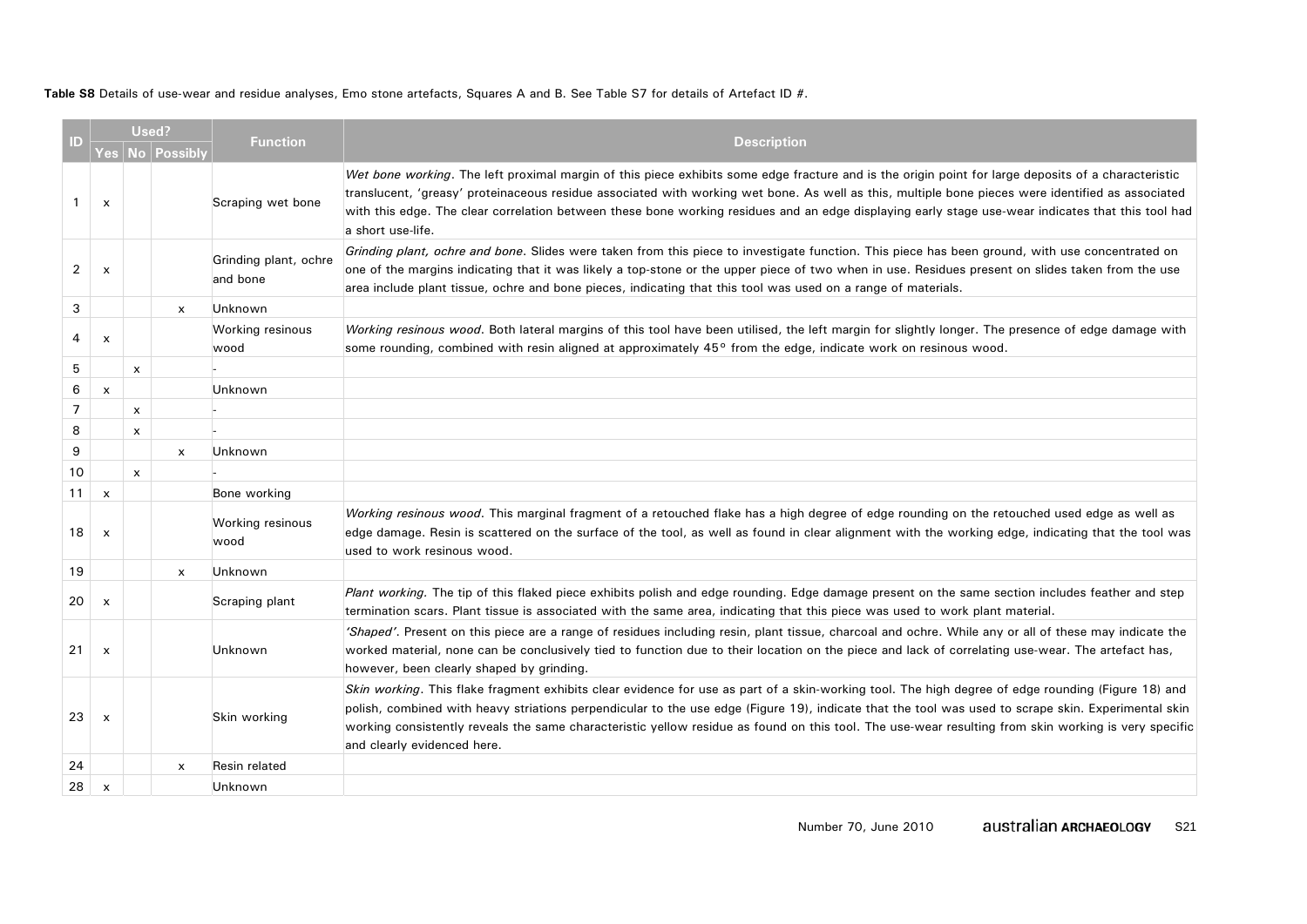| ID) |                           |              |              | Function                  | <b>Description</b>                                                                                                                                                                                                                                                                                                                                                                                                                                                                                                                                                  |
|-----|---------------------------|--------------|--------------|---------------------------|---------------------------------------------------------------------------------------------------------------------------------------------------------------------------------------------------------------------------------------------------------------------------------------------------------------------------------------------------------------------------------------------------------------------------------------------------------------------------------------------------------------------------------------------------------------------|
|     |                           |              | No Possibly  |                           |                                                                                                                                                                                                                                                                                                                                                                                                                                                                                                                                                                     |
| 29  | x                         |              |              | Cutting plant             | Cutting plant. This marginal piece of a flake retains traces of the larger tool used. The used edge has edge damage with bending initiated micro-<br>flake removals and slight rounding producing a semi-serrated edge characteristic of use in a cutting or sawing action. A translucent sap associates<br>the used edge with plant working.                                                                                                                                                                                                                       |
| 30  |                           | $\mathsf{x}$ |              |                           |                                                                                                                                                                                                                                                                                                                                                                                                                                                                                                                                                                     |
| 38  | $\boldsymbol{\mathsf{x}}$ |              |              | Scraping plant            | Scraping resinous wood. The retouched edge of this artefact is rounded and damaged, with resin pushed back into the flake scar margins.<br>Desiccated plant tissue is also found in association with the worked edge, indicating that this was part of a tool used to scrape resinous wood.                                                                                                                                                                                                                                                                         |
| 44  | $\boldsymbol{\mathsf{x}}$ |              |              | Bone and plant<br>working | Bone and plant working. This marginal piece shows evidence of having been part of a multifunction tool. Evidence of both bone and plant working<br>are visible. Micro-scars are apparent along the edge, which also exhibits a fairly high degree of rounding with some possible crushing. A bone<br>piece as well as trace amounts of vivianite associated with the edge indicate bone working. Plant processing may be indicated through the<br>presence of a gum residue also associated with the used edge, although this could not be conclusively determined. |
| 45  |                           |              | $\mathsf{x}$ | Unknown                   |                                                                                                                                                                                                                                                                                                                                                                                                                                                                                                                                                                     |
| 46  | x                         |              |              | Plant working             | Soft plant working. The distal edge of this marginal piece has been used to work soft plant material. The use-wear evidence for this is some edge<br>damage, comprised of very small micro-scar removals, coupled with slight rounding. Residues present on the tool include cellulose, resin and<br>desiccated plant tissue. Combined, these offer strong evidence for working soft plant.                                                                                                                                                                         |
| 53  |                           | x            |              |                           |                                                                                                                                                                                                                                                                                                                                                                                                                                                                                                                                                                     |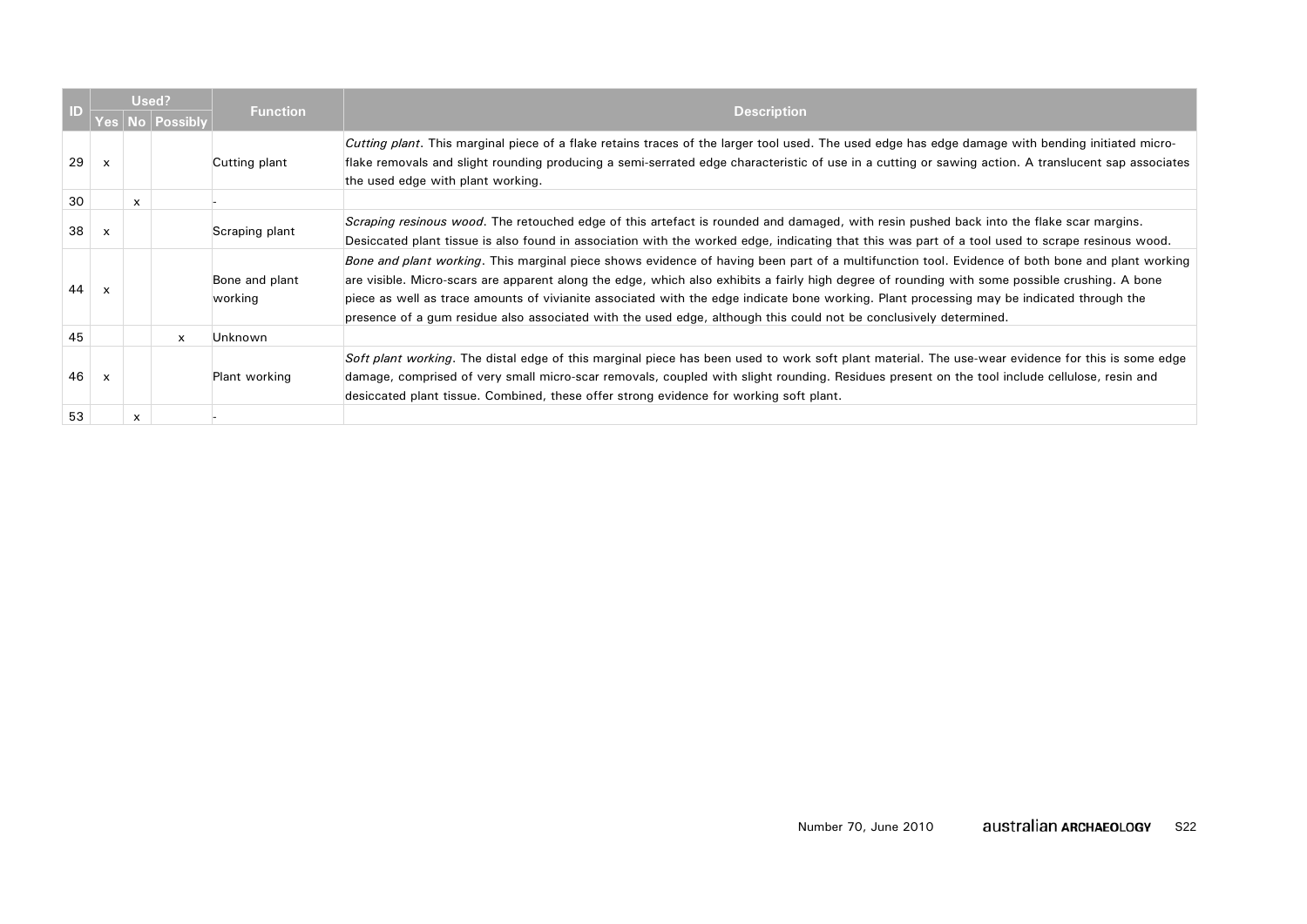### **Table S9** Details of the Emo excavated decorated pottery sherds.

| XU              |                | <b>Red-Slipped</b><br><b>Sherds</b> |              | <b>Red Painted</b><br><b>Sherds</b> |                  | <b>Red-Slipped or</b><br><b>Painted Sherds</b> |              | <b>Red-Slipped and</b><br><b>Painted Sherds</b> |              | <b>Incised</b><br><b>Sherds</b> |                | Incised or<br><b>Impressed Sherds</b> |              | <b>Red-Slipped and</b><br><b>Incised Sherds</b> |              | Red-Slipped or Painted and<br><b>Incised or Impressed Sherds</b> |
|-----------------|----------------|-------------------------------------|--------------|-------------------------------------|------------------|------------------------------------------------|--------------|-------------------------------------------------|--------------|---------------------------------|----------------|---------------------------------------|--------------|-------------------------------------------------|--------------|------------------------------------------------------------------|
|                 | (#)            | (g)                                 | $(\#)$       | (g)                                 | $(\#)$           | (g)                                            | $(\#)$       | (g)                                             | $(\#)$       | (g)                             | $(\#)$         | (g)                                   | $(\#)$       | (g)                                             | $(\#)$       | (g)                                                              |
| <b>Square A</b> |                |                                     |              |                                     |                  |                                                |              |                                                 |              |                                 |                |                                       |              |                                                 |              |                                                                  |
| $\overline{2}$  |                |                                     |              |                                     |                  |                                                |              |                                                 | $\mathbf{1}$ | 3.88                            |                |                                       |              |                                                 |              |                                                                  |
| $\mathsf 3$     |                |                                     |              |                                     |                  |                                                |              |                                                 | $\mathbf{1}$ | 2.58                            |                |                                       |              |                                                 |              |                                                                  |
| 5               |                |                                     |              |                                     | $\mathbf{1}$     | 0.45                                           |              |                                                 |              |                                 |                |                                       |              |                                                 |              |                                                                  |
| 8               |                |                                     | $\mathbf{1}$ | 1.89                                |                  |                                                |              |                                                 |              |                                 |                |                                       |              |                                                 |              |                                                                  |
| 15A             |                |                                     |              |                                     | $\overline{7}$   | 5.48                                           |              |                                                 |              |                                 |                |                                       |              |                                                 |              |                                                                  |
| 16A             |                |                                     |              |                                     | $\boldsymbol{9}$ | 2.47                                           |              |                                                 |              |                                 |                |                                       |              |                                                 |              |                                                                  |
| 16B             |                |                                     |              |                                     | $\sqrt{2}$       | 0.07                                           |              |                                                 |              |                                 |                |                                       |              |                                                 |              |                                                                  |
| 18              |                |                                     |              |                                     | $\overline{2}$   | 0.88                                           |              |                                                 |              |                                 |                |                                       |              |                                                 |              |                                                                  |
| 19              | $\overline{2}$ | 1.57                                |              |                                     |                  |                                                |              |                                                 |              |                                 |                |                                       |              |                                                 |              |                                                                  |
| <b>Square B</b> |                |                                     |              |                                     |                  |                                                |              |                                                 |              |                                 |                |                                       |              |                                                 |              |                                                                  |
|                 | $\overline{2}$ | 2.91                                |              |                                     | $\mathbf{1}$     | 1.55                                           |              |                                                 |              |                                 | $\overline{2}$ | 2.78                                  |              |                                                 |              |                                                                  |
| $\mathbf{3}$    |                |                                     |              |                                     |                  |                                                |              |                                                 |              |                                 | $\mathbf{1}$   | 4.12                                  |              |                                                 |              |                                                                  |
| $\mathbf 5$     |                |                                     |              |                                     | $\mathbf{1}$     | 0.49                                           |              |                                                 |              |                                 |                |                                       |              |                                                 |              |                                                                  |
| 6               | $\overline{2}$ | 2.11                                |              |                                     |                  |                                                |              |                                                 |              |                                 |                |                                       |              |                                                 |              |                                                                  |
| 9               | $\mathbf{1}$   | 0.48                                |              |                                     | $\overline{2}$   | 0.73                                           |              |                                                 |              |                                 |                |                                       | $\mathbf{1}$ | 1.35                                            |              |                                                                  |
| 11              |                |                                     |              |                                     |                  |                                                |              |                                                 |              |                                 |                |                                       |              |                                                 | $\mathbf{1}$ | 3.69                                                             |
| 12              | $\mathbf{1}$   | 0.24                                |              |                                     |                  |                                                |              |                                                 |              |                                 |                |                                       |              |                                                 |              |                                                                  |
| 14              |                |                                     |              |                                     |                  |                                                | $\mathbf{1}$ | 5.16                                            |              |                                 |                |                                       |              |                                                 |              |                                                                  |
| 15              | $\mathbf{1}$   | 1.46                                |              |                                     | $\overline{4}$   | 2.94                                           |              |                                                 |              |                                 |                |                                       |              |                                                 |              |                                                                  |
| 16A             |                |                                     |              |                                     | $\mathbf{1}$     | 0.99                                           |              |                                                 |              |                                 |                |                                       |              |                                                 |              |                                                                  |
| 16B             | $\mathbf{1}$   | 0.42                                |              |                                     |                  |                                                |              |                                                 |              |                                 |                |                                       |              |                                                 |              |                                                                  |
| 22A             | $\mathbf{1}$   | 0.23                                |              |                                     |                  |                                                |              |                                                 |              |                                 |                |                                       |              |                                                 |              |                                                                  |
| 23B             | $\mathbf{1}$   | 0.31                                |              |                                     |                  |                                                |              |                                                 |              |                                 |                |                                       |              |                                                 |              |                                                                  |
| 28              |                |                                     |              |                                     | $\mathbf{1}$     | 0.11                                           |              |                                                 |              |                                 |                |                                       |              |                                                 |              |                                                                  |
| <b>Total</b>    | 12             | 9.73                                | $\mathbf{1}$ | 1.89                                | 31               | 16.17                                          | $\mathbf{1}$ | 5.16                                            | $\mathbf{2}$ | 6.46                            | $\mathbf{3}$   | 6.90                                  | $\mathbf{1}$ | 1.35                                            | $\mathbf{1}$ | 3.69                                                             |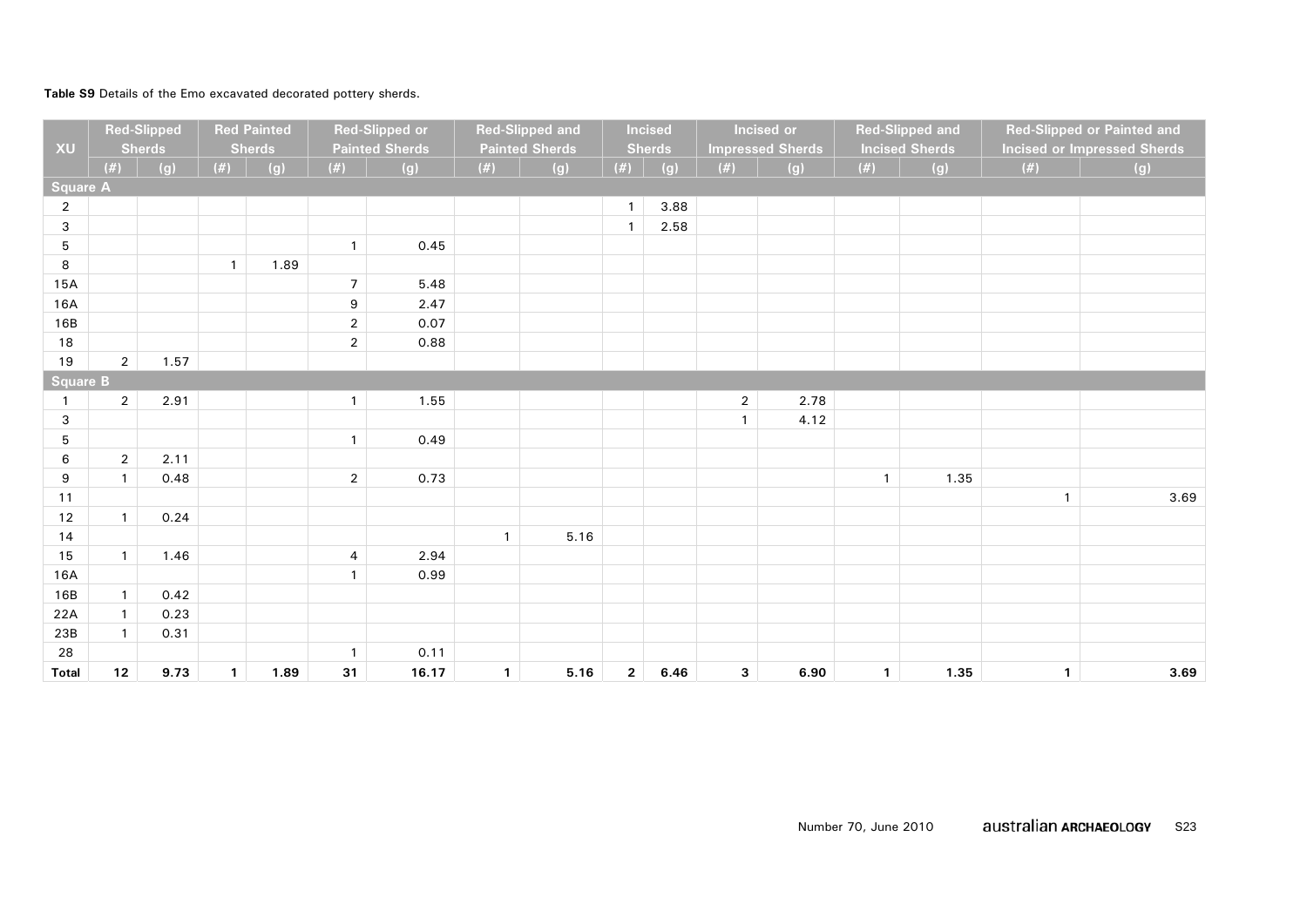#### **Table S10** Excavated shells, Emo Square A.

| XU             | <b>Unidentified</b><br><b>Shell</b><br><b>Fragments</b> |       | <b>Batissa violacea</b> |                 | Neritina sp.<br>A |      |                | Neritina sp.<br>B | Nerita sp.   |      |                | Pythia<br>scarabaeus |       | Melanoides sp. | Cypraea<br>annulus |     |
|----------------|---------------------------------------------------------|-------|-------------------------|-----------------|-------------------|------|----------------|-------------------|--------------|------|----------------|----------------------|-------|----------------|--------------------|-----|
|                | (g)                                                     | (MNI) | (g)                     | Paired<br>(MNI) | (MNI)             | (g)  | (MNI)          | (g)               | (MNI)        | (g)  | (MNI)          | (g)                  | (MNI) | (g)            | (MNI)              | (g) |
| $\mathbf{1}$   | 17.7                                                    | 39    | 183.0                   |                 |                   |      | $\overline{2}$ | 1.2               |              |      | $\overline{2}$ | 0.0                  | 39    | 15.3           |                    |     |
| $\overline{2}$ | 31.9                                                    | 89    | 294.0                   |                 |                   |      | 6              | 2.4               |              |      |                |                      | 102   | 25.0           |                    |     |
| 3              | 67.0                                                    | 173   | 591.8                   |                 |                   |      | 38             | 16.9              |              |      |                | 0.1                  | 343   | 90.7           |                    |     |
| 4              | 104.4                                                   | 239   | 677.2                   |                 |                   |      | 79             | 37.9              |              |      | 5              | 0.5                  | 627   | 157.6          |                    |     |
| 5              | 65.4                                                    | 147   | 455.5                   |                 |                   |      | 134            | 47.7              |              |      | 6              | 1.5                  | 648   | 162.5          |                    |     |
| 6              | 92.8                                                    | 252   | 937.8                   |                 |                   |      | 236            | 93.9              |              |      | 21             | 10.0                 | 1816  | 476.0          |                    |     |
| $\overline{7}$ | 44.3                                                    | 136   | 519.0                   |                 |                   |      | 276            | 108.0             |              |      | 56             | 22.4                 | 2267  | 633.8          |                    |     |
| 8              | 101.1                                                   | 137   | 568.1                   |                 |                   |      | 251            | 149.3             |              |      | 67             | 21.6                 | 2789  | 835.8          |                    |     |
| 9              | 53.9                                                    | 111   | 524.0                   | $\overline{2}$  |                   |      | 251            | 147.3             | $\mathbf{1}$ | 0.08 | 159            | 45.4                 | 2701  | 863.7          |                    |     |
| 10             | 72.0                                                    | 180   | 771.8                   |                 |                   |      | 371            | 183.8             |              |      | 511            | 89.9                 | 4656  | 1526.6         |                    |     |
| 11             | 93.6                                                    | 158   | 820.4                   | $\mathbf{1}$    |                   |      | 303            | 178.9             |              |      | 475            | 80.8                 | 4128  | 1690.5         |                    |     |
| 12             | 99.7                                                    | 150   | 738.3                   |                 |                   |      | 266            | 160.6             |              |      | 553            | 90.0                 | 4132  | 1708.6         |                    |     |
| 13             | 82.3                                                    | 168   | 1040.2                  |                 |                   |      | 170            | 89.1              |              |      | 406            | 65.5                 | 3545  | 1366.2         | $\mathbf{1}$       | 0.4 |
| 14             | 165.0                                                   | 222   | 1089.2                  |                 |                   |      | 179            | 111.6             |              |      | 454            | 62.8                 | 4031  | 1509.6         |                    |     |
| 15A            | 143.7                                                   | 383   | 1629.5                  | $\overline{2}$  |                   |      | 202            | 133.1             |              |      | 565            | 113.8                | 3015  | 1197.5         |                    |     |
| 15B            | 2.8                                                     | 24    | 137.7                   |                 |                   |      | 16             | 7.5               |              |      | 20             | 4.0                  | 240   | 107.6          |                    |     |
| 16A            | 237.9                                                   | 609   | 2689.6                  | 8               |                   |      | 164            | 102.4             |              |      | 434            | 104.5                | 2629  | 1102.2         |                    |     |
| 16B            | 3.4                                                     | 16    | 55.0                    |                 |                   |      | 13             | 9.8               |              |      | 18             | 4.5                  | 143   | 51.8           |                    |     |
| 17             | 83.8                                                    | 253   | 1179.3                  | $\mathbf{1}$    |                   |      | 54             | 30.8              |              |      | 104            | 28.8                 | 660   | 275.9          |                    |     |
| 18             | 289.7                                                   | 590   | 2661.0                  |                 | $\mathbf{1}$      | 0.08 | 134            | 93.3              |              |      | 426            | 87.1                 | 1427  | 647.1          |                    |     |
| 19             | 126.7                                                   | 386   | 1619.1                  | 5               |                   |      | 127            | 74.6              |              |      | 316            | 68.8                 | 1149  | 505.1          |                    |     |
| 20             | 146.2                                                   | 572   | 2433.2                  | $\overline{7}$  |                   |      | 128            | 77.4              |              |      | 480            | 86.5                 | 1199  | 541.8          | $\mathbf{1}$       | 0.9 |
| 21A            | 234.8                                                   | 618   | 2558.4                  | $\mathbf{1}$    |                   |      | 152            | 88.8              |              |      | 345            | 90.9                 | 1814  | 771.6          |                    |     |
| 21B            | 68.1                                                    | 196   | 778.9                   | $\mathbf{1}$    |                   |      | 38             | 20.6              |              |      | 138            | 27.1                 | 639   | 256.1          |                    |     |
| 22A            | 216.5                                                   | 460   | 1621.2                  |                 |                   |      | 196            | 117.2             |              |      | 169            | 59.4                 | 2409  | 979.8          |                    |     |
| 22B            | 100.9                                                   | 160   | 475.0                   | $\mathbf{1}$    |                   |      | 63             | 37.7              |              |      | 89             | 15.5                 | 840   | 347.1          | $\overline{2}$     | 1.1 |
| 23             | 48.3                                                    | 118   | 397.5                   |                 |                   |      | 64             | 37.6              |              |      | 32             | 21.0                 | 773   | 304.4          |                    |     |
| 24             | 290.6                                                   | 641   | 2209.0                  |                 |                   |      | 346            | 228.1             |              |      | 396            | 168.1                | 4947  | 1940.4         |                    |     |
| 25             | 178.8                                                   | 295   | 992.2                   | $\overline{2}$  |                   |      | 261            | 178.6             |              |      | 259            | 121.6                | 2818  | 1152.8         |                    |     |
| 26             | 176.4                                                   | 852   | 2959.4                  | $\mathbf{1}$    | $\mathbf{1}$      | 0.05 | 373            | 255.7             |              |      | 389            | 206.6                | 2547  | 1061.6         |                    |     |
| 27A            | 161.1                                                   | 509   | 1803.7                  |                 |                   |      | 301            | 150.9             |              |      | 233            | 117.6                | 1168  | 435.7          |                    |     |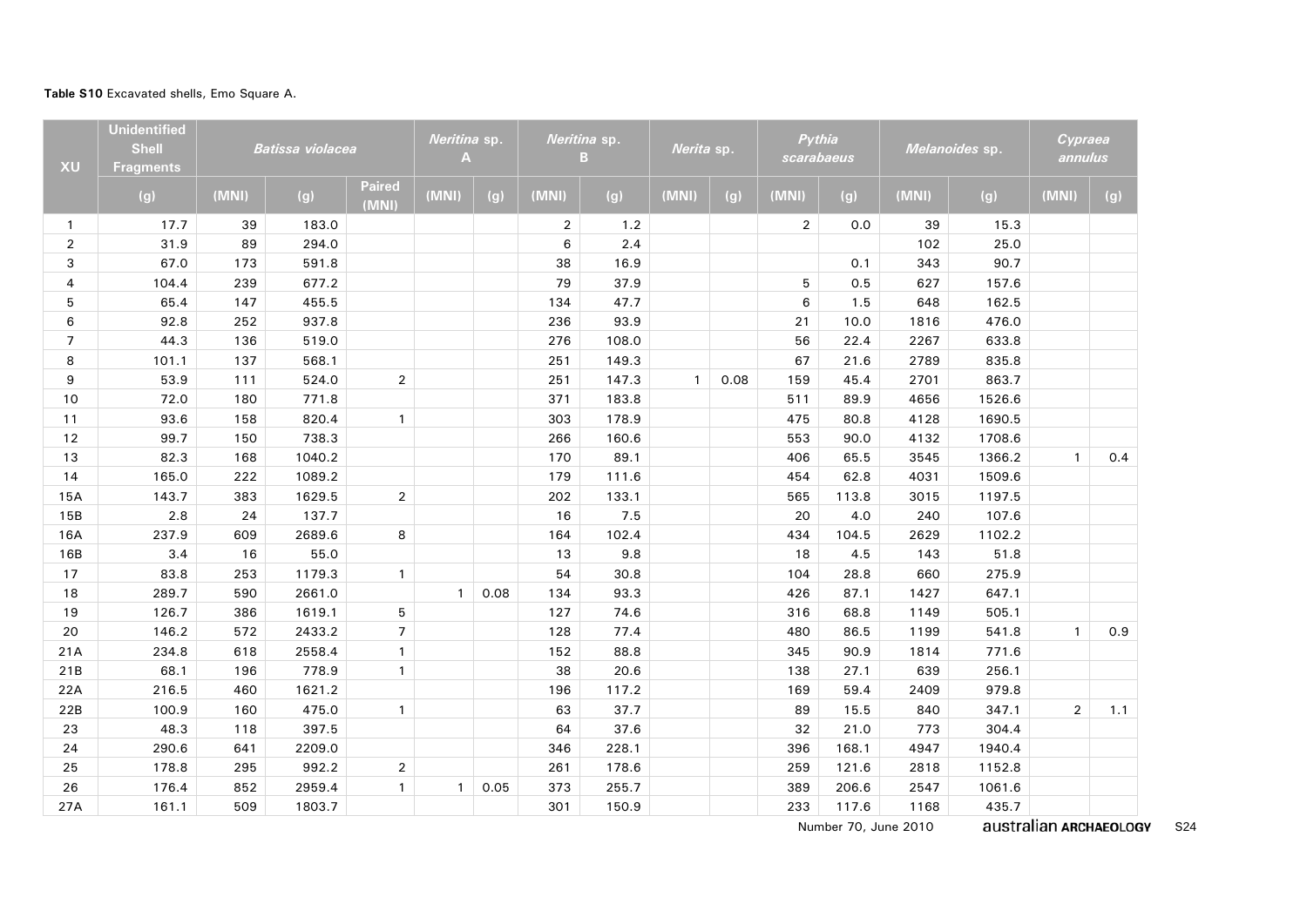| XU           | <b>Unidentified</b><br><b>Shell</b><br><b>Fragments</b> |        | <b>Batissa violacea</b> |                        | Neritina sp.<br>А |      |              | Neritina sp.<br>в | Nerita sp.   |      |                | Pythia<br>scarabaeus |                | Melanoides sp. | Cypraea<br>annulus |     |
|--------------|---------------------------------------------------------|--------|-------------------------|------------------------|-------------------|------|--------------|-------------------|--------------|------|----------------|----------------------|----------------|----------------|--------------------|-----|
|              | (g)                                                     | (MNI)  | (g)                     | <b>Paired</b><br>(MNI) | (MNI)             | (g)  | (MNI)        | (g)               | (MNI)        | (g)  | (MNI)          | (g)                  | (MNI)          | (g)            | (MNI)              | (g) |
| 27B          | 29.4                                                    | 94     | 275.5                   |                        |                   |      | 54           | 27.6              |              |      | 38             | 20.2                 | 123            | 49.6           |                    |     |
| 28A          | 133.9                                                   | 321    | 1004.8                  | 3                      |                   |      | 223          | 92.7              |              |      | 126            | 39.8                 | 693            | 281.8          |                    |     |
| 28B          | 16.7                                                    | 60     | 180.8                   |                        |                   |      | 31           | 15.6              |              |      | 25             | 8.7                  | 110            | 46.1           |                    |     |
| 29           | 135.0                                                   | 517    | 1987.5                  | 3                      |                   |      | 340          | 162.7             |              |      | 170            | 68.6                 | 1289           | 532.9          |                    |     |
| 30A          | 112.6                                                   | 261    | 1674.2                  | $\mathbf{1}$           |                   |      | 181          | 70.4              |              |      | 85             | 37.8                 | 721            | 281.3          |                    |     |
| 30B          | 7.9                                                     | 20     | 36.3                    |                        |                   |      | 10           | 6.9               |              |      | 3              | 1.8                  | 54             | 21.2           |                    |     |
| 30C          | 42.4                                                    | 140    | 464.2                   |                        |                   |      | 65           | 34.4              |              |      | 50             | 23.3                 | 262            | 112.3          |                    |     |
| 31A          | 71.0                                                    | 245    | 1392.4                  | $\overline{2}$         |                   |      | 122          | 37.5              |              |      | 101            | 39.8                 | 376            | 140.9          |                    |     |
| 31B          | 4.4                                                     | 12     | 22.3                    |                        |                   |      | 3            | 1.0               |              |      | $\overline{4}$ | 0.9                  | 40             | 11.7           |                    |     |
| 31C          | 56.6                                                    | 233    | 1089.1                  |                        |                   |      | 88           | 47.6              |              |      | 98             | 40.0                 | 471            | 199.8          |                    |     |
| 32A          | 95.6                                                    | 302    | 1196.7                  | 5                      |                   |      | 80           | 27.6              |              |      | 255            | 34.0                 | 350            | 157.0          |                    |     |
| 32B          | 27.5                                                    | 102    | 310.3                   | $\mathbf{1}$           |                   |      | 39           | 22.5              |              |      | 43             | 14.7                 | 311            | 129.3          |                    |     |
| 33A          | 119.3                                                   | 277    | 820.2                   |                        |                   |      | 29           | 13.9              |              |      | 73             | 9.7                  | 260            | 128.4          |                    |     |
| 33B          | 45.6                                                    | 108    | 284.6                   |                        |                   |      | 49           | 24.9              |              |      | 12             | 8.4                  | 277            | 117.3          |                    |     |
| 34           | 28.7                                                    | 41     | 103.3                   |                        |                   |      |              | 0.3               |              |      | $\overline{7}$ | 1.2                  | 24             | 10.1           |                    |     |
| 35           | 2.2                                                     | 5      | 14.2                    |                        |                   |      | $\mathbf{1}$ | 0.1               |              |      | $\mathbf{1}$   | 0.3                  | $\overline{2}$ | 0.3            |                    |     |
| 36           | 0.0                                                     |        | 0.6                     |                        |                   |      |              |                   |              |      |                | 0.0                  |                |                |                    |     |
| <b>Total</b> | 4529.5                                                  | 11,621 | 46,266.9                | 47                     | $\overline{2}$    | 0.13 | 6,510        | 3,558.0           | $\mathbf{1}$ | 0.08 | 8219           | 2165.7               | 65,604         | 24,960.4       | 4                  | 2.4 |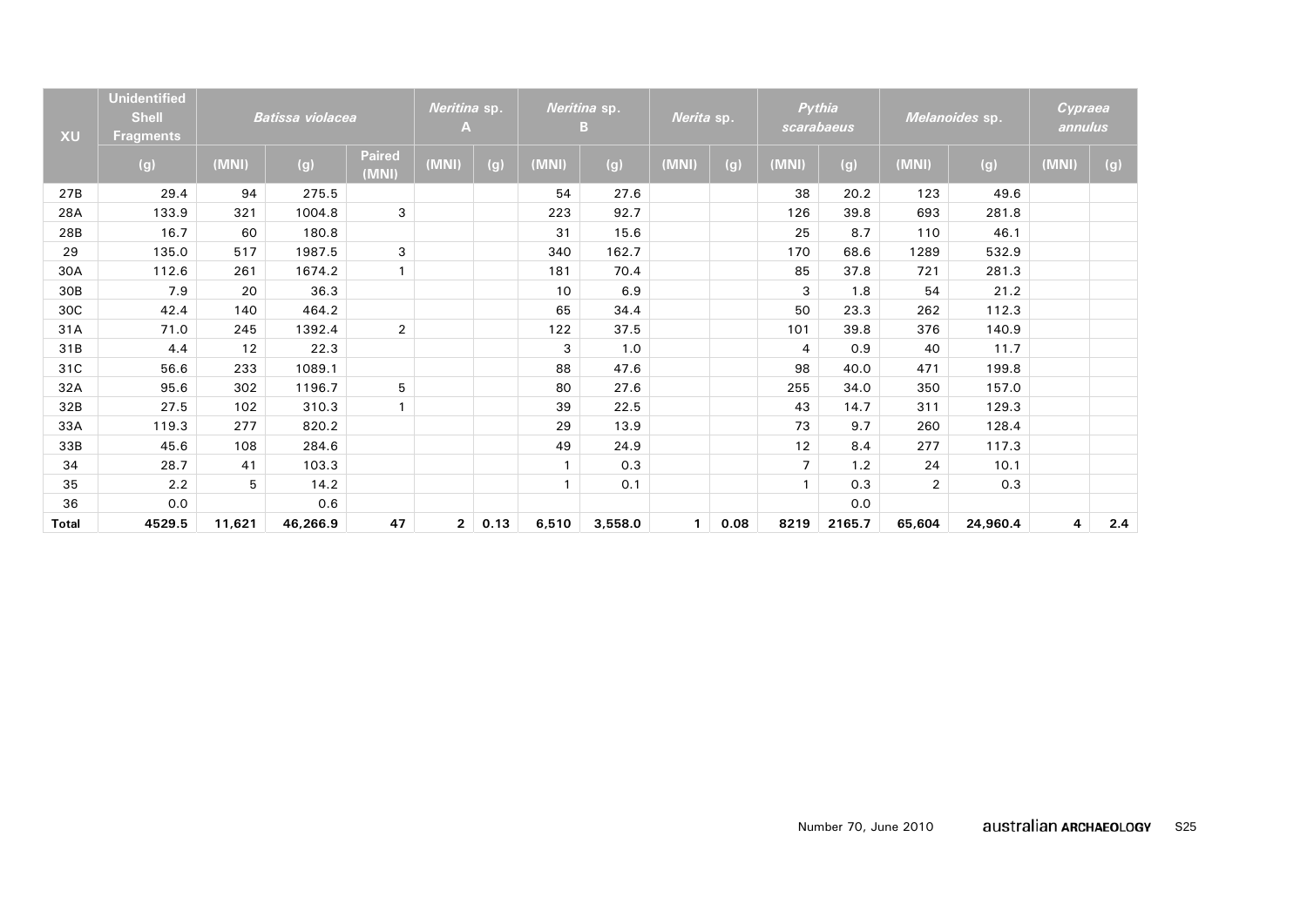#### **Table S10** Excavated shells, Emo Square A (cont.).

| XU                       | Tridacna sp. |       |              | Camaenidae sp.<br>A |              | Camaenidae sp.<br>$\overline{B}$ | <b>Assimineidae</b> |      |              | Lamprocystis sp. | Pupinidae |     | Subulina octona |      |
|--------------------------|--------------|-------|--------------|---------------------|--------------|----------------------------------|---------------------|------|--------------|------------------|-----------|-----|-----------------|------|
|                          | (NISP)       | (g)   | (MNI)        | (g)                 | (MNI)        | (g)                              | (MNI)               | (g)  | (MNI)        | (g)              | (MNI)     | (g) | (MNI)           | (g)  |
| $\mathbf{1}$             |              |       |              |                     |              |                                  |                     |      |              |                  |           |     | $\mathbf{1}$    | 0.03 |
| $\overline{2}$           |              |       |              |                     |              |                                  |                     |      |              |                  |           |     |                 |      |
| $\mathsf{3}$             |              |       |              |                     |              |                                  |                     |      |              |                  |           |     |                 |      |
| $\overline{\mathbf{4}}$  |              |       |              |                     |              |                                  |                     |      |              |                  |           |     |                 |      |
| $\mathbf 5$              |              |       |              |                     | $\mathbf{1}$ | 0.11                             |                     |      |              |                  |           |     |                 |      |
| $\boldsymbol{6}$         |              |       |              |                     |              |                                  |                     |      |              |                  |           |     |                 |      |
| $\overline{\mathcal{I}}$ |              |       |              |                     |              |                                  |                     |      |              |                  |           |     |                 |      |
| 8                        |              |       |              |                     |              |                                  | $\mathbf{1}$        | 0.02 |              |                  |           |     |                 |      |
| $\boldsymbol{9}$         |              |       |              |                     |              |                                  | $\mathbf{1}$        | 0.06 |              |                  |           |     |                 |      |
| $10$                     |              |       |              |                     |              |                                  | $\mathbf{1}$        | 0.04 |              |                  |           |     |                 |      |
| $11$                     |              |       | $\mathbf{1}$ | 0.38                |              |                                  | $\overline{2}$      | 0.13 |              |                  |           |     |                 |      |
| 12                       |              |       |              |                     |              |                                  | $\,6$               | 0.31 |              |                  |           |     |                 |      |
| 13                       |              |       |              |                     |              |                                  | $\mathbf{1}$        | 0.04 |              |                  |           |     |                 |      |
| 14                       |              |       |              |                     |              |                                  | $\mathbf{1}$        | 0.06 |              |                  |           |     |                 |      |
| 15A                      |              |       |              |                     |              |                                  | $\mathbf{1}$        | 0.01 |              |                  |           |     |                 |      |
| 15B                      |              |       |              |                     |              |                                  |                     |      |              |                  |           |     |                 |      |
| 16A                      |              |       |              |                     |              |                                  |                     |      |              |                  |           |     |                 |      |
| 16B                      |              |       |              |                     |              |                                  |                     |      |              |                  |           |     |                 |      |
| $17\,$                   |              |       |              |                     |              |                                  | $\overline{2}$      | 0.14 |              |                  |           |     |                 |      |
| 18                       | $\mathbf{1}$ | 80.00 |              |                     |              |                                  | $\mathbf{3}$        | 0.14 |              |                  |           |     |                 |      |
| 19                       |              |       |              |                     |              |                                  |                     |      |              |                  |           |     |                 |      |
| 20                       |              |       | $\mathbf{1}$ | 0.03                |              |                                  | $\overline{2}$      | 0.10 |              |                  |           |     |                 |      |
| 21A                      |              |       |              |                     |              |                                  |                     |      |              |                  |           |     |                 |      |
| 21B                      |              |       |              |                     |              |                                  | $\mathbf{1}$        | 0.07 |              |                  |           |     |                 |      |
| 22A                      |              |       |              |                     |              |                                  | $\mathbf{1}$        | 0.01 |              |                  |           |     |                 |      |
| 22B                      |              |       |              |                     |              |                                  | $\mathbf{1}$        | 0.04 |              |                  |           |     |                 |      |
| 23                       |              |       |              |                     |              |                                  |                     |      |              |                  |           |     |                 |      |
| 24                       |              |       |              |                     |              |                                  | 3                   | 0.15 |              |                  |           |     |                 |      |
| 25                       |              |       |              |                     |              |                                  |                     |      |              |                  |           |     |                 |      |
| 26                       |              |       |              |                     |              |                                  |                     |      |              |                  |           |     |                 |      |
| 27A                      |              |       |              |                     |              |                                  | $\mathbf{3}$        | 0.14 | $\mathbf{1}$ | 0.01             |           |     |                 |      |
| 27B                      |              |       |              |                     |              |                                  | $\mathbf{1}$        | 0.04 |              |                  |           |     |                 |      |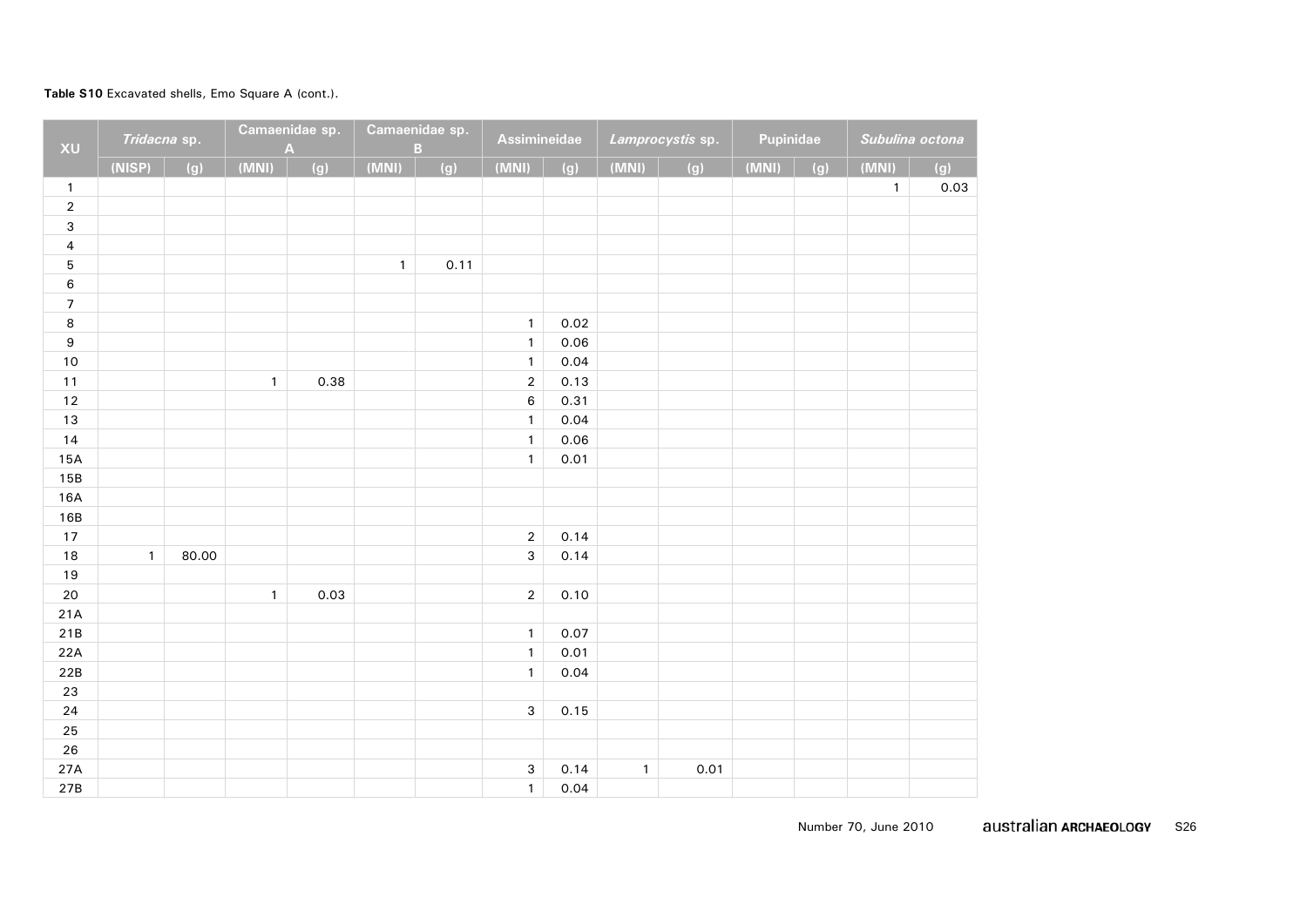| XU           | Tridacna sp. |       | Camaenidae sp. |      |              | Camaenidae sp.<br>B | <b>Assimineidae</b> |      |       | Lamprocystis sp. | Pupinidae      |      |       | Subulina octona |
|--------------|--------------|-------|----------------|------|--------------|---------------------|---------------------|------|-------|------------------|----------------|------|-------|-----------------|
|              | (NISP)       | (g)   | (MNI)          | (g)  | (MNI)        | (g)                 | (MNI)               | (g)  | (MNI) | (g)              | (MNI)          | (g)  | (MNI) | (g)             |
| 28A          |              |       |                |      |              |                     | $\mathbf{1}$        | 0.12 |       |                  |                |      |       |                 |
| 28B          |              |       |                |      |              |                     |                     |      |       |                  |                |      |       |                 |
| 29           |              |       |                |      |              |                     | $\mathbf{1}$        | 0.03 |       |                  |                |      |       |                 |
| 30A          |              |       | $\mathbf{1}$   | 0.34 |              |                     |                     |      |       |                  |                |      |       |                 |
| 30B          |              |       |                |      |              |                     |                     |      |       |                  |                |      |       |                 |
| 30C          |              |       |                |      |              |                     |                     |      |       |                  |                |      |       |                 |
| 31A          |              |       |                |      |              |                     |                     |      |       |                  | $\mathbf{1}$   | 0.05 |       |                 |
| 31B          |              |       |                |      |              |                     |                     |      |       |                  |                |      |       |                 |
| 31C          |              |       |                |      |              |                     |                     |      |       |                  |                |      |       |                 |
| 32A          |              |       |                |      |              |                     |                     |      |       |                  | $\overline{2}$ | 0.03 |       |                 |
| 32B          |              |       |                |      |              |                     |                     |      |       |                  |                |      |       |                 |
| 33A          |              |       |                |      |              |                     |                     |      |       |                  |                |      |       |                 |
| 33B          |              |       |                |      |              |                     |                     |      |       |                  |                |      |       |                 |
| 34           |              |       |                |      |              |                     |                     |      |       |                  |                |      |       |                 |
| 35           |              |       |                |      |              |                     |                     |      |       |                  |                |      |       |                 |
| 36           |              |       |                |      |              |                     |                     |      |       |                  |                |      |       |                 |
| <b>Total</b> | 1            | 80.00 | 3              | 0.75 | $\mathbf{1}$ | 0.11                | 33                  | 1.65 | 1     | 0.01             | 3              | 0.08 | 1     | 0.03            |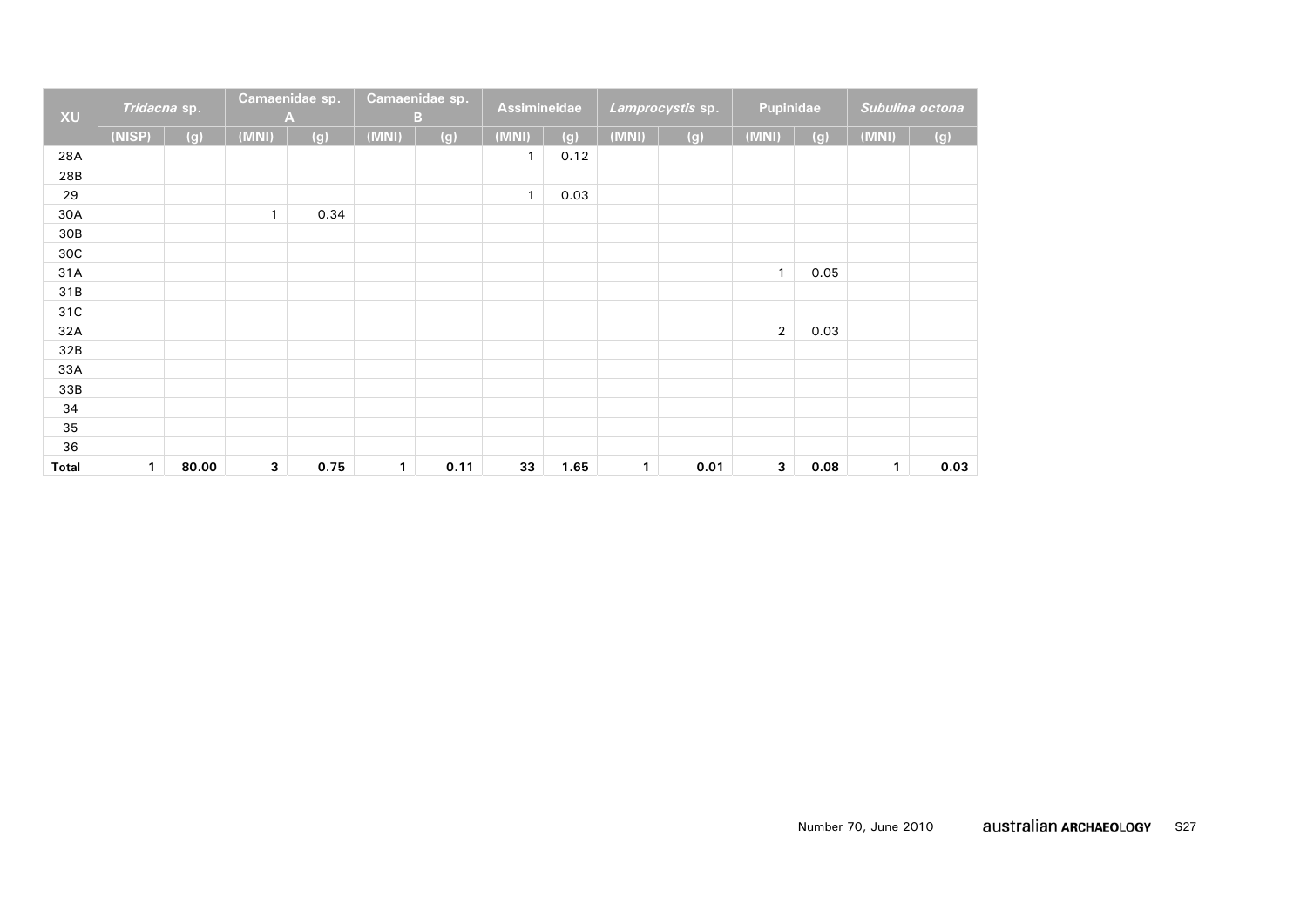# **Table S11** Excavated shells, Emo Square B.

| XU             | <b>Unidentified</b><br><b>Shell</b><br><b>Fragments</b> |              | <b>Batissa violacea</b> |                        |       | Neritina sp.<br>в | Pythia<br>scarabaeus |      |       | Melanoides sp. | Cypraea<br>annulus |     |
|----------------|---------------------------------------------------------|--------------|-------------------------|------------------------|-------|-------------------|----------------------|------|-------|----------------|--------------------|-----|
|                | (g)                                                     | (MNI)        | (g)                     | <b>Paired</b><br>(MNI) | (MNI) | (g)               | (MNI)                | (g)  | (MNI) | (g)            | (MNI)              | (g) |
| $\mathbf{1}$   | 43.7                                                    | 107          | 284.7                   |                        | 4     | 2.4               | $\mathbf{1}$         | 0.0  | 81    | 29.2           |                    |     |
| $\overline{2}$ | 41.9                                                    | 121          | 306.2                   |                        | 9     | 3.6               |                      | 0.1  | 141   | 37.5           |                    |     |
| 3              | 33.5                                                    | 76           | 251.1                   |                        | 15    | 5.1               |                      |      | 103   | 28.7           |                    |     |
| $\overline{4}$ | 50.4                                                    | 126          | 348.5                   |                        | 33    | 11.8              | 3                    | 0.2  | 199   | 54.4           |                    |     |
| 5              | 58.5                                                    | 153          | 513.4                   |                        | 60    | 17.1              |                      | 0.4  | 183   | 90.0           |                    |     |
| 6              | 132.1                                                   | 244          | 740.1                   |                        | 197   | 72.5              | 10                   | 3.6  | 924   | 283.0          |                    |     |
| 7A             | 53.0                                                    | 93           | 411.3                   |                        | 258   | 99.2              | 9                    | 7.0  | 996   | 285.1          |                    |     |
| <b>7B</b>      | 146.1                                                   | 24           | 76.0                    |                        | 35    | 14.3              |                      | 0.4  | 285   | 50.6           |                    |     |
| 8              | 37.1                                                    | 89           | 335.8                   |                        | 231   | 89.9              | 32                   | 14.0 | 1248  | 331.0          |                    |     |
| 9              | 80.6                                                    | 103          | 376.1                   |                        | 260   | 114.6             | 49                   | 13.1 | 1828  | 449.2          |                    |     |
| 10A            | 160.4                                                   | 204          | 728.1                   |                        | 460   | 219.4             | 77                   | 31.3 | 3323  | 977.4          |                    |     |
| 10B            | 0.4                                                     | $\mathbf{1}$ | 3.7                     |                        | 9     | 5.7               | $\mathbf{1}$         | 0.7  | 61    | 11.4           |                    |     |
| 11             | 41.9                                                    | 119          | 488.7                   |                        | 277   | 118.6             | 111                  | 26.1 | 1846  | 564.3          |                    |     |
| 12             | 99.6                                                    | 274          | 1201.0                  |                        | 536   | 251.9             | 233                  | 63.8 | 4017  | 1553.7         |                    |     |
| 13             | 14.2                                                    | 39           | 136.4                   |                        | 102   | 45.1              | 44                   | 13.0 | 885   | 285.5          |                    |     |
| 14             | 46.1                                                    | 174          | 992.2                   |                        | 220   | 101.3             | 121                  | 36.6 | 1753  | 691.3          |                    |     |
| 15             | 80.5                                                    | 219          | 1049.6                  |                        | 260   | 135.0             | 189                  | 44.4 | 3399  | 1164.9         |                    |     |
| 16A            | 76.4                                                    | 251          | 893.5                   |                        | 196   | 83.0              | 200                  | 45.2 | 2740  | 1048.7         |                    |     |
| 16B            | 7.3                                                     | 40           | 147.0                   |                        | 16    | 8.6               | 20                   | 5.6  | 240   | 100.6          |                    |     |
| 17A            | 168.1                                                   | 330          | 1401.5                  |                        | 162   | 83.7              | 202                  | 41.2 | 2708  | 1032.3         | $\mathbf{1}$       | 0.1 |
| 17B            | 7.2                                                     | 36           | 150.3                   | $\mathbf{1}$           | 19    | 9.6               | 20                   | 5.5  | 315   | 96.9           |                    |     |
| 18             | 83.8                                                    | 209          | 871.6                   |                        | 71    | 40.0              | 75                   | 25.2 | 1251  | 458.0          |                    |     |
| 19             | 60.1                                                    | 207          | 960.8                   |                        | 60    | 35.9              | 90                   | 27.3 | 1168  | 459.2          |                    |     |
| 20             | 269.6                                                   | 447          | 1797.2                  |                        | 106   | 63.9              | 198                  | 43.2 | 1931  | 700.7          |                    |     |
| 21             | 221.7                                                   | 510          | 1830.1                  |                        | 105   | 63.8              | 211                  | 36.6 | 2042  | 816.3          |                    |     |
| 22A            | 259.0                                                   | 464          | 1353.2                  |                        | 37    | 23.7              | 83                   | 17.3 | 703   | 315.9          |                    |     |
| 22B            | 74.5                                                    | 160          | 615.0                   |                        | 36    | 19.8              | 129                  | 20.7 | 634   | 262.7          |                    |     |
| 23A            | 210.9                                                   | 475          | 1251.2                  |                        | 68    | 40.0              | 122                  | 23.7 | 2105  | 752.4          |                    |     |
| 23B            | 175.0                                                   | 232          | 728.5                   |                        | 81    | 45.4              | 125                  | 26.4 | 1699  | 626.5          |                    |     |
| 24             | 708.2                                                   | 729          | 1776.5                  |                        | 424   | 252.6             | 246                  | 99.9 | 5848  | 2014.3         |                    |     |
| 25             | 444.2                                                   | 447          | 1370.0                  |                        | 299   | 194.1             | 243                  | 85.4 | 2554  | 1089.0         |                    |     |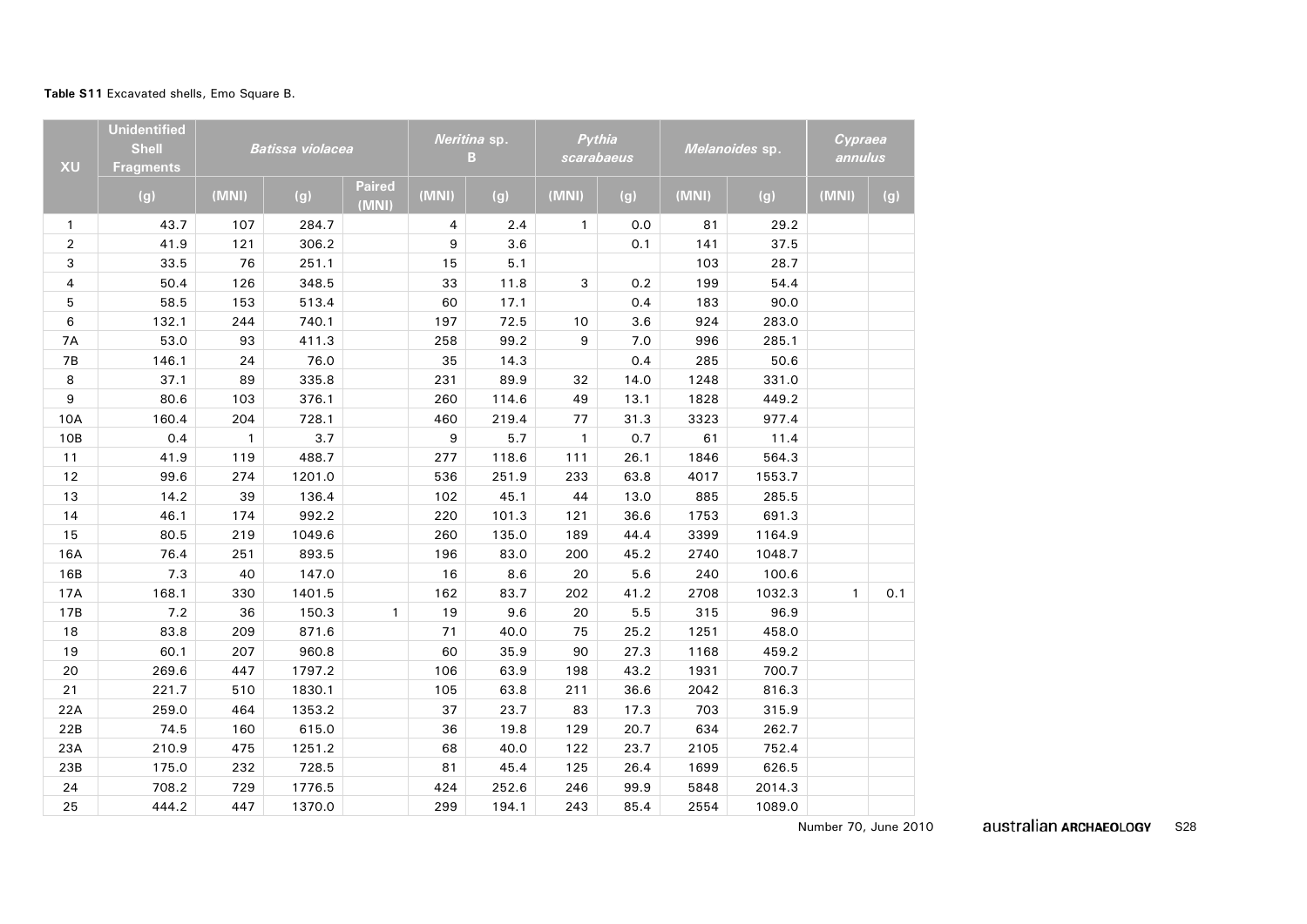| <b>XU</b> | <b>Unidentified</b><br><b>Shell</b><br><b>Fragments</b> |        | <b>Batissa violacea</b> |                        |       | Neritina sp.<br>B. |       | Pythia<br>scarabaeus |        | Melanoides sp. | Cypraea<br>annulus |     |
|-----------|---------------------------------------------------------|--------|-------------------------|------------------------|-------|--------------------|-------|----------------------|--------|----------------|--------------------|-----|
|           | (g)                                                     | (MNI)  | (g)                     | <b>Paired</b><br>(MNI) | (MNI) | (g)                | (MNI) | (g)                  | (MNI)  | (g)            | (MNI)              | (g) |
| 26        | 181.0                                                   | 609    | 2080.2                  |                        | 118   | 70.0               | 120   | 55.7                 | 1029   | 343.9          |                    |     |
| 27        | 206.8                                                   | 224    | 1171.5                  |                        | 122   | 59.4               | 115   | 35.6                 | 774    | 230.1          |                    |     |
| 28        | 557.9                                                   | 433    | 1924.7                  |                        | 147   | 70.3               | 213   | 31.5                 | 972    | 272.6          |                    |     |
| 29        | 183.6                                                   | 296    | 1407.3                  |                        | 63    | 32.4               | 222   | 25.6                 | 281    | 84.4           |                    |     |
| 30        | 398.0                                                   | 517    | 2301.9                  | 6                      | 102   | 50.9               | 294   | 63.2                 | 586    | 223.8          |                    |     |
| 31        | 500.2                                                   | 547    | 2228.6                  |                        | 100   | 58.3               | 358   | 76.8                 | 708    | 359.4          |                    |     |
| 32        | 238.6                                                   | 507    | 1780.6                  |                        | 97    | 50.6               | 291   | 42.1                 | 688    | 373.7          |                    |     |
| 33        | 245.9                                                   | 336    | 1125.0                  |                        | 28    | 32.3               | 180   | 14.9                 | 465    | 231.6          |                    |     |
| 34        | 105.4                                                   | 92     | 245.6                   |                        | 5     | 4.8                | 39    | 8.4                  | 122    | 53.7           |                    |     |
| 35        | 14.0                                                    | 13     | 39.8                    |                        |       | 0.7                | 16    | 1.1                  | 23     | 10.6           |                    |     |
| 36        | 0.6                                                     |        |                         |                        |       | 0.0                |       |                      |        |                |                    |     |
| Total     | 6518.0                                                  | 10,277 | 37,694.3                | $\overline{7}$         | 5429  | 2701.2             | 4692  | 1112.8               | 52,858 | 18,844.2       | 1                  | 0.1 |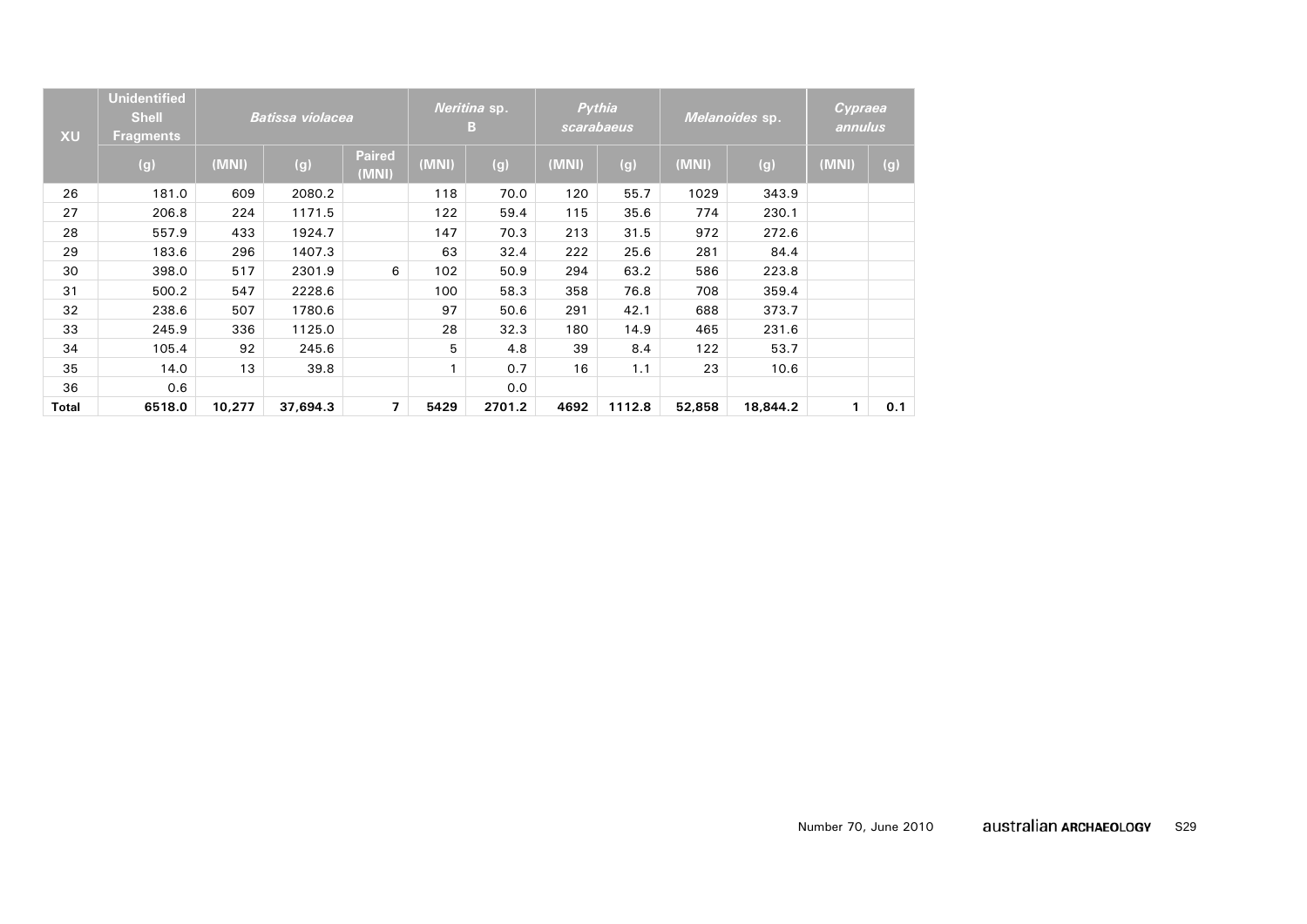#### **Table S11** Excavated shells, Emo Square B (cont.).

| XU                      | Tridacna sp. |       |              | <b>Telescopium</b><br>telescopium |              | Camaenidae sp.<br>$\overline{\mathsf{A}}$ | Assimineidae |      | Pupinidae    |      | Cyclophoridae |      |
|-------------------------|--------------|-------|--------------|-----------------------------------|--------------|-------------------------------------------|--------------|------|--------------|------|---------------|------|
|                         | (NISP)       | (g)   | (MNI)        | (g)                               | (MNI)        | (g)                                       | (MNI)        | (g)  | (MNI)        | (g)  | (MNI)         | (g)  |
| $\mathbf{1}$            |              |       |              |                                   |              |                                           |              |      |              |      |               |      |
| $\mathbf 2$             |              |       |              |                                   |              |                                           |              |      |              |      |               |      |
| 3                       |              |       | $\mathbf{1}$ | 2.33                              |              |                                           |              |      |              |      |               |      |
| $\overline{\mathbf{4}}$ |              |       |              |                                   |              |                                           |              |      |              |      |               |      |
| 5                       |              |       |              |                                   |              |                                           |              |      |              |      |               |      |
| $\,6\,$                 |              |       |              |                                   |              |                                           |              |      |              |      |               |      |
| $7A$                    |              |       |              |                                   |              |                                           |              |      |              |      |               |      |
| 7B                      |              |       |              |                                   |              |                                           |              |      |              |      |               |      |
| $\,8\,$                 |              |       |              |                                   | $\mathbf{1}$ | 2.31                                      |              |      |              |      |               |      |
| $\boldsymbol{9}$        |              |       |              |                                   |              |                                           |              |      |              |      |               |      |
| 10A                     |              |       |              |                                   |              |                                           |              |      |              |      |               |      |
| 10B                     |              |       |              |                                   |              |                                           |              |      |              |      |               |      |
| $11$                    |              |       |              |                                   |              |                                           |              |      |              |      |               |      |
| $12\,$                  |              |       |              |                                   |              |                                           |              |      |              |      |               |      |
| 13                      |              |       |              |                                   |              |                                           |              |      | $\mathbf{1}$ | 0.03 |               |      |
| 14                      |              |       |              |                                   |              |                                           |              |      |              |      |               |      |
| 15                      |              |       |              |                                   |              |                                           |              |      |              |      |               |      |
| 16A                     |              |       |              |                                   |              |                                           |              |      |              |      |               |      |
| 16B                     |              |       |              |                                   |              |                                           |              |      |              |      |               |      |
| 17A                     |              |       |              |                                   |              |                                           |              |      |              |      |               |      |
| 17B                     |              |       |              |                                   |              |                                           |              |      |              |      |               |      |
| 18                      |              |       |              |                                   |              |                                           | $\mathbf{1}$ | 0.04 |              |      |               |      |
| 19                      |              |       |              |                                   |              |                                           |              |      |              |      |               |      |
| 20                      |              |       |              |                                   |              |                                           |              |      |              |      | $\mathbf{1}$  | 0.03 |
| $21$                    |              |       |              |                                   |              |                                           |              |      |              |      |               |      |
| 22A                     |              |       |              |                                   |              |                                           |              |      |              |      |               |      |
| 22B                     |              |       |              |                                   |              |                                           |              |      |              |      |               |      |
| 23A                     |              |       |              |                                   |              |                                           | $\mathbf{1}$ | 0.13 |              |      |               |      |
| 23B                     |              |       |              |                                   |              |                                           |              |      |              |      |               |      |
| 24                      | $\mathsf 3$  | 10.65 |              |                                   |              |                                           | $\mathbf{1}$ | 0.05 |              |      |               |      |
| 25                      |              |       |              |                                   |              |                                           |              |      |              |      |               |      |
| 26                      |              |       |              |                                   |              |                                           |              |      |              |      |               |      |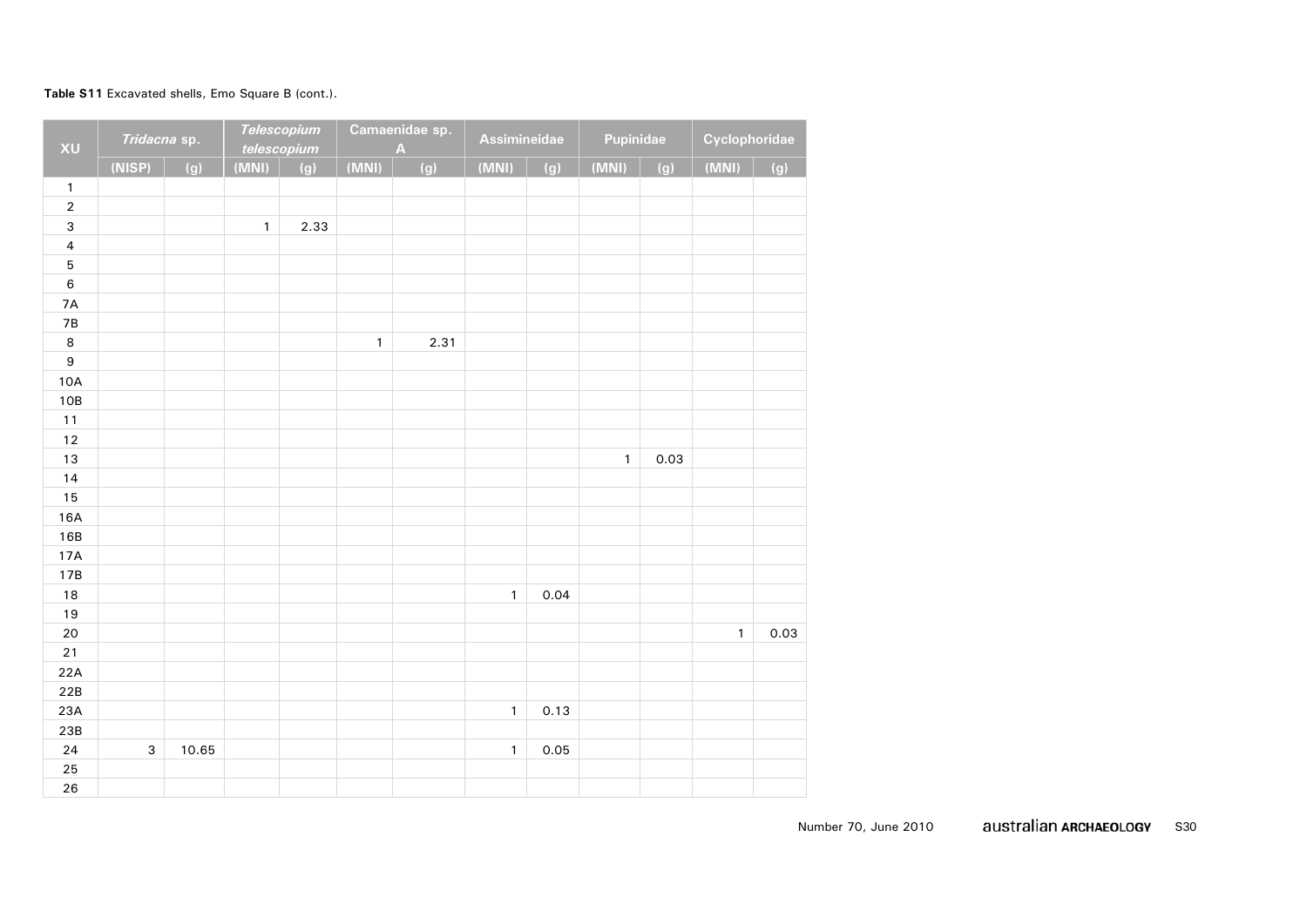| <b>XU</b>    | Tridacna sp. |       |       | <b>Telescopium</b><br>telescopium |              | Camaenidae sp.<br>А | <b>Assimineidae</b> |      | <b>Pupinidae</b> |      | Cyclophoridae |      |
|--------------|--------------|-------|-------|-----------------------------------|--------------|---------------------|---------------------|------|------------------|------|---------------|------|
|              | (NISP)       | (g)   | (MNI) | (g)                               | (MNI)        | (g)                 | (MNI)               | (g)  | (MNI)            | (g)  | (MNI)         | (g)  |
| 27           |              |       |       |                                   |              |                     |                     |      |                  |      |               |      |
| 28           |              |       |       |                                   |              |                     |                     |      |                  |      |               |      |
| 29           |              |       |       |                                   |              |                     |                     |      |                  |      |               |      |
| 30           |              |       |       |                                   |              |                     |                     |      |                  |      |               |      |
| 31           |              |       |       |                                   |              |                     |                     |      |                  |      |               |      |
| 32           |              |       |       |                                   |              |                     |                     |      | 1                | 0.02 |               |      |
| 33           |              |       |       |                                   |              |                     |                     |      |                  |      |               |      |
| 34           |              |       |       |                                   |              |                     |                     |      |                  |      |               |      |
| 35           |              |       |       |                                   |              |                     |                     |      |                  |      |               |      |
| 36           |              |       |       |                                   |              |                     |                     |      |                  |      |               |      |
| <b>Total</b> | 3            | 10.65 | 1     | 2.33                              | $\mathbf{1}$ | 2.31                | 3                   | 0.22 | $\overline{2}$   | 0.05 | 1             | 0.03 |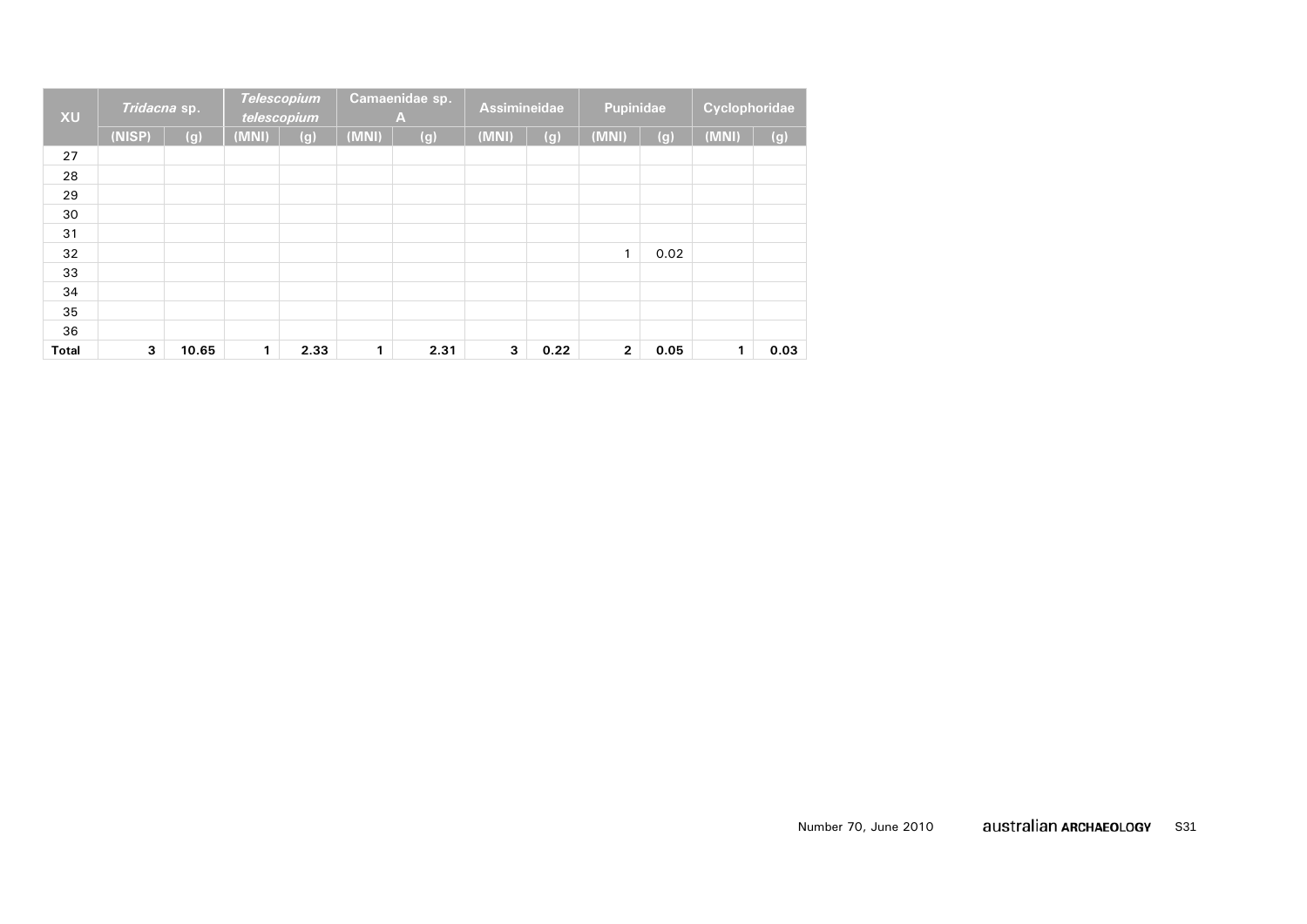# **Table S12** Excavated faunal remains (general categories), Emo Square A.

| XU             | Phase                   | <b>Mammal</b> | <b>Snake</b> | <b>Turtle</b> | <b>Fish</b> | <b>Unidentified</b> | <b>Other</b> | Type of other                          |
|----------------|-------------------------|---------------|--------------|---------------|-------------|---------------------|--------------|----------------------------------------|
|                |                         | (g)           | (g)          | (g)           | (g)         | (g)                 | (g)          |                                        |
| $\mathbf{1}$   | 4                       | 6.42          | 0.06         |               | 0.89        |                     |              |                                        |
| $\overline{2}$ | 4                       |               |              |               | 2.23        | 2.06                |              |                                        |
| 3              | 4                       | 2.50          | 0.43         | 0.35          | 4.18        | 5.15                |              |                                        |
| 4              | 4                       | 1.50          | 0.25         |               | 4.05        | 14.91               |              |                                        |
| 5              | $\overline{\mathbf{4}}$ | 3.82          | 0.28         |               | 2.54        |                     |              |                                        |
| 6              | 4                       | 6.27          | 0.80         |               | 7.38        | 2.57                |              |                                        |
| $\overline{7}$ | 3,4                     | 0.48          | 0.34         |               | 3.54        | 1.01                |              |                                        |
| 8              | 3,4                     | 0.75          | 0.06         |               | 2.61        |                     |              |                                        |
| 9              | 3,4                     | 0.44          | 0.15         |               | 3.49        | 3.29                |              |                                        |
| $10$           | 3,4                     | 0.63          |              |               | 6.76        | 0.74                |              |                                        |
| 11             | 3,4                     | 0.95          |              |               | 5.77        | 0.13                |              |                                        |
| 12             | 3,4                     | 1.22          | 0.94         |               | 6.28        |                     |              |                                        |
| 13             | 3,4                     | 0.05          |              |               | 5.32        | 0.27                |              |                                        |
| 14             | 3,4                     | 0.29          | 0.15         |               | 6.87        | 0.92                |              |                                        |
| 15A            | 3,4                     | 0.62          | 0.07         |               | 9.50        | 0.17                |              |                                        |
| 15B            | 3                       |               |              |               | 0.13        |                     |              |                                        |
| 16A            | 3,4                     | 3.12          |              |               | 5.43        |                     |              |                                        |
| 16B            | 3                       |               |              |               | 0.20        | 0.33                |              |                                        |
| 17             | 3,4                     |               |              |               | 1.27        |                     |              |                                        |
| 18             | $\overline{4}$          | 0.86          | 2.16         |               | 1.97        |                     |              |                                        |
| 19             | 3,4                     | 0.43          | 4.91         |               | 6.50        | 0.96                |              |                                        |
| 20             | $\mathbf{3}$            | 2.40          | 3.01         |               | 7.09        | 0.25                | 0.14         | Frog bone                              |
| 21A            | 3                       | 1.12          | 0.38         |               | 7.43        | 0.89                |              |                                        |
| 21B            | 3                       | 0.03          | 0.93         |               | 0.68        | 0.25                |              |                                        |
| 22A            | 2,3                     |               |              |               | 0.58        | 0.39                |              |                                        |
| 22B            | $\overline{a}$          |               |              |               | 1.07        | 2.25                |              |                                        |
| 23             | $\overline{2}$          |               | 0.19         |               | 0.25        |                     |              |                                        |
| 24             | $\overline{2}$          |               | 1.09         |               | 2.01        | 0.48                |              |                                        |
| 25             | 2,4                     | 1.50          |              |               | 0.92        |                     |              |                                        |
| 26             | 2,4                     | 0.82          |              |               | 3.75        | 0.21                | 3.7          | Worked mammal bone (2.0g), bird (1.7g) |
| 27A            | $\overline{2}$          | 1.08          |              |               | 1.73        |                     |              |                                        |
| 27B            | 4                       |               |              |               | 0.02        |                     |              |                                        |
| 28A            | $\overline{2}$          | 0.50          |              |               | 2.47        | 0.25                |              |                                        |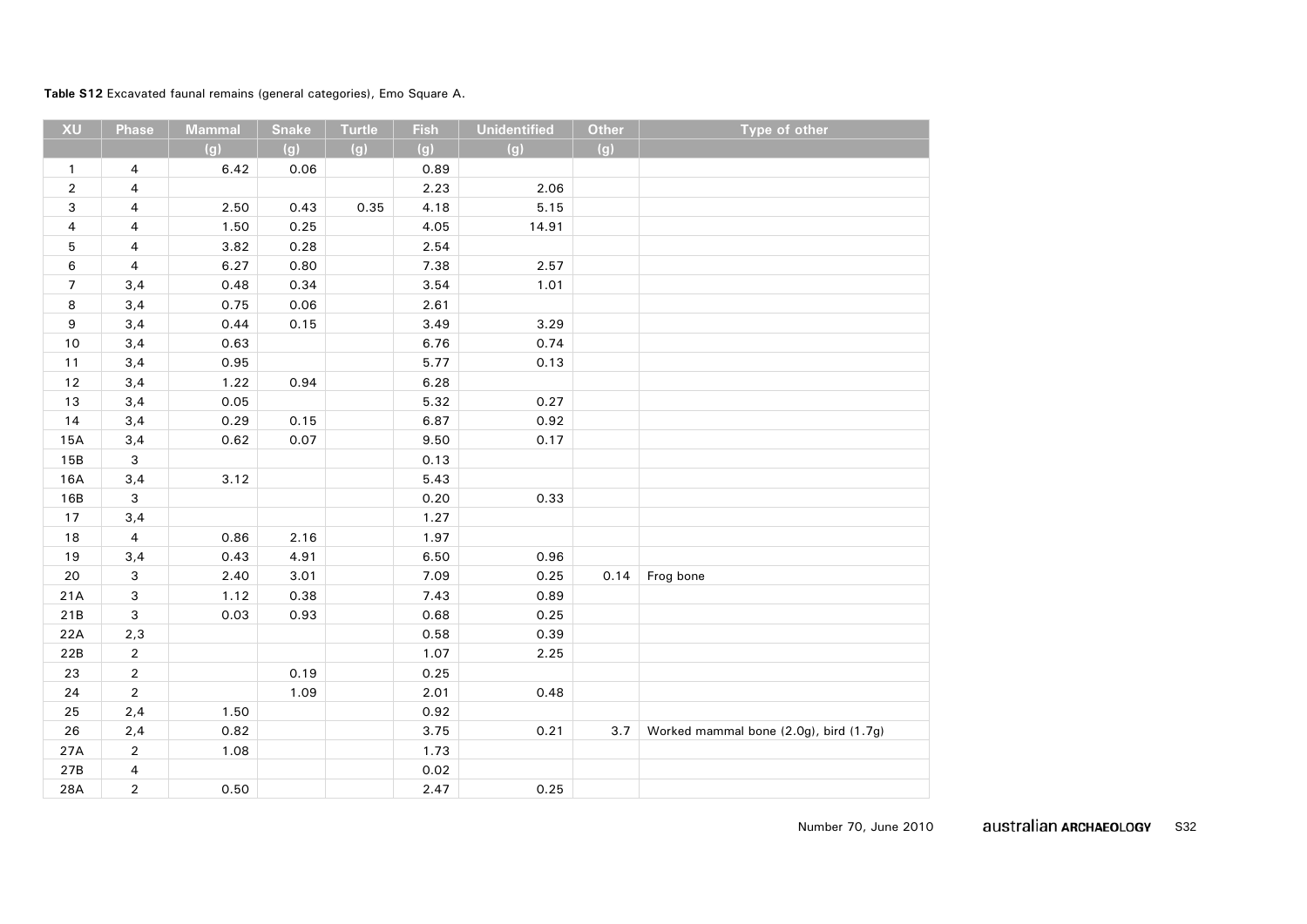| <b>XU</b> | <b>Phase</b>   | <b>Mammal</b> | <b>Snake</b> | <b>Turtle</b> | <b>Fish</b> | <b>Unidentified</b> | <b>Other</b> | Type of other        |
|-----------|----------------|---------------|--------------|---------------|-------------|---------------------|--------------|----------------------|
|           |                | (g)           | (g)          | (g)           | (g)         | (g)                 | (g)          |                      |
| 28B       | 4              |               |              |               | 0.02        |                     |              |                      |
| 29        | $\overline{2}$ | 0.83          | 1.85         |               | 9.02        | 0.79                |              |                      |
| 30A       | $\overline{2}$ | 9.34          | 1.29         |               | 3.26        | 4.85                |              |                      |
| 30C       | 2,4            |               | 0.23         |               | 1.12        | 0.13                |              |                      |
| 31A       | $\overline{2}$ | 16.30         | 0.25         |               | 4.82        |                     |              |                      |
| 31B       | $\overline{4}$ |               | 0.16         |               | 0.17        |                     |              |                      |
| 31C       | 2,4            |               |              |               | 2.97        |                     | 0.07         | Polished mammal bone |
| 32A       | $\overline{2}$ | 0.25          | 0.34         |               | 5.81        | 0.58                |              |                      |
| 32B       | $\overline{4}$ |               | 0.23         |               | 1.26        | 0.07                |              |                      |
| 33A       | $\mathbf{1}$   |               |              |               | 1.65        |                     |              |                      |
| 33B       | $\overline{4}$ |               |              |               | 0.49        |                     |              |                      |
| 34        | $\mathbf{1}$   |               |              |               | 0.75        |                     |              |                      |
| 35        | $\mathbf{1}$   |               |              |               | 0.05        |                     |              |                      |
| 36        | 1              |               |              |               |             |                     |              |                      |
| Total     |                | 64.52         | 20.55        | 0.35          | 146.3       | 43.9                | 4.33         |                      |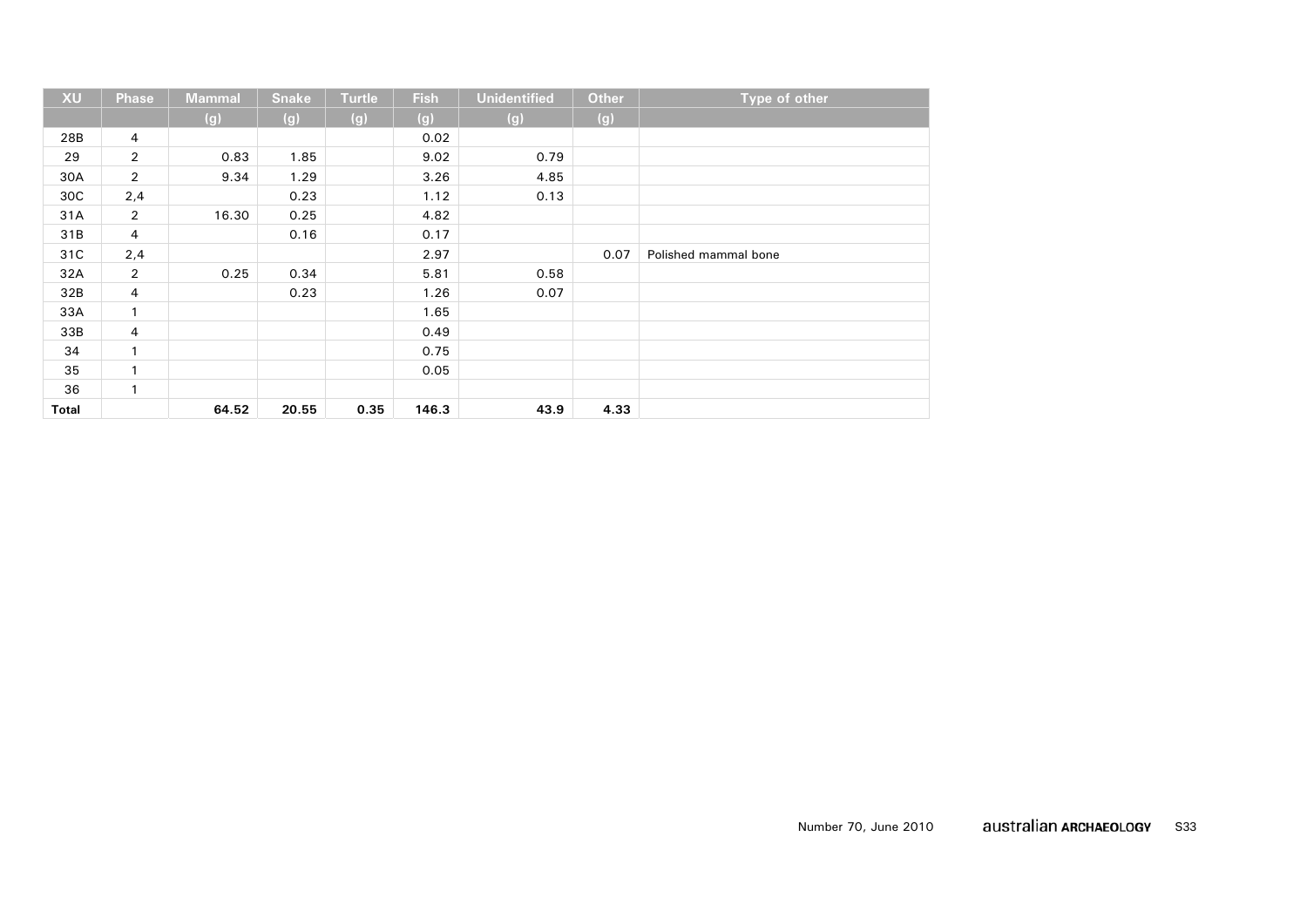# **Table S13** Excavated faunal remains (specific categories), Emo Square A, by NISP.

| XU                      | Pig            | Dog            | Ech kalubu   | Ech sp.      | Thylogale | Phal sp        | Spilocuscus  | <b>Uromys</b> | Hydromys     | Melomys      | Medium Murid | Rattus       | <b>Small Murid</b> | <b>Pteropodid</b> | Boid                    | Colubroid    | Snake        | Gekkonid     | Lizard Indet | Varanid | Bird | Non-Ariid Otolith | <b>Ariid Otolith</b> | <b>Ariid Headplates</b> | Plotosidae   | Scaridae                       | Platycephalidae? |
|-------------------------|----------------|----------------|--------------|--------------|-----------|----------------|--------------|---------------|--------------|--------------|--------------|--------------|--------------------|-------------------|-------------------------|--------------|--------------|--------------|--------------|---------|------|-------------------|----------------------|-------------------------|--------------|--------------------------------|------------------|
| $\mathbf{1}$            | $\sqrt{2}$     |                |              |              |           | $\mathbf{1}$   |              |               |              | $\mathbf{1}$ |              |              | $\mathbf{1}$       |                   | $\mathbf{1}$            |              |              |              |              |         |      |                   |                      |                         |              | $\mathbf{1}$                   |                  |
| $\boldsymbol{2}$        |                |                |              |              |           |                |              |               |              |              |              |              |                    |                   |                         |              |              |              |              |         |      |                   |                      |                         | $\mathbf{1}$ | $\overline{2}$                 |                  |
| 3                       | $\overline{2}$ |                | $\mathbf{1}$ |              |           |                | $\mathbf{1}$ |               |              |              |              |              |                    |                   | $\overline{2}$          |              |              |              |              |         |      |                   |                      |                         |              | $\mathbf{1}$                   |                  |
| $\overline{\mathbf{4}}$ | $\mathbf{1}$   |                |              |              |           | $\mathbf{1}$   | $\mathbf{1}$ |               |              |              |              |              |                    |                   | $\mathbf{3}$            |              | $\mathbf{1}$ |              |              |         |      | $\mathbf{1}$      |                      |                         |              | $\mathbf{1}$                   |                  |
| 5                       | $\mathbf{1}$   |                |              |              |           |                |              |               |              |              |              |              | $\mathbf{1}$       |                   | $\mathbf{1}$            |              |              |              |              |         |      |                   |                      |                         |              |                                |                  |
| $\,6\,$                 | $\overline{2}$ |                |              |              |           |                |              |               |              |              |              |              |                    |                   | $\mathbf{3}$            |              |              |              |              |         |      |                   |                      | $\ast$                  | $\mathbf{1}$ | $\mathbf{1}$                   |                  |
| $\overline{7}$          | $\mathbf{1}$   |                |              |              |           |                |              |               |              | $\mathbf{1}$ |              |              |                    |                   | $\mathbf{3}$            | $\mathbf{1}$ |              |              |              |         |      |                   |                      | $*$                     |              |                                |                  |
| $\bf 8$                 | $\mathbf{1}$   |                | $\mathbf{1}$ |              |           | $\mathbf{1}$   |              |               |              | $\mathbf{1}$ |              |              |                    |                   | $\mathbf{1}$            |              |              |              |              |         |      | $\mathbf{1}$      |                      |                         |              |                                |                  |
| $\overline{9}$          |                |                |              |              |           | $\mathbf{1}$   |              | $\mathbf{1}$  |              |              |              |              |                    | $\mathbf{1}$      |                         | $\mathbf{1}$ |              |              |              |         |      |                   |                      | $\ast$                  |              |                                |                  |
| 10                      |                |                |              | $\mathbf{1}$ |           | $\overline{2}$ |              |               |              |              |              |              | $\mathbf{1}$       |                   |                         |              |              |              |              |         |      |                   |                      | $\ast$<br>$\ast$        | $\mathbf{1}$ | $\mathbf{1}$                   |                  |
| 11                      |                |                |              |              |           |                |              |               | $\mathbf{1}$ |              |              |              | $\mathbf 2$        |                   |                         |              |              |              |              |         |      |                   |                      | $\ast$                  |              | $\overline{2}$                 | $\mathbf{1}$     |
| 12<br>13                |                |                | $\mathbf{1}$ |              |           | $\mathbf{1}$   |              |               |              |              |              |              |                    |                   | $\mathbf{1}$            |              |              |              |              |         |      | $\mathbf{1}$      |                      | $\ast$                  |              | $\overline{2}$<br>$\mathbf{1}$ |                  |
| 14                      |                | $\mathbf{1}$   |              |              |           |                |              |               |              |              | $\mathbf{1}$ |              |                    |                   | $\mathbf{1}$            |              |              |              |              |         |      |                   |                      | $\ast$                  |              | 3                              |                  |
| 15A                     |                |                |              |              |           |                |              | $\mathbf{1}$  |              |              |              |              |                    |                   | $\mathbf{1}$            |              |              | $\mathbf{1}$ |              |         |      |                   |                      | $\ast$                  |              | $\mathbf{1}$                   |                  |
| 15B                     |                |                |              |              |           |                |              |               |              |              |              |              |                    |                   |                         |              |              |              |              |         |      |                   |                      |                         |              |                                |                  |
| 16A                     |                | $\mathbf{1}$   |              |              |           |                |              |               |              | $\mathbf{1}$ |              |              | $\mathbf{3}$       |                   |                         |              |              |              |              |         |      |                   |                      | $\ast$                  |              |                                |                  |
| 16B                     |                |                |              |              |           |                |              |               |              |              |              |              |                    |                   |                         |              |              |              |              |         |      |                   |                      |                         |              |                                |                  |
| 17                      |                |                |              |              |           |                |              |               |              |              |              |              |                    |                   |                         |              |              |              |              |         |      |                   |                      |                         |              | $\mathbf{1}$                   |                  |
| 18                      |                |                |              |              |           |                |              |               |              |              |              | $\mathbf{1}$ |                    |                   | $\mathbf{3}$            | $\mathbf{3}$ |              |              |              |         |      |                   |                      | $\ast$                  |              |                                |                  |
| 19                      |                |                |              |              |           | $\mathbf{1}$   |              |               |              |              |              |              | $\mathbf{1}$       |                   | $\,6\,$                 | 5            | 13           |              |              |         |      |                   |                      |                         |              | $\overline{2}$                 |                  |
| 20                      | $\mathbf{1}$   |                |              |              |           | $\mathbf{1}$   |              |               |              |              |              |              |                    |                   | 10                      | 6            |              |              |              |         |      |                   |                      |                         |              |                                |                  |
| 21A                     |                |                | $\mathbf{1}$ |              |           |                |              |               |              |              |              |              |                    |                   | $\overline{2}$          |              |              |              |              |         |      |                   |                      | $\ast$                  |              |                                |                  |
| 21B                     |                | $\overline{1}$ |              |              |           |                |              |               |              |              |              |              |                    |                   | $\overline{2}$          |              |              |              |              |         |      |                   |                      |                         |              |                                |                  |
| 22A                     |                |                |              |              |           |                |              |               |              |              |              |              |                    |                   |                         |              |              |              |              |         |      |                   |                      |                         |              |                                |                  |
| 22B                     |                |                |              |              |           |                |              |               |              |              |              |              |                    |                   |                         |              |              |              |              |         |      |                   |                      |                         |              |                                |                  |
| 23                      |                |                |              |              |           |                |              |               |              |              |              |              |                    |                   | $\overline{\mathbf{c}}$ |              |              |              |              |         |      |                   |                      |                         |              |                                |                  |
| 24                      |                |                |              |              |           |                |              |               |              |              |              |              |                    |                   | $\mathbf{3}$            |              |              |              |              |         |      |                   |                      |                         |              | $\mathbf{1}$                   |                  |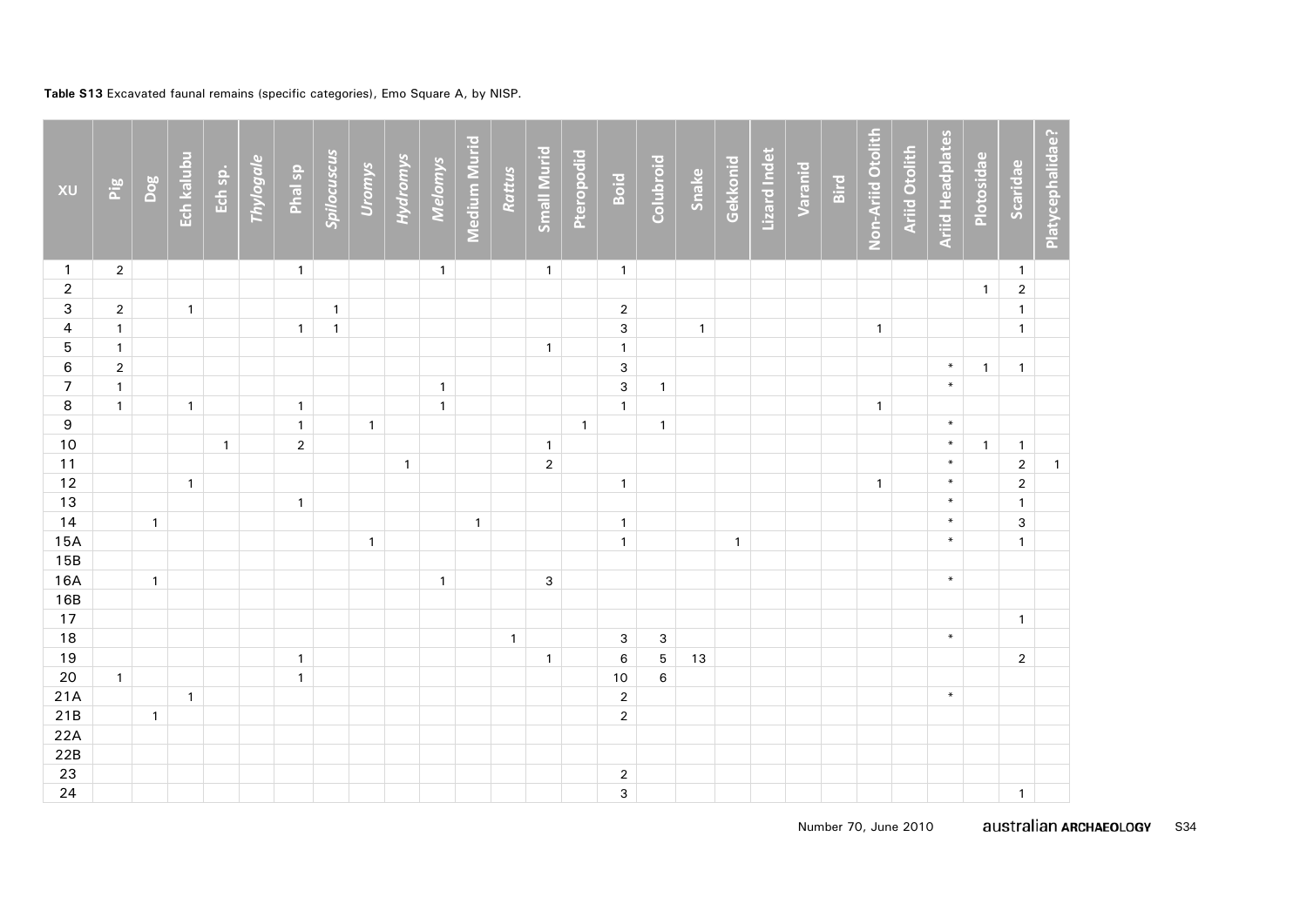| XU           | Pig          | Dog | Ech kalubu | Ech sp.        | Thylogale | Phal sp        | Spilocuscus  | Uromys       | <b>Hydromys</b> | <b>Melomys</b> | Medium Murid | Rattus       | <b>Small Murid</b> | <b>Pteropodid</b> | Boid             | Colubroid | Snake       | Gekkonid     | Lizard Indet | Varanid      | Bird         | Non-Ariid Otolith | <b>Ariid Otolith</b> | <b>Ariid Headplates</b> | Plotosidae | Scaridae     | Platycephalidae? |
|--------------|--------------|-----|------------|----------------|-----------|----------------|--------------|--------------|-----------------|----------------|--------------|--------------|--------------------|-------------------|------------------|-----------|-------------|--------------|--------------|--------------|--------------|-------------------|----------------------|-------------------------|------------|--------------|------------------|
| 25           | $\mathbf{1}$ |     |            |                |           |                |              |              |                 |                |              |              |                    |                   |                  |           |             |              |              |              |              |                   |                      |                         |            | $\mathbf{1}$ |                  |
| 26           |              |     |            | 4              |           |                |              |              |                 |                |              |              |                    |                   | $\mathbf{1}$     |           |             |              |              |              | $\mathbf{1}$ |                   |                      | $\ast$                  |            |              |                  |
| 27A          |              |     |            |                |           |                |              |              |                 |                |              |              |                    |                   |                  |           |             |              |              |              |              |                   |                      |                         |            |              |                  |
| 27B          |              |     |            |                |           |                |              |              |                 |                |              |              |                    |                   |                  |           |             |              |              |              |              |                   |                      |                         |            |              |                  |
| 28A          |              |     |            | $\mathbf{1}$   |           |                |              |              |                 |                |              |              |                    |                   |                  |           |             |              |              |              |              |                   |                      | $\ast$                  |            |              |                  |
| 28B          |              |     |            |                |           |                |              |              |                 |                |              |              |                    |                   |                  |           |             |              |              |              |              |                   |                      |                         |            |              |                  |
| 29           |              |     |            |                |           |                |              |              |                 |                |              |              |                    |                   | $\boldsymbol{7}$ |           |             |              |              | $\mathbf{1}$ |              | $\mathbf{1}$      |                      | $\ast$                  |            |              |                  |
| 30A          | $\mathbf{1}$ |     |            | $\mathbf{1}$   |           |                |              |              |                 |                |              |              |                    |                   | 4                |           |             |              |              |              |              |                   |                      | $\ast$                  |            |              |                  |
| 30C          |              |     |            |                |           |                |              |              |                 |                |              |              |                    |                   | 4                |           |             |              |              |              |              |                   |                      | $\ast$                  |            |              |                  |
| 31A          | $\mathbf{1}$ |     |            |                |           | $\overline{2}$ |              |              |                 |                |              |              |                    |                   | $\mathbf{1}$     |           |             |              |              |              |              | $\mathbf{1}$      |                      | $\ast$                  |            |              |                  |
| 31B          |              |     |            |                |           |                |              |              |                 |                |              |              |                    |                   |                  |           |             |              |              |              |              |                   |                      |                         |            |              |                  |
| 31C          |              |     |            |                |           |                |              |              |                 |                |              |              |                    |                   |                  |           |             |              | $\mathbf{1}$ |              |              |                   |                      | $\ast$                  |            |              |                  |
| 32A          |              |     |            |                |           |                |              |              |                 |                |              |              |                    |                   | $\overline{2}$   |           | $\mathbf 1$ |              |              |              |              |                   |                      | $\ast$                  |            |              |                  |
| 32B          |              |     |            |                |           |                |              |              |                 |                |              |              |                    |                   | $\mathbf{1}$     |           |             |              |              |              |              |                   |                      |                         |            |              |                  |
| 33A          |              |     |            |                |           |                |              |              |                 |                |              |              |                    |                   |                  |           |             |              |              |              |              |                   |                      |                         |            | $\mathbf{1}$ |                  |
| 33B          |              |     |            |                |           |                |              |              |                 |                |              |              |                    |                   |                  |           |             |              |              |              |              |                   |                      |                         |            |              |                  |
| 34           |              |     |            |                |           |                |              |              |                 |                |              |              |                    |                   |                  |           |             |              |              |              |              |                   |                      | $*$                     |            |              |                  |
| 35           |              |     |            |                |           |                |              |              |                 |                |              |              |                    |                   |                  |           |             |              |              |              |              |                   |                      |                         |            |              |                  |
| 36           |              |     |            |                |           |                |              |              |                 |                |              |              |                    |                   |                  |           |             |              |              |              |              |                   |                      |                         |            |              |                  |
| <b>Total</b> | 14           | 3   | 4          | $\overline{7}$ |           | 11             | $\mathbf{2}$ | $\mathbf{2}$ | $\mathbf{1}$    | 4              | $\mathbf{1}$ | $\mathbf{1}$ | $\boldsymbol{9}$   | $\mathbf{1}$      | 65               | 16        | 15          | $\mathbf{1}$ | $\mathbf{1}$ | 1            | $\mathbf{1}$ | 5                 |                      |                         | 3          | 22           | $\mathbf{1}$     |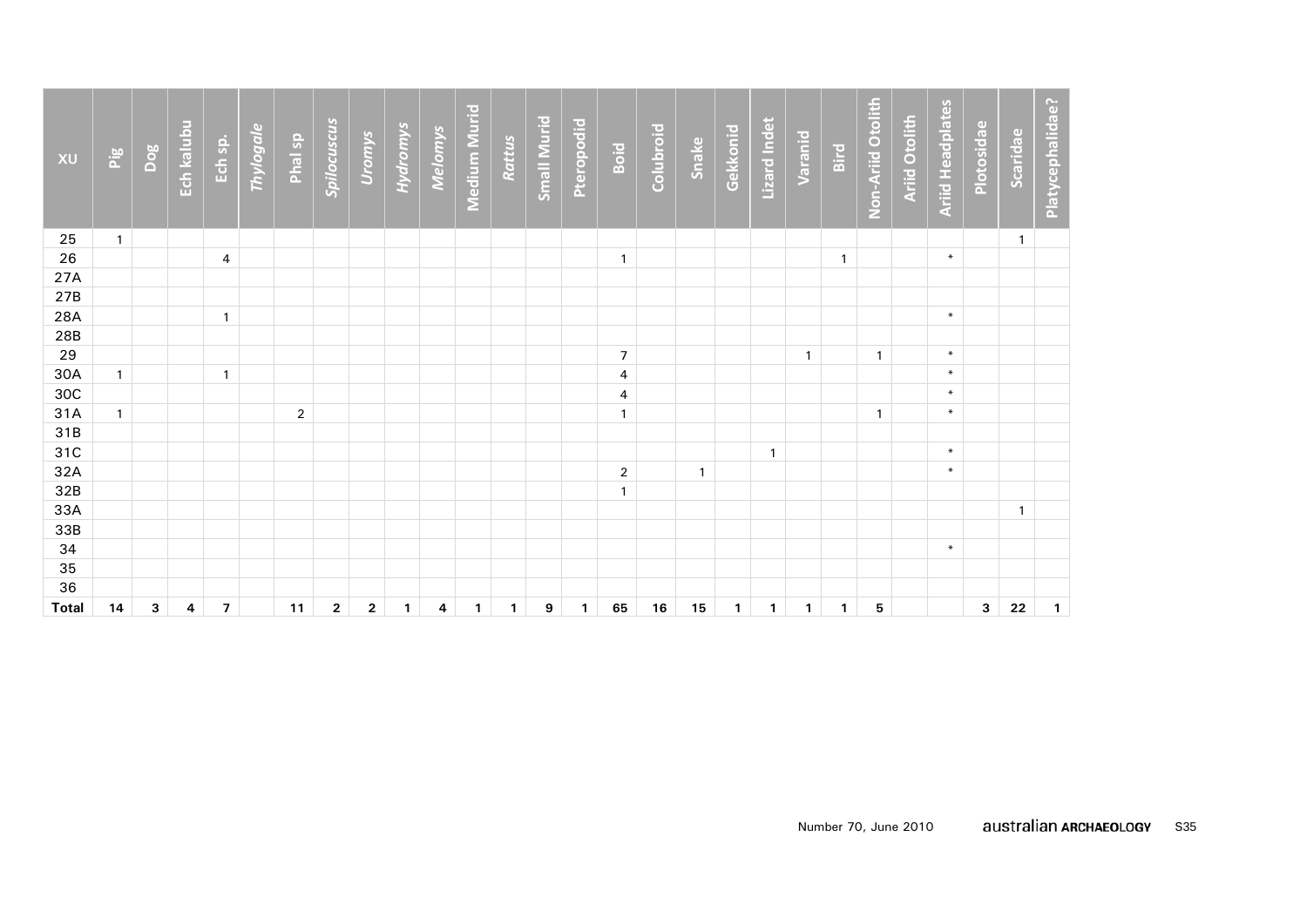| XU                       | Lutjanidae   | Lethrinidae | <b>Serranidae</b> | <b>Balistidae</b> | Serranidae? | Cassowary Eggshell | Megapode Eggshell | Crab |
|--------------------------|--------------|-------------|-------------------|-------------------|-------------|--------------------|-------------------|------|
| $\mathbf{1}$             |              |             |                   |                   |             |                    |                   |      |
| $\overline{2}$           | $\mathbf{1}$ |             |                   |                   |             |                    |                   |      |
| 3                        |              |             |                   |                   |             |                    |                   |      |
| $\overline{4}$           |              |             |                   |                   |             |                    | ∗                 |      |
| 5                        |              |             |                   |                   |             |                    | ∗                 |      |
| 6                        |              | 1           |                   |                   |             |                    | ⋇                 |      |
| $\overline{\phantom{a}}$ |              |             |                   |                   |             |                    | ∗                 |      |
| 8                        |              |             |                   |                   |             |                    |                   |      |
| 9                        |              |             |                   |                   |             | ∗                  |                   |      |
| 10                       |              |             |                   |                   |             | ¥                  | ¥                 |      |
| 11                       | 1            |             |                   |                   |             |                    |                   |      |
| 12                       |              |             |                   |                   |             | $\ast$             |                   |      |
| 13                       |              |             |                   |                   |             |                    |                   |      |
| 14                       |              |             |                   |                   |             |                    |                   |      |
| 15A                      |              |             |                   |                   |             | ¥                  | ¥                 |      |
| 15B                      |              |             |                   |                   |             |                    |                   |      |
| 16A                      |              |             |                   |                   |             |                    |                   | ∗    |
| 16B                      |              |             |                   |                   |             |                    |                   |      |
| 17                       |              |             |                   |                   |             | ∗                  | ∗                 |      |
| 18                       |              |             |                   |                   |             | ¥                  |                   |      |
| 19                       |              |             |                   |                   |             |                    | ∗                 |      |
| 20                       |              |             |                   |                   |             |                    | ¥                 |      |
| 21A                      |              |             |                   |                   |             | ∗                  |                   |      |
| 21B                      |              |             |                   |                   |             |                    |                   |      |
| 22A                      |              |             |                   |                   |             |                    |                   |      |
| 22B                      |              |             |                   |                   |             |                    |                   |      |
| 23                       |              |             |                   |                   |             | ∗                  |                   |      |
| 24                       |              |             |                   |                   |             |                    |                   |      |

**Table S13** Excavated faunal remains (specific categories), Emo Square A, by NISP (cont.).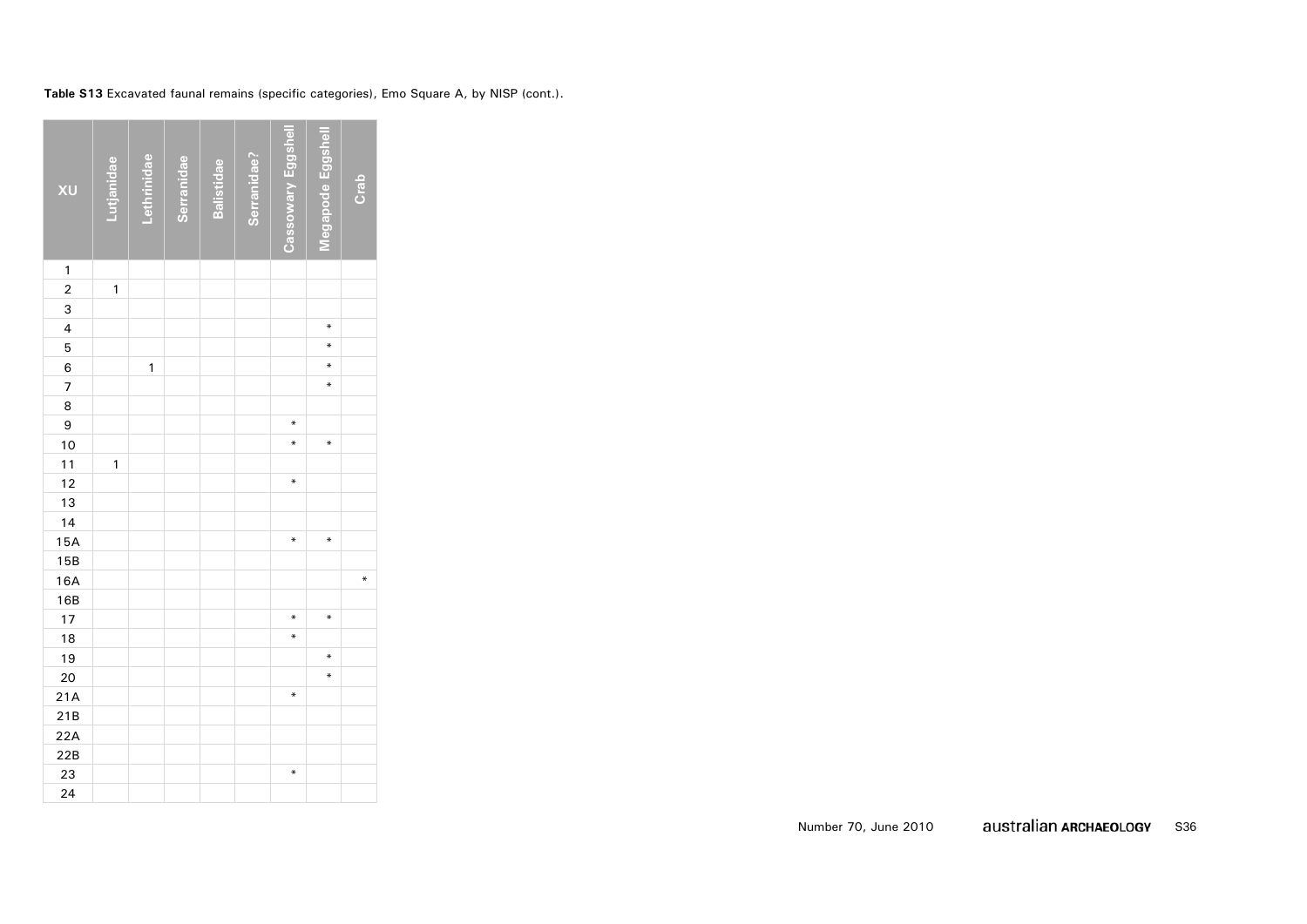| XU           | Lutjanidae     | Lethrinidae | Serranidae | <b>Balistidae</b> | Serranidae? | Cassowary Eggshell | Megapode Eggshell | Crab |
|--------------|----------------|-------------|------------|-------------------|-------------|--------------------|-------------------|------|
| 25           |                |             |            |                   |             | ∗                  |                   |      |
| 26           |                |             |            |                   |             |                    |                   |      |
| 27A          |                |             |            |                   |             |                    |                   |      |
| 27B          |                |             |            |                   |             |                    |                   |      |
| 28A          |                |             |            |                   |             |                    |                   |      |
| 28B          |                |             |            |                   |             |                    |                   |      |
| 29           |                |             |            |                   |             |                    |                   |      |
| 30A          |                |             |            |                   |             |                    |                   |      |
| 30C          |                |             |            |                   |             |                    |                   |      |
| 31A          |                |             |            |                   |             |                    |                   |      |
| 31B          |                |             |            |                   |             |                    |                   |      |
| 31C          |                |             |            |                   |             |                    |                   |      |
| 32A          |                |             |            |                   |             |                    |                   |      |
| 32B          |                |             |            |                   |             | $\ast$             |                   |      |
| 33A          |                |             |            |                   |             |                    |                   |      |
| 33B          |                |             |            |                   |             |                    |                   |      |
| 34           |                |             |            |                   |             |                    |                   |      |
| 35           |                |             |            |                   |             |                    |                   |      |
| 36           |                |             |            |                   |             |                    |                   |      |
| <b>Total</b> | $\overline{2}$ | 1           |            |                   |             |                    |                   |      |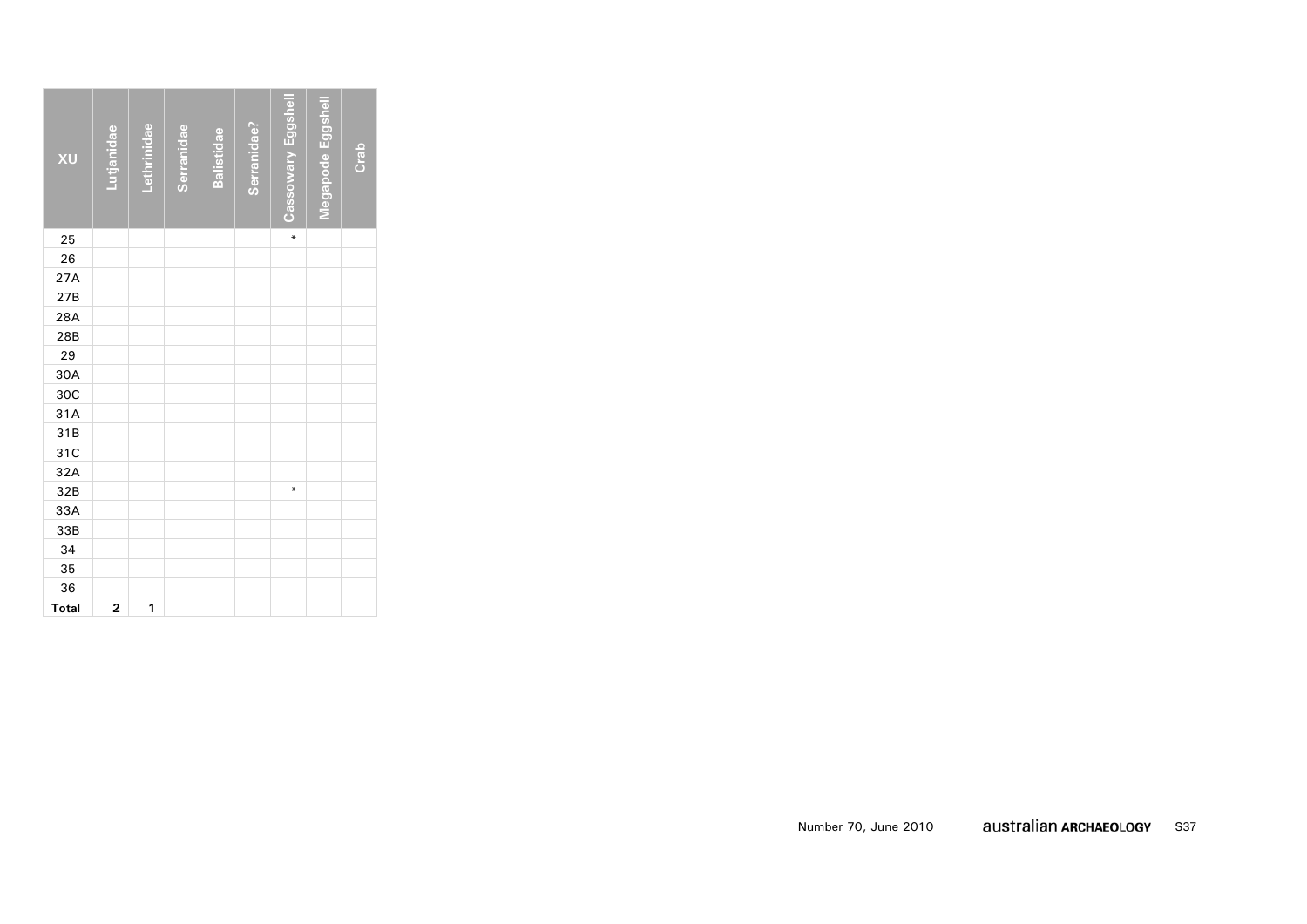**Table S14** Excavated faunal remains (general categories), Emo Square B, by weight (g).

| XU                      | Phase                   | <b>Mammal</b> | <b>Snake</b> | <b>Turtle</b> | <b>Fish</b> | <b>Unidentified</b> | <b>Other</b> | <b>Type of Other</b> |
|-------------------------|-------------------------|---------------|--------------|---------------|-------------|---------------------|--------------|----------------------|
|                         |                         | (g)           | (g)          | (g)           | (g)         | (g)                 | (g)          |                      |
| $\mathbf{1}$            | $\overline{4}$          | 2.91          |              | 2.03          | 7.57        | 0.37                |              |                      |
| $\sqrt{2}$              | $\overline{\mathbf{4}}$ | 0.46          | 0.38         | 0.81          | 7.45        | 1.01                |              |                      |
| $\mathsf 3$             | 4                       | 2.44          | 0.23         |               | 2.18        | 0.47                |              |                      |
| $\overline{\mathbf{4}}$ | $\overline{\mathbf{4}}$ |               |              |               | 7.92        | 3.18                |              |                      |
| 5                       | $\overline{\mathbf{4}}$ | 0.20          | 0.12         | 0.36          | 5.53        | 7.52                | 0.42         | Drilled mammal tooth |
| $\,6$                   | $\overline{\mathbf{4}}$ | 1.14          | 0.36         | 0.44          | 9.69        | 0.37                |              |                      |
| 7A                      | $\overline{\mathbf{4}}$ | 0.15          | 0.09         |               | 4.19        | 0.90                |              |                      |
| 7B                      | $\overline{\mathbf{4}}$ | 2.30          | 0.13         |               | 3.04        | 1.88                |              |                      |
| 8                       | $\overline{\mathbf{4}}$ | 0.09          | 0.03         |               | 2.42        |                     |              |                      |
| 9                       | 3                       | 1.36          |              |               | 2.99        | 0.08                |              |                      |
| 10A                     | 3                       | 2.51          |              |               | 5.58        |                     |              |                      |
| 10B                     | $\overline{\mathbf{4}}$ |               |              |               | 0.21        |                     |              |                      |
| $11$                    | 3                       | 1.90          | 0.02         |               | 3.25        |                     | 0.01         | Frog bone            |
| 12                      | 3                       | 1.22          | 0.61         |               | 11.47       |                     |              |                      |
| 13                      | 3                       | 1.48          | 0.04         |               | 1.27        |                     |              |                      |
| 14                      | 3                       | 1.48          |              |               | 3.66        |                     |              |                      |
| 15                      | 3                       | 10.71         | 0.23         |               | 9.81        |                     |              | Drilled dog tooth    |
| 16A                     | 3                       | 0.91          | 0.21         |               | 4.57        |                     |              |                      |
| 16B                     | 3                       | 0.70          | 0.12         |               | 0.53        |                     |              |                      |
| 17A                     | 3                       | 0.27          | 0.08         | 1.47          | 4.37        |                     |              |                      |
| 17B                     | 3                       | 0.23          |              | 0.16          | 0.35        |                     |              |                      |
| 18                      | 3                       | 2.65          |              |               | 1.39        |                     |              |                      |
| 19                      | 3                       | 3.79          |              |               | 3.55        |                     |              |                      |
| 20                      | 3                       | 1.88          | 0.28         |               | 4.19        |                     |              |                      |
| 21                      | 3                       | 4.62          | 0.35         |               | 10.04       |                     |              |                      |
| 22A                     | 3                       | 1.29          | 0.13         |               | 5.08        |                     |              |                      |
| 22B                     | 3                       | 0.15          |              |               | 1.98        |                     |              |                      |
| 23A                     | 2,3                     | 9.07          | 0.03         |               | 3.31        |                     |              |                      |
| 23B                     | $\overline{2}$          | 0.22          | 0.10         |               | 2.18        |                     |              |                      |
| 24                      | $\mathbf 2$             |               |              |               | 1.01        | 0.51                |              |                      |
| 25                      | $\mathbf 2$             | 8.59          |              |               | 4.00        |                     |              |                      |
| 26                      | $\overline{2}$          | 0.30          | 1.32         | 0.37          | 2.38        |                     |              |                      |
| 27                      | $\overline{2}$          | 0.66          | 0.27         |               | 2.85        |                     |              |                      |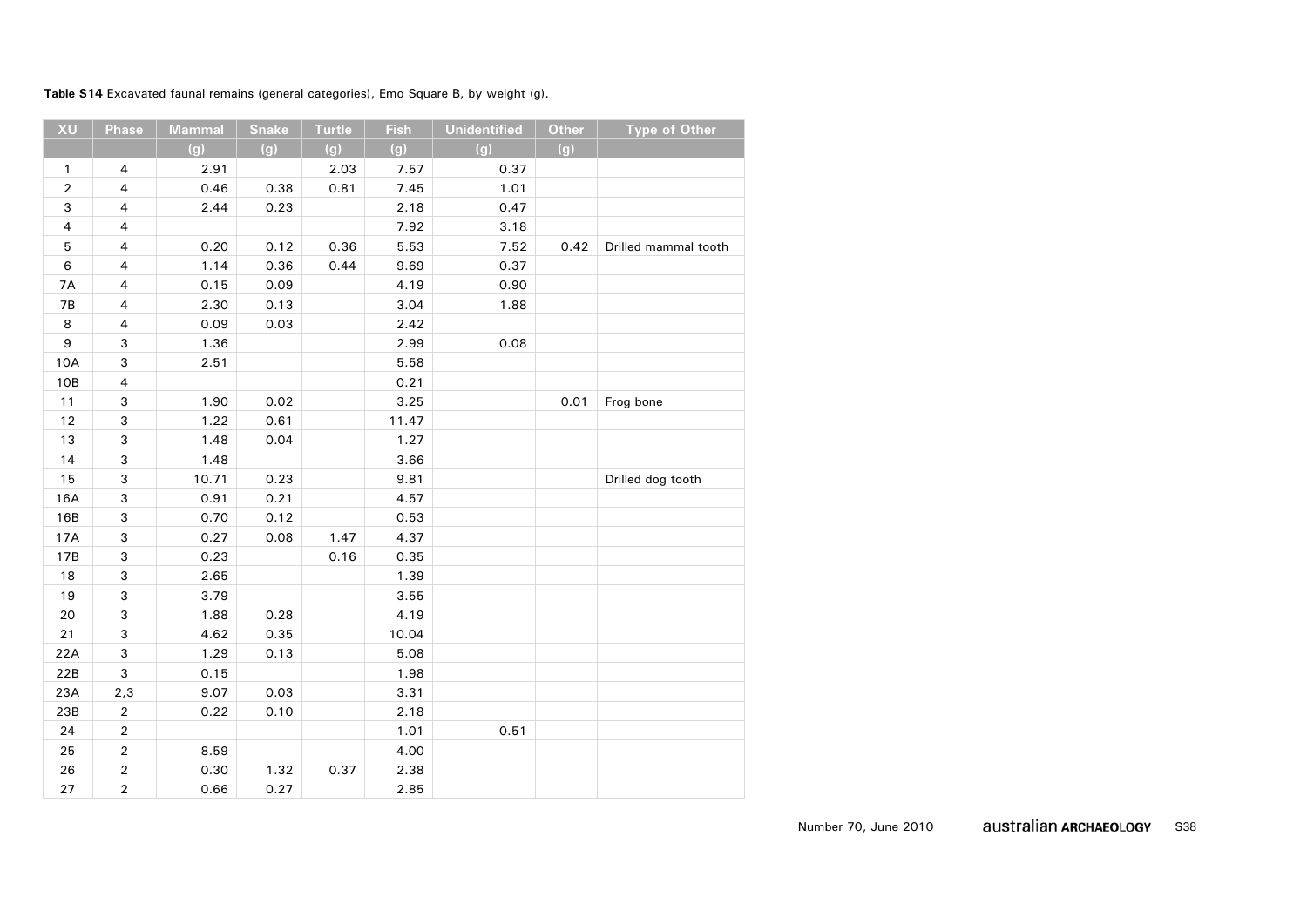| <b>XU</b>    | Phase | Mammal | <b>Snake</b> | <b>Turtle</b> | <b>Fish</b> | <b>Unidentified</b> | <b>Other</b> | <b>Type of Other</b> |
|--------------|-------|--------|--------------|---------------|-------------|---------------------|--------------|----------------------|
|              |       | (g)    | (g)          | (g)           | (g)         | (g)                 | (g)          |                      |
| 28           | 2     | 1.46   |              | 0.19          | 8.07        | 1.12                |              |                      |
| 29           | 2     | 3.16   |              |               | 8.19        |                     |              |                      |
| 30           | 2     | 1.06   | 0.4          | 2.41          | 5.86        |                     |              |                      |
| 31           | 2     | 1.21   |              |               | 6.9         |                     |              |                      |
| 32           | 1,2   |        |              |               |             |                     |              |                      |
| 33           | 1     |        |              |               | 0.45        |                     |              |                      |
| 34           |       |        |              |               | 0.24        |                     |              |                      |
| 35           | 1     |        |              |               | 0.07        |                     |              |                      |
| 36           | 1     |        |              |               | 0.03        |                     |              |                      |
| <b>Total</b> |       | 72.57  | 5.53         | 8.24          | 170.19      | 17.41               | 0.01         |                      |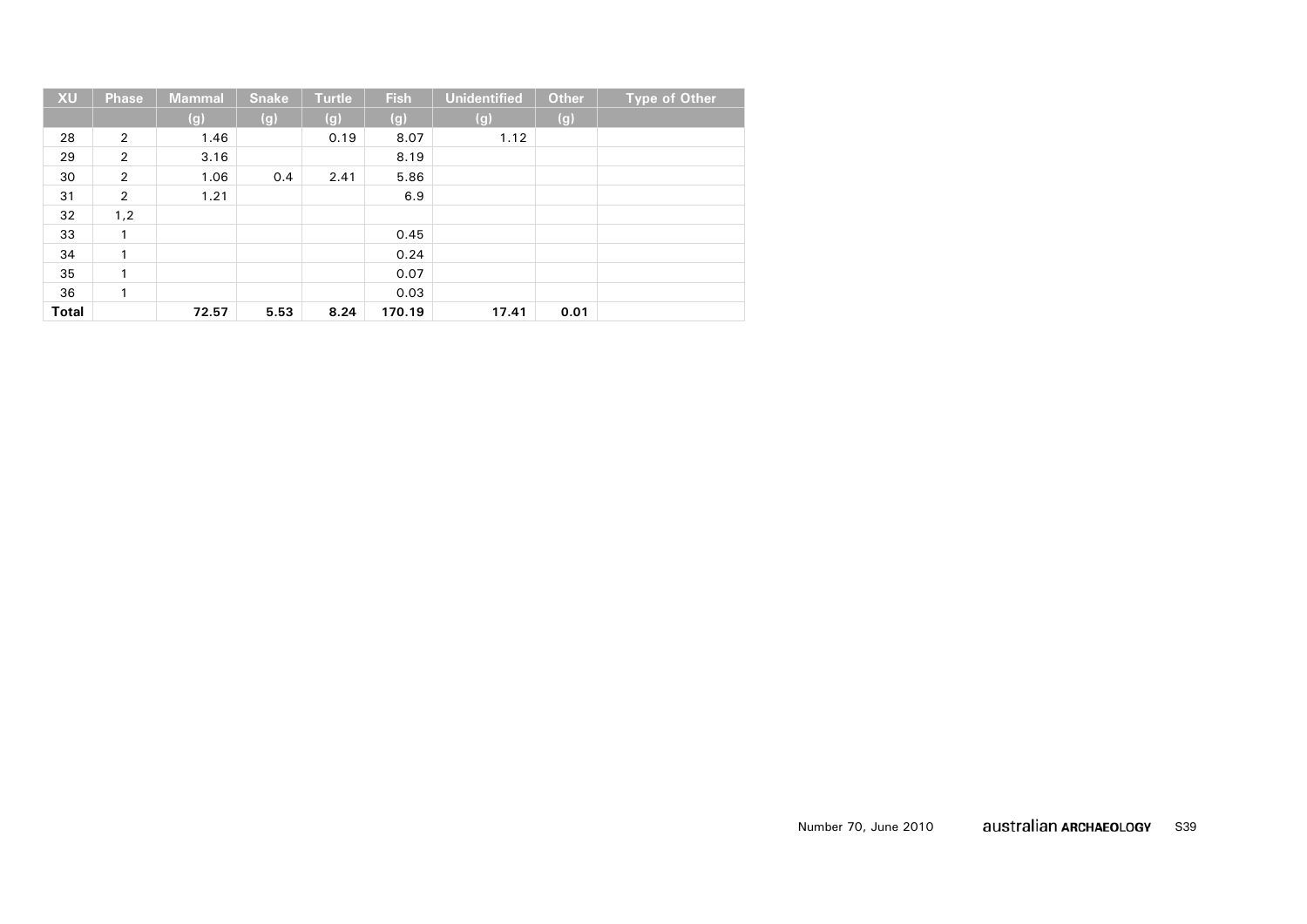# **Table S15** Excavated faunal remains (specific categories), Emo Square B, by NISP.

| XU                      | Pig                     | Dog          | Ech kalubu   | Ech sp.      | Thylogale    | Phal sp        | Spilocuscus  | Uromys       | Hydromys     | Melomys      | Rattus | <b>Small Murid</b> | Pteropodid   | Boid           | Colubroid | Snake        | Varanid      | Bird         | Non-Ariid Otolith | <b>Ariid Otolith</b>    | <b>Ariid Headplates</b> | Scaridae       | Platycephalidae? |
|-------------------------|-------------------------|--------------|--------------|--------------|--------------|----------------|--------------|--------------|--------------|--------------|--------|--------------------|--------------|----------------|-----------|--------------|--------------|--------------|-------------------|-------------------------|-------------------------|----------------|------------------|
| $\mathbf{1}$            | $\overline{\mathbf{c}}$ |              | $\mathbf{1}$ |              |              |                |              |              |              |              |        | $\mathbf{1}$       |              |                |           |              |              |              |                   | 4                       | $\ast$                  |                |                  |
| $\mathbf 2$             | $\overline{1}$          |              | $\mathbf{1}$ | $\mathbf{1}$ |              |                |              |              |              |              |        |                    |              | $\mathbf{1}$   |           |              |              |              |                   |                         | $\ast$                  | $\mathbf{1}$   |                  |
| 3                       | $\overline{1}$          |              |              |              |              | $\overline{2}$ |              |              |              |              |        |                    |              | $\sqrt{2}$     |           |              |              |              |                   |                         |                         | $\mathbf{1}$   |                  |
| $\overline{\mathbf{4}}$ |                         |              |              |              |              |                |              |              |              |              |        |                    |              |                |           |              |              |              |                   |                         | $\ast$                  |                | $\mathbf{1}$     |
| 5                       | $\mathbf{1}$            |              |              |              |              |                |              |              | $\mathbf{1}$ |              |        |                    |              | $\mathbf{1}$   |           |              |              |              |                   | $\overline{2}$          |                         |                |                  |
| $\boldsymbol{6}$        |                         | $\mathbf{1}$ |              |              |              | $\mathbf{1}$   |              |              |              |              |        | $\mathbf{1}$       |              |                |           |              | $\mathbf{1}$ | $\mathbf{1}$ |                   | $\mathbf{1}$            | $\ast$                  |                |                  |
| 7A                      |                         |              |              | $\mathbf{1}$ |              |                |              |              |              |              |        |                    |              | $\mathbf{1}$   |           |              |              |              |                   |                         |                         | $\mathbf{1}$   | $\mathbf{1}$     |
| 7B                      | $\mathbf{1}$            |              |              |              |              |                |              |              |              |              |        |                    |              | $\mathbf{1}$   |           |              |              |              |                   | $\mathbf{1}$            |                         |                |                  |
| $\bf{8}$                |                         |              |              | $\mathbf{1}$ |              |                |              |              |              |              |        |                    |              | $\mathbf{1}$   |           |              |              |              |                   |                         |                         |                |                  |
| $\overline{9}$          | $\mathbf{1}$            |              |              |              |              |                |              |              |              |              |        |                    |              |                |           |              |              |              |                   |                         |                         |                |                  |
| 10A                     | $\mathbf{1}$            |              |              |              | $\mathbf{1}$ |                | $\mathbf{1}$ | $\mathbf{1}$ |              |              |        |                    |              |                |           |              |              |              |                   | 5                       |                         |                |                  |
| 10B                     |                         |              |              |              |              |                |              |              |              |              |        |                    |              |                |           |              |              |              |                   |                         |                         |                |                  |
| $11$                    | $\mathbf{1}$            |              |              |              |              |                |              |              |              |              |        |                    |              | $\mathbf{1}$   |           |              |              |              |                   | 4                       |                         |                | $\mathbf{1}$     |
| $12$                    | $\mathbf{1}$            |              | $\mathbf{1}$ |              |              |                |              |              |              |              |        |                    |              | $\mathsf 3$    |           |              |              |              |                   | 5                       | $\ast$                  | $\overline{2}$ |                  |
| $\frac{1}{3}$           |                         |              |              |              |              |                |              |              |              |              |        |                    | $\mathbf{1}$ |                |           | $\mathbf{1}$ |              |              |                   | $\mathbf{1}$            |                         |                |                  |
| 14                      | $\mathbf{1}$            |              |              |              |              |                |              |              |              |              |        |                    |              |                |           |              | $\mathbf{1}$ |              |                   | $\overline{\mathbf{c}}$ |                         |                |                  |
| 15                      | $\overline{3}$          | $\mathbf{1}$ |              |              |              |                |              |              |              | $\mathbf{1}$ |        |                    | $\mathbf{1}$ | $\sqrt{2}$     |           |              |              |              |                   | 3                       |                         | $\overline{2}$ |                  |
| 16A                     |                         |              |              |              |              | $\mathbf{1}$   |              |              |              |              |        |                    |              | $\overline{2}$ |           |              |              |              |                   | $\overline{2}$          | $\ast$                  | $\mathbf{1}$   |                  |
| 16B                     |                         |              |              |              |              |                |              |              |              |              |        |                    |              |                |           | $\mathbf{1}$ |              |              |                   |                         |                         |                |                  |
| 17A                     |                         |              |              |              |              |                |              |              |              |              |        |                    |              | $\mathbf{1}$   |           |              |              |              |                   |                         |                         | $\mathsf 3$    |                  |
| 17B                     |                         |              |              |              |              |                |              |              |              |              |        |                    |              |                |           |              |              |              |                   |                         |                         |                |                  |
| 18                      | $\mathbf{1}$            | $\mathbf{1}$ |              |              |              |                |              |              |              |              |        |                    |              |                |           |              |              |              |                   | $\mathbf{1}$            |                         |                |                  |
| 19                      |                         |              |              |              |              |                | $\mathbf{1}$ |              |              |              |        |                    |              |                |           |              |              |              |                   |                         | $\ast$                  | $\mathbf{1}$   |                  |
| $20\,$                  |                         | $\mathbf{1}$ |              | $\mathbf{1}$ |              |                | $\mathbf{1}$ |              |              |              |        |                    |              | $\sqrt{2}$     |           |              |              |              |                   |                         |                         |                | $\mathbf{1}$     |
| $21$                    | $\mathbf{1}$            |              |              |              |              | $\mathbf{1}$   | $\mathbf{1}$ |              |              | $\mathbf{1}$ |        | $\mathbf{1}$       |              |                |           |              |              |              |                   | $\overline{\mathbf{4}}$ |                         |                |                  |
| 22A                     | $\mathbf{1}$            |              |              |              |              | $\mathbf{1}$   |              |              |              |              |        |                    |              | $\mathbf{1}$   |           |              |              |              |                   | $\overline{4}$          |                         |                |                  |
| 22B                     |                         | $\mathbf{1}$ |              |              |              |                |              |              |              |              |        |                    |              | $\mathbf{1}$   |           |              |              |              |                   |                         |                         |                |                  |
| 23A                     |                         |              | $\mathbf{1}$ |              |              |                | $\mathbf{1}$ | $\mathbf{1}$ |              |              |        | $\mathbf 2$        |              |                |           |              |              |              |                   | $\overline{\mathbf{c}}$ | $\ast$                  |                |                  |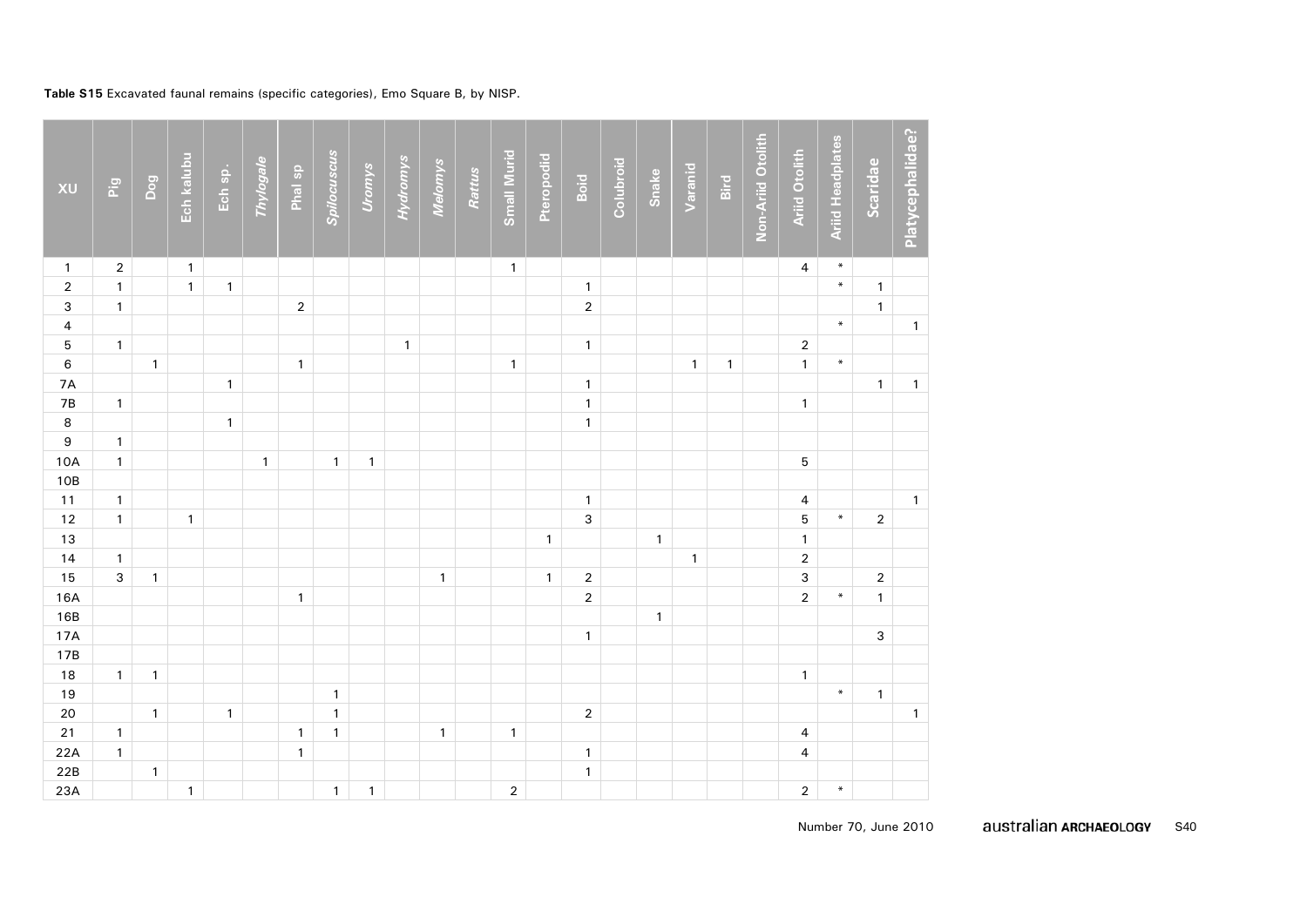| XU           | Pig          | Dog | Ech kalubu   | Ech sp.        | Thylogale    | Phal sp | Spilocuscus | Uromys       | Hydromys     | <b>Melomys</b> | Rattus | <b>Small Murid</b> | Pteropodid              | Boid         | Colubroid | Snake        | Varanid      | Bird         | Non-Ariid Otolith | <b>Ariid Otolith</b> | <b>Ariid Headplates</b> | Scaridae     | Platycephalidae? |
|--------------|--------------|-----|--------------|----------------|--------------|---------|-------------|--------------|--------------|----------------|--------|--------------------|-------------------------|--------------|-----------|--------------|--------------|--------------|-------------------|----------------------|-------------------------|--------------|------------------|
| 23B          |              |     |              |                |              |         |             |              |              |                |        |                    |                         | 2            |           |              |              |              |                   | 2                    |                         |              |                  |
| 24           |              |     |              |                |              |         |             |              |              |                |        |                    |                         |              |           |              |              |              |                   |                      |                         |              |                  |
| 25           | $\mathbf{1}$ |     |              |                |              |         |             |              |              |                |        |                    |                         |              |           |              |              |              |                   | 1                    | $\ast$                  |              |                  |
| 26           |              |     |              | $\mathbf{1}$   |              |         |             | $\mathbf{1}$ |              |                |        |                    |                         | 5            | 5         |              |              |              |                   |                      | $*$                     |              |                  |
| 27           |              |     | $\mathbf{1}$ |                |              |         |             |              |              |                |        |                    |                         | $\mathbf{1}$ |           |              |              |              |                   |                      |                         | $\mathbf{1}$ |                  |
| 28           |              |     |              | $\mathbf{1}$   |              |         |             |              |              |                |        |                    |                         |              |           |              |              |              |                   |                      |                         | 1            |                  |
| 29           |              |     |              | $\mathbf{1}$   |              |         |             |              |              |                |        |                    |                         |              |           |              |              |              |                   |                      |                         |              |                  |
| 30           |              |     |              | $\overline{2}$ |              |         |             |              |              |                |        |                    |                         | $\mathbf{1}$ |           |              |              |              |                   |                      |                         |              |                  |
| 31           |              |     |              | $\mathbf{1}$   |              |         |             |              |              |                |        |                    |                         |              |           |              |              |              |                   |                      | $\ast$                  |              |                  |
| 32           |              |     |              |                |              |         |             |              |              |                |        |                    |                         |              |           |              |              |              |                   |                      |                         |              |                  |
| 33           |              |     |              |                |              |         |             |              |              |                |        |                    |                         |              |           |              |              |              |                   |                      |                         |              |                  |
| 34           |              |     |              |                |              |         |             |              |              |                |        |                    |                         |              |           |              |              |              |                   |                      |                         |              |                  |
| 35           |              |     |              |                |              |         |             |              |              |                |        |                    |                         |              |           |              |              |              |                   |                      |                         |              |                  |
| 36           |              |     |              |                |              |         |             |              |              |                |        |                    |                         |              |           |              |              |              |                   |                      | $\ast$                  |              |                  |
| <b>Total</b> | 18           | 5   | 5            | 10             | $\mathbf{1}$ | 6       | 5           | 3            | $\mathbf{1}$ | $\mathbf 2$    |        | 5                  | $\overline{\mathbf{2}}$ | 29           | 5         | $\mathbf{2}$ | $\mathbf{2}$ | $\mathbf{1}$ |                   | 44                   |                         | 14           | 4                |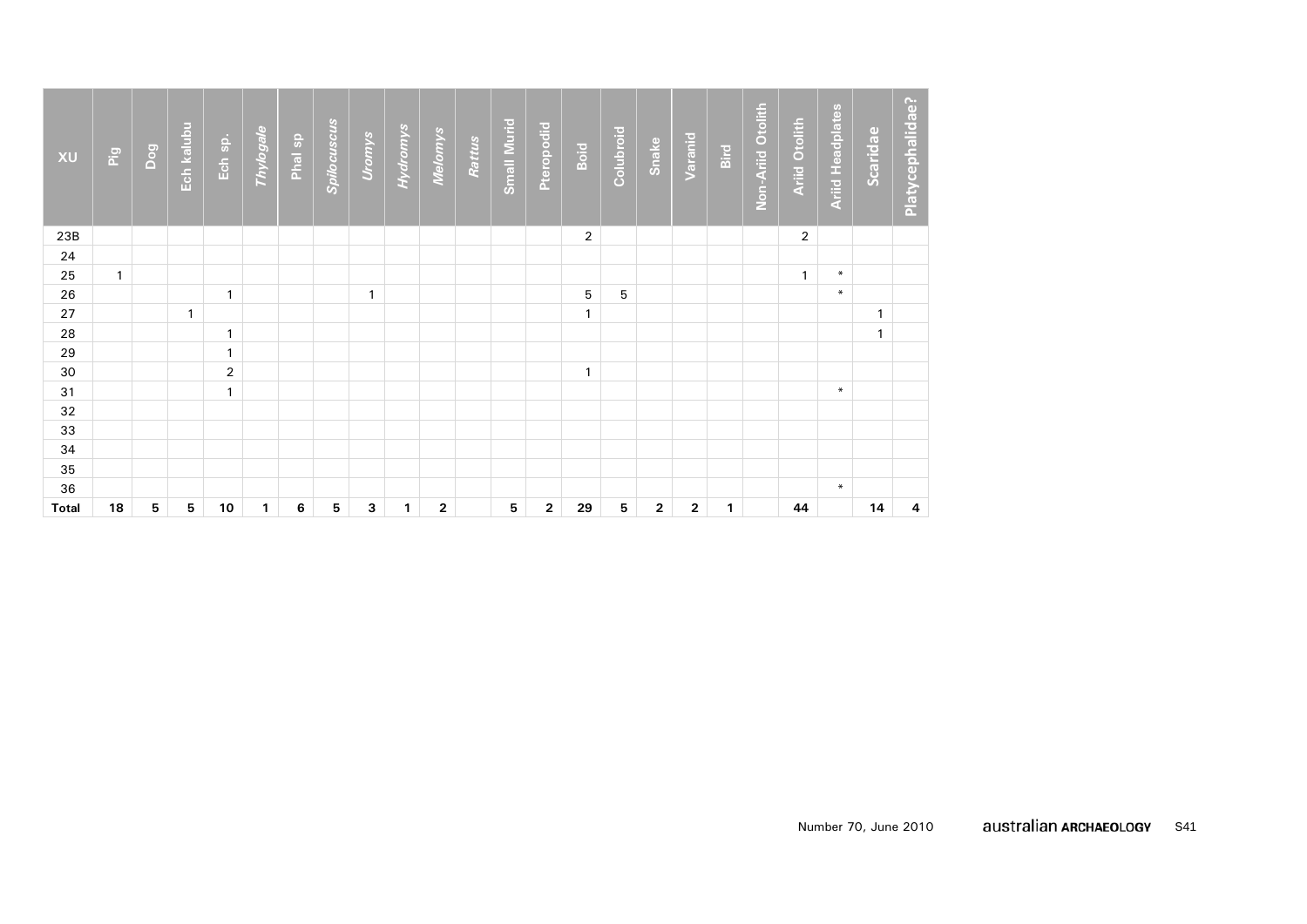| XU                      | utjanidae | <b>Triae</b> | Serranidae | <b>Balistidae</b> | Serranidae? | Cassowary Eggshell | gapode Eggshel |
|-------------------------|-----------|--------------|------------|-------------------|-------------|--------------------|----------------|
| 1                       |           |              |            |                   |             |                    |                |
| $\overline{2}$          |           |              |            |                   |             |                    |                |
| 3                       |           |              |            |                   |             |                    |                |
| $\overline{\mathbf{4}}$ |           | $\mathbf{1}$ |            |                   |             |                    |                |
| 5                       |           |              |            |                   |             |                    | ∗              |
| 6                       |           |              | 1          |                   |             |                    |                |
| 7A                      |           |              |            |                   |             |                    |                |
| 7B                      |           |              |            |                   |             |                    |                |
| 8                       |           |              |            |                   |             |                    | ∗              |
| 9                       |           |              |            |                   |             |                    |                |
| 10A                     |           |              |            |                   |             |                    |                |
| 10B                     |           |              |            |                   |             |                    |                |
| 11                      |           |              |            |                   |             |                    |                |
| 12                      |           |              |            |                   |             | ∗                  |                |
| 13                      |           |              |            |                   |             |                    |                |
| 14                      |           |              |            |                   |             | $\ast$             | ¥              |
| 15                      |           |              |            |                   |             |                    |                |
| 16A                     |           |              |            |                   |             | ∗                  | ∗              |
| 16B                     |           |              |            |                   |             |                    |                |
| 17A                     |           |              |            |                   |             |                    |                |
| 17B                     |           |              |            |                   |             |                    |                |
| 18                      |           | 1            |            |                   |             |                    |                |
| 19                      |           |              |            |                   |             |                    |                |
| 20                      |           |              |            |                   |             |                    |                |
| 21                      |           | 1            |            |                   |             | ¥                  |                |
| 22A                     |           |              |            | 1                 |             |                    |                |
| 22B                     |           |              |            |                   |             |                    |                |
| 23A                     |           |              |            |                   |             |                    |                |

**Table S15** Excavated faunal remains (specific categories), Emo Square B, by NISP (cont.).